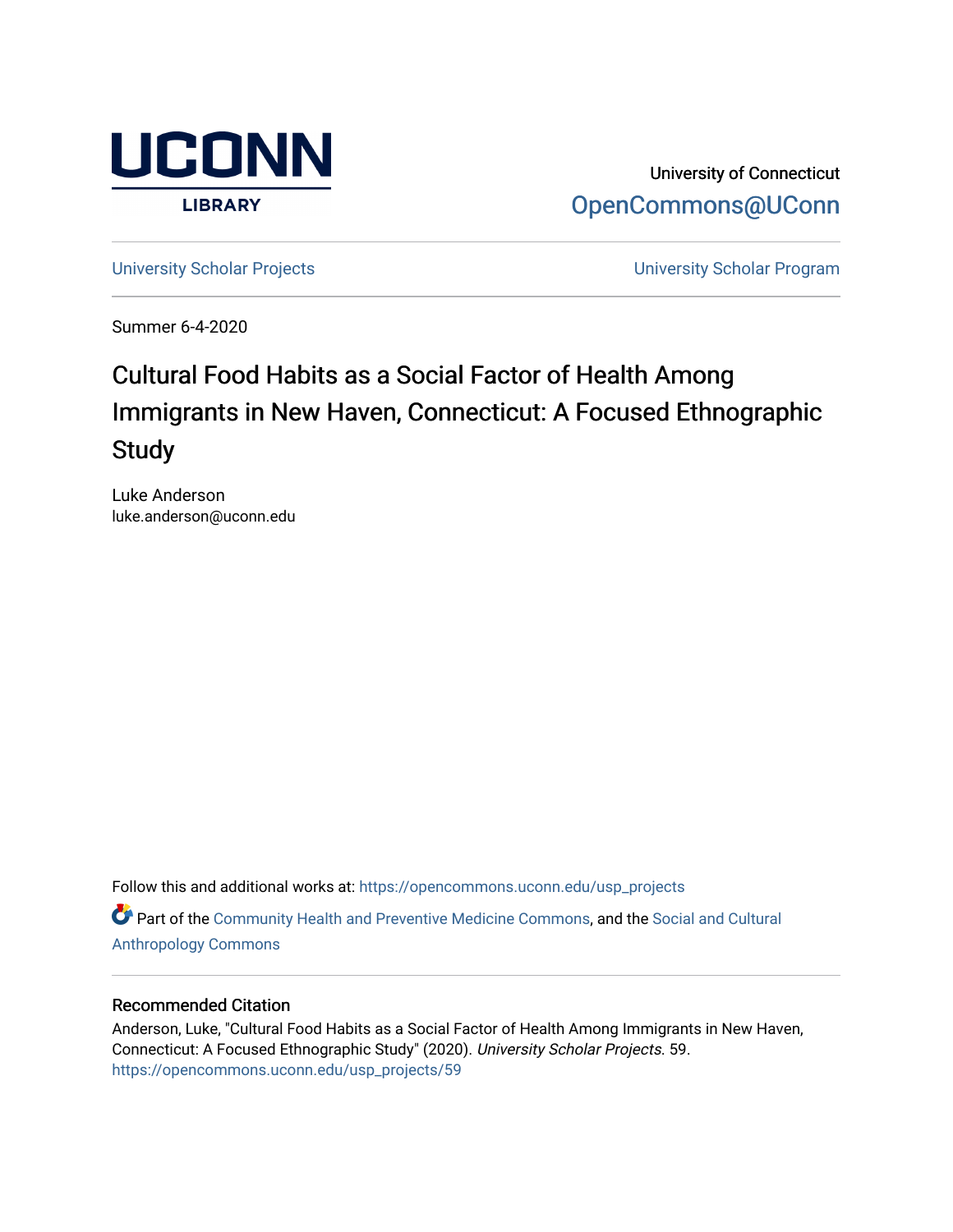Cultural Food Habits as a Social Factor of Health Among Immigrants in New Haven, Connecticut: A Focused Ethnographic Study

by

Luke S. Anderson

Honors Thesis and University Scholar Project

Department of Anthropology University of Connecticut

University Scholar Committee: Dr. Pamela Erickson Dr. Michael Puglisi Dr. Kathryn Libal

> Honors Advisor: Dr. Alexia Smith

> > May 2020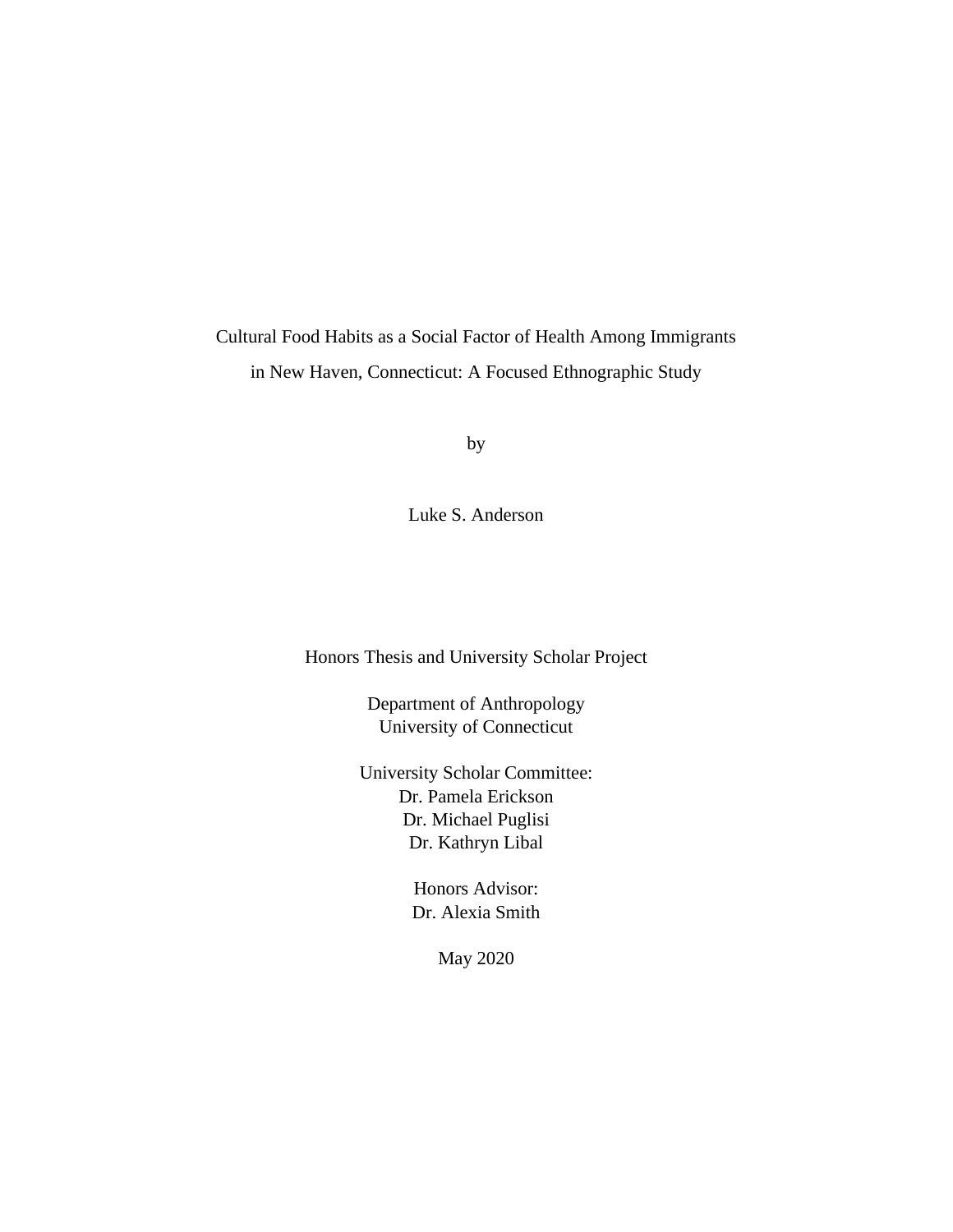## TABLE OF CONTENTS

| 29 |
|----|
| 40 |
|    |
|    |
|    |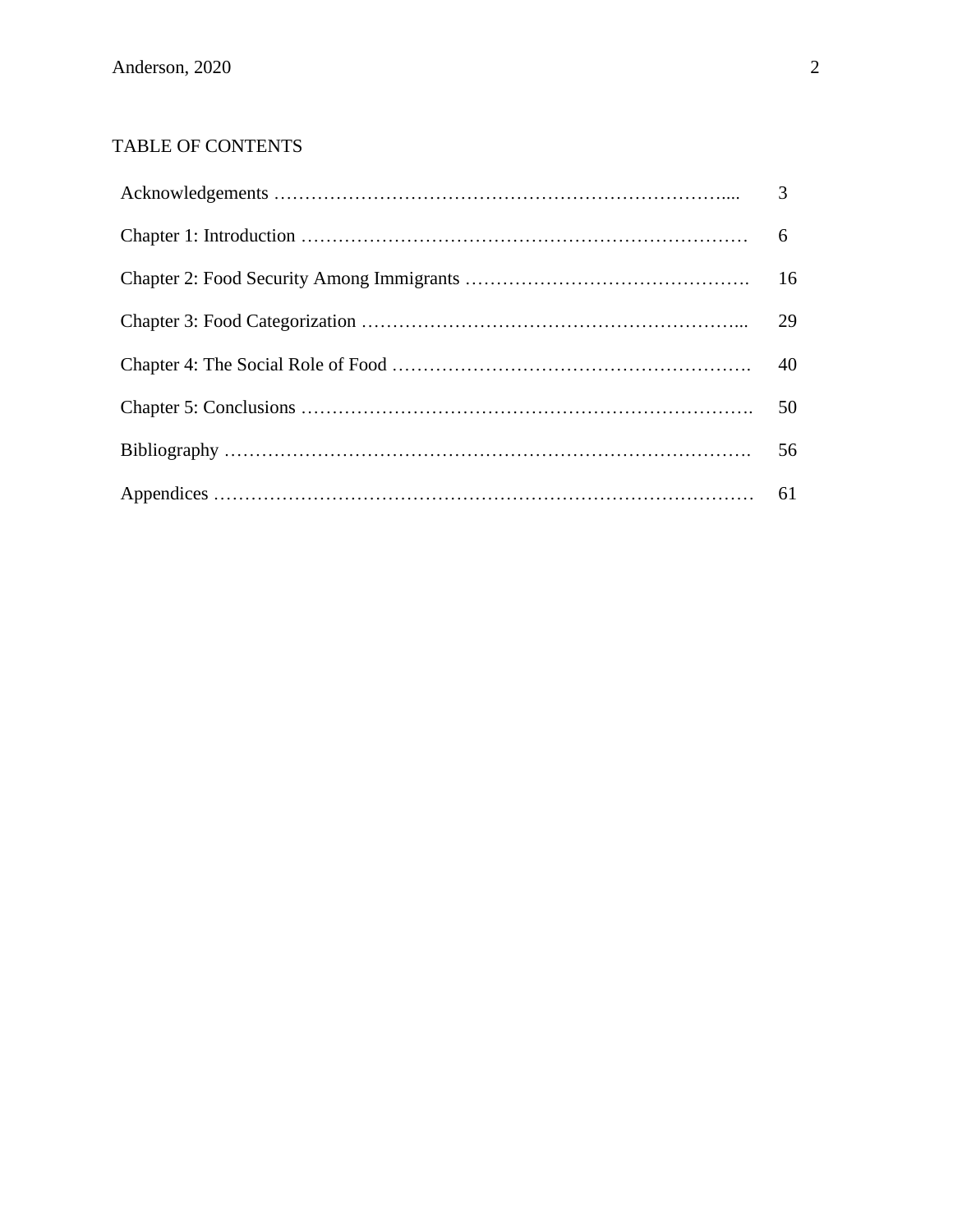## *Acknowledgements*

"Food is everything we are. It's an extension of nationalist feeling, ethnic feeling, your personal history, your province, your region, your tribe, your grandma. It is inseparable from those from the get-go" – Anthony Bourdain, the late chef, author, TV star, and amateur food anthropologist, *Slate* magazine (Schulz, 2010).

This thesis would not have been possible without the contributions of numerous others. First and foremost, I would like to thank all of the clients at IRIS's weekly food pantry who gave their consent and time for me to ask them about their stories of food. Their anecdotes, observations, and insights gave this project its substance.

Next, I would like to thank my University Scholar committee and other advisors at the University of Connecticut (UConn). I would like to thank Dr. Pamela Erickson for her mentorship in helping me set up an independent study with her to learn the methods I would eventually use in this study. I also thank her for her help guiding me through the IRB process. Additionally, I express my gratitude to Dr. Michael Puglisi. His perspective from community nutrition was invaluable in helping me begin to talk about and further frame my findings from this research. The last of my committee members who I would like to thank is Dr. Kathryn Libal. From meeting with her in her office in UConn's Human Rights Institute when all I had was a vague research proposal to use ethnographic methods to analyze the dietary habits of an immigrant population in Sweden through finalizing the plans for my project, she has always been supportive and helpful.

I would like to extend recognition to two additional academic advisors, Dr. Hedley Freake and Dr. Alexia Smith. Dr. Freake, who I wish the best in his retirement, was an incredibly supportive and personable advisor to many over my years in the Nutritional Sciences Department. It was through talking to him about Dr. Gretel Pelto's tenure at UConn that I learned about her research and the methods she popularized in nutritional anthropology. Dr.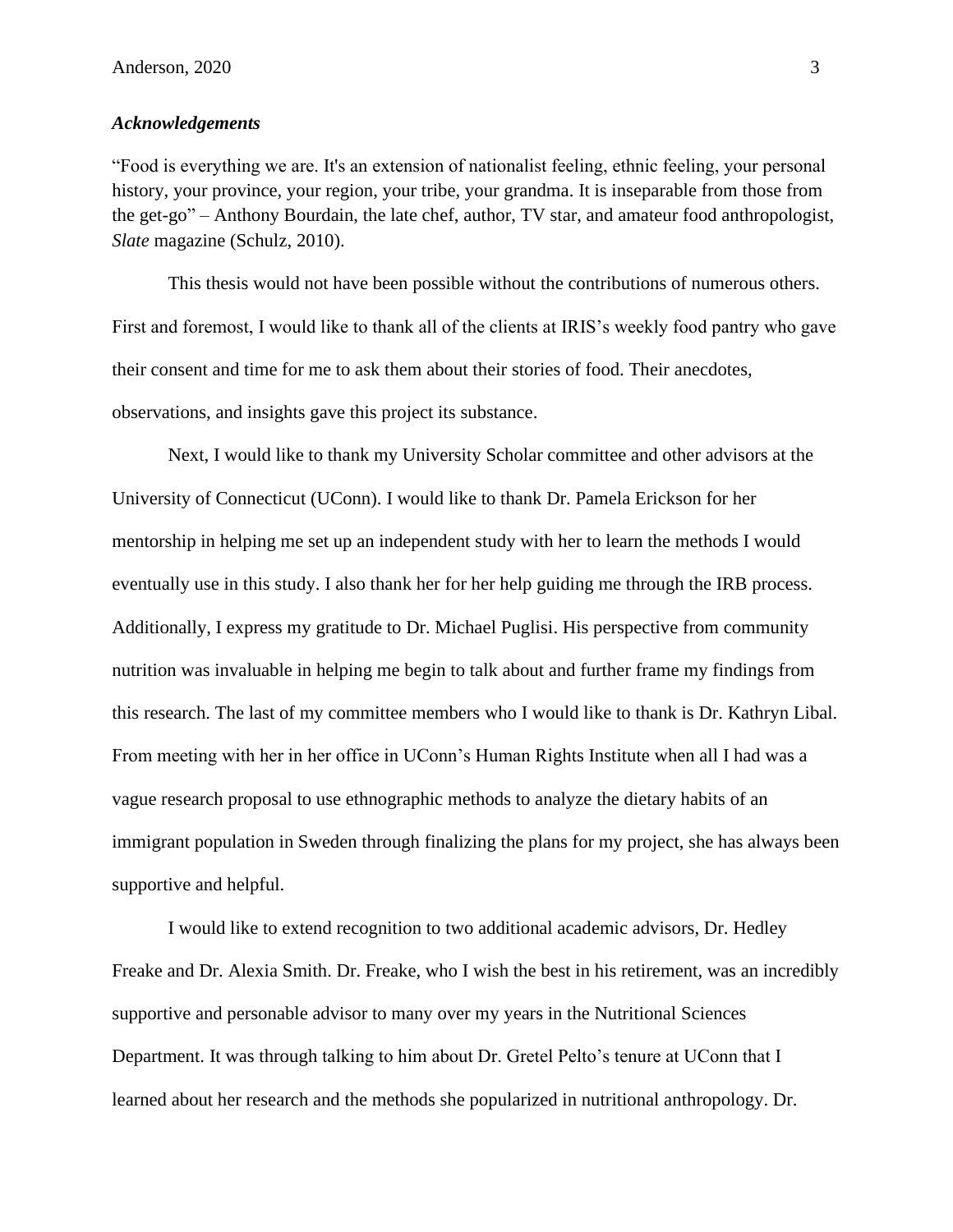Smith, my Honors advisor in Anthropology, has also always been supportive and expressed personal interest in my project. If it were not also for the opportunities provided by UConn's Honors Program and University Scholars Program this project never would have come to be.

I would like to extend my gratitude to Dr. Louise Bennet at the MEDIM project at Lund University in Sweden. This project was initially proposed to help inform her health interventions for the population of Iraqi immigrants they had found to be at high risk for nutrition-related chronic health conditions. Her guidance and insight helped shape the early stages of this project.

Furthermore, I thank all of those affiliated with IRIS who welcomed me in and granted me permission to speak to their clients about their food. These people include: Leslie Koons (my primary contact and a Health Promoter at IRIS), Alexine Casanova (IRIS's Director of Case Management who greenlit my research to work with their clientele), Sue Sobolewski (IRIS's Secretary who helps facilitate the food pantry program and welcomed me every day of interviews), Bethany Delahunt (IRIS's Housing and Donations Manager who coordinates the food pantry program), Fereshteh Ganjavi (a Healthcare Coordinator at IRIS supportive of my research), and my friend Omar Taweh (a former intern at IRIS who put me in contact with them).

I would like to honor the participants in this study, and immigrants like them, for all they have added our food system through sharing their culture and food. In addition to them, I recognize the migrants at all stages of our food system whose labor, by choice or necessity, makes sure society remains fed due to our dependency on a globalized, exploitative food system. May a more just and equitable food system be in the future for migrants everywhere.

Additionally, I would also like to honor my personal inspiration, the late Anthony Bourdain, and people like him who have spent their lives spreading cultural understanding across borders using food.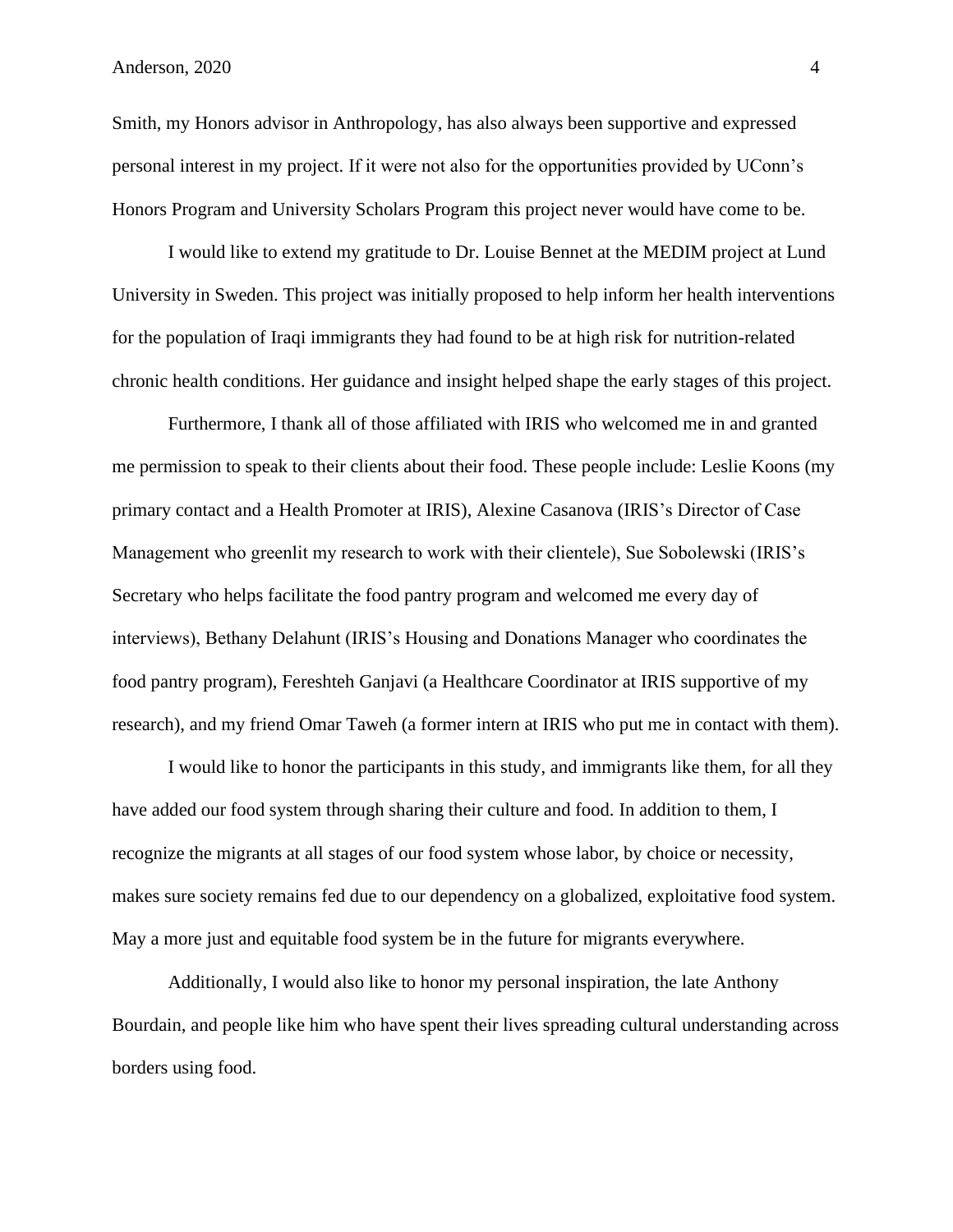Lastly, I would like to thank my family, including my mother, Chris, my late father, Jeff, my brother, Erik, and my sister-in-law, Victoria, and my other friends for all their continual social and emotional support, to which I credit much more than this thesis. To all, thank you for the support and inspiration which allowed this project to come to fruition.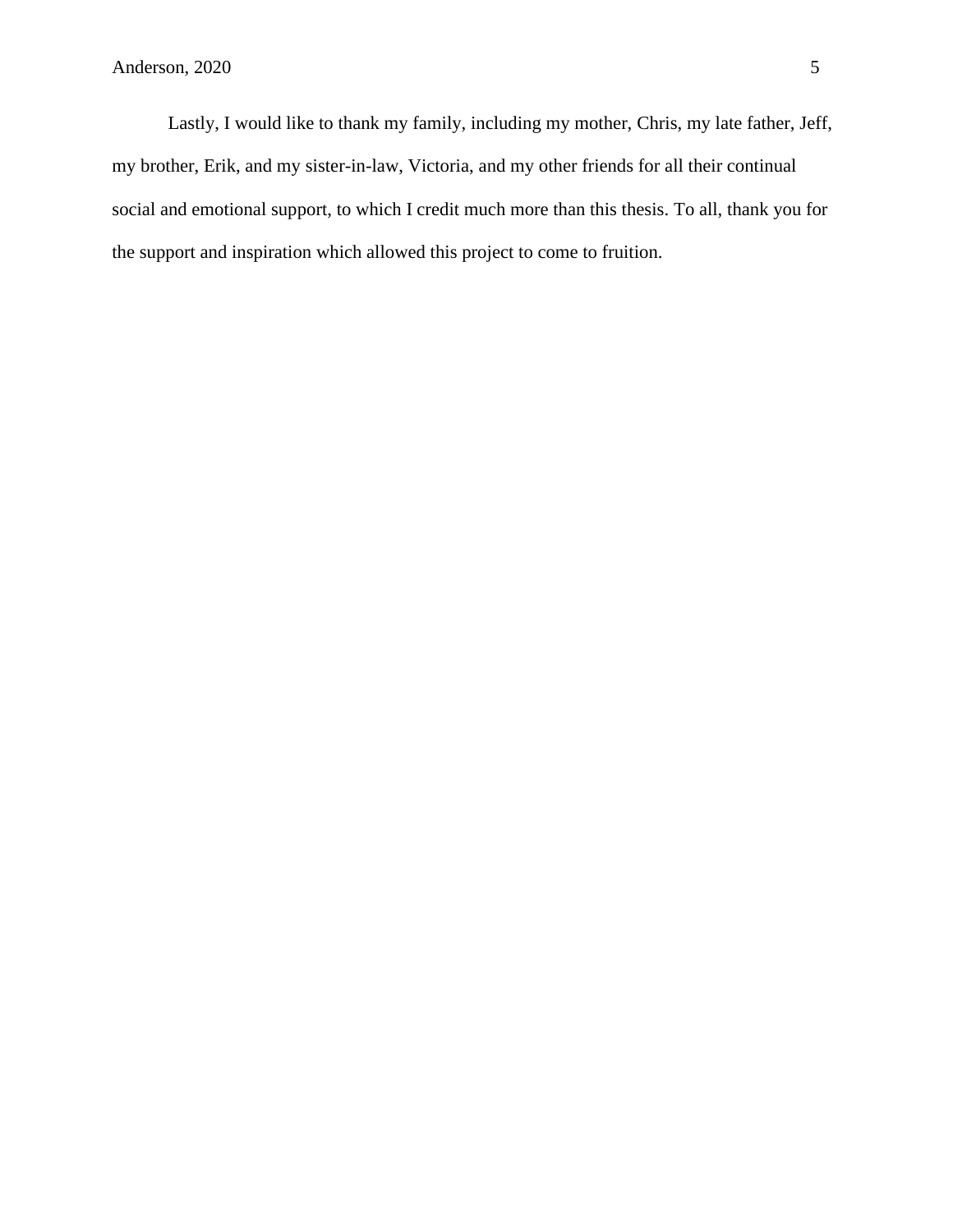#### *Chapter 1: Introduction*

#### **Purpose of the Research**

There is a long history of over a century of applying anthropological theory and methodology to research advancing work done in the field of community nutrition. Gretel Pelto notes that this research has had a wide breadth of impacts, from informing the development of new public health policies to aiding the design and implementation of new nutrition interventions to evaluating the effectiveness of current programs (2017). Pelto was a foundational researcher in the field of nutritional anthropology during her tenure at the University of Connecticut and a Visiting Professor at Cornell University's College of Human Ecology.

The food security framework has become increasingly popular in recent years for understanding how people experience different forms of hunger and how different communities are affected by disparities in diet-related diseases and chronic health conditions. The United Nations defines food security broadly as "when all people, at all times, have physical and economic access to sufficient safe and nutritious food that meets their dietary needs and food preferences for an active and healthy life" (U.N. Food and Agriculture Organization, 1996). Furthermore, a more ideal condition of community food security (CFS), which is more specific in incorporating more social and economic determinants of health, is defined as: "a condition in which all community residents obtain a safe, culturally acceptable, nutritionally adequate diet through a sustainable food system that maximizes community self-reliance and social justice" (Hamm & Bellows, 2003). In the effort to achieve CFS, it is hypothesized that immigrant communities have a unique experience obtaining culturally acceptable or culturally suitable food to maximize self-reliance and remain connected to their own culture and community due to their experience of being integrated into the culture of a new country.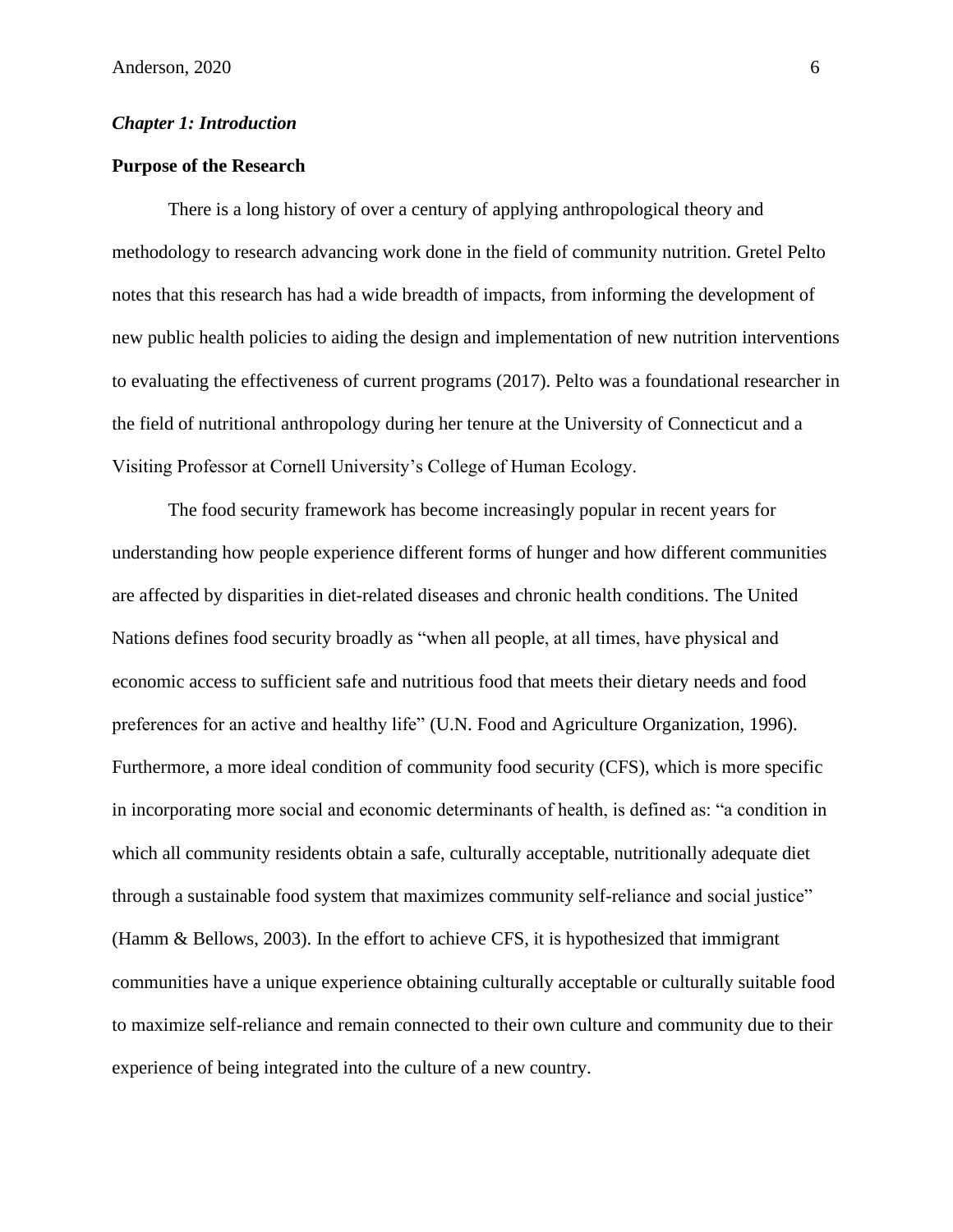This study also identifies immigrants as a population that is likely to be at higher risk of being negatively affected by diet-related health disparities. There is little data pertaining specifically to health disparities affecting immigrant populations in Connecticut, as few public health studies there have collected and published data on participants' nationality or place of origin. However, the Connecticut Department of Public Health has identified immigrants as a population at particularly high risk in their definition of health disparities based on what is already known about health disparities in Connecticut (Stratton, Hynes, & Nepaul, 2007). They are likely to be of high risk, as health disparities discriminate along the lines of social determinants of health like socioeconomic status and race.

The Zwick Center for Food and Resource Policy's reports on food insecurity and obesity incidence in Connecticut has consistently found low income minority communities, such as those in the cities like Bridgeport, New London, Waterbury, Hartford, and New Haven, to be among the highest risk of food insecurity and obesity (Rabinowitz & Martin, 2012; Boehm, Martin, Foster, & Lopez, 2019). Obesity is a primary risk indicator for diet-related chronic conditions such as type 2 diabetes and cardiovascular disease. Additionally, the Connecticut Department of Public Health's Behavior Risk Factor Surveillance Survey (BRFSS) has corroborated these findings. BRFSS has identified racial minority (specifically non-Hispanic Black and Hispanic) and low income (less than \$35,000 annually) adults to be among the highest risk in Connecticut for reporting fair or poor overall health, having obesity, having no leisure activity, having cardiovascular disease and pre-diabetes or diabetes, and having poor access to healthcare. BRFSS also identified adults without health insurance and those with a high school education or less to be at significantly greater risk of poor health, including in these areas (Zheng & Jorge, 2018). Given that many immigrants have difficulty gaining healthcare coverage and have not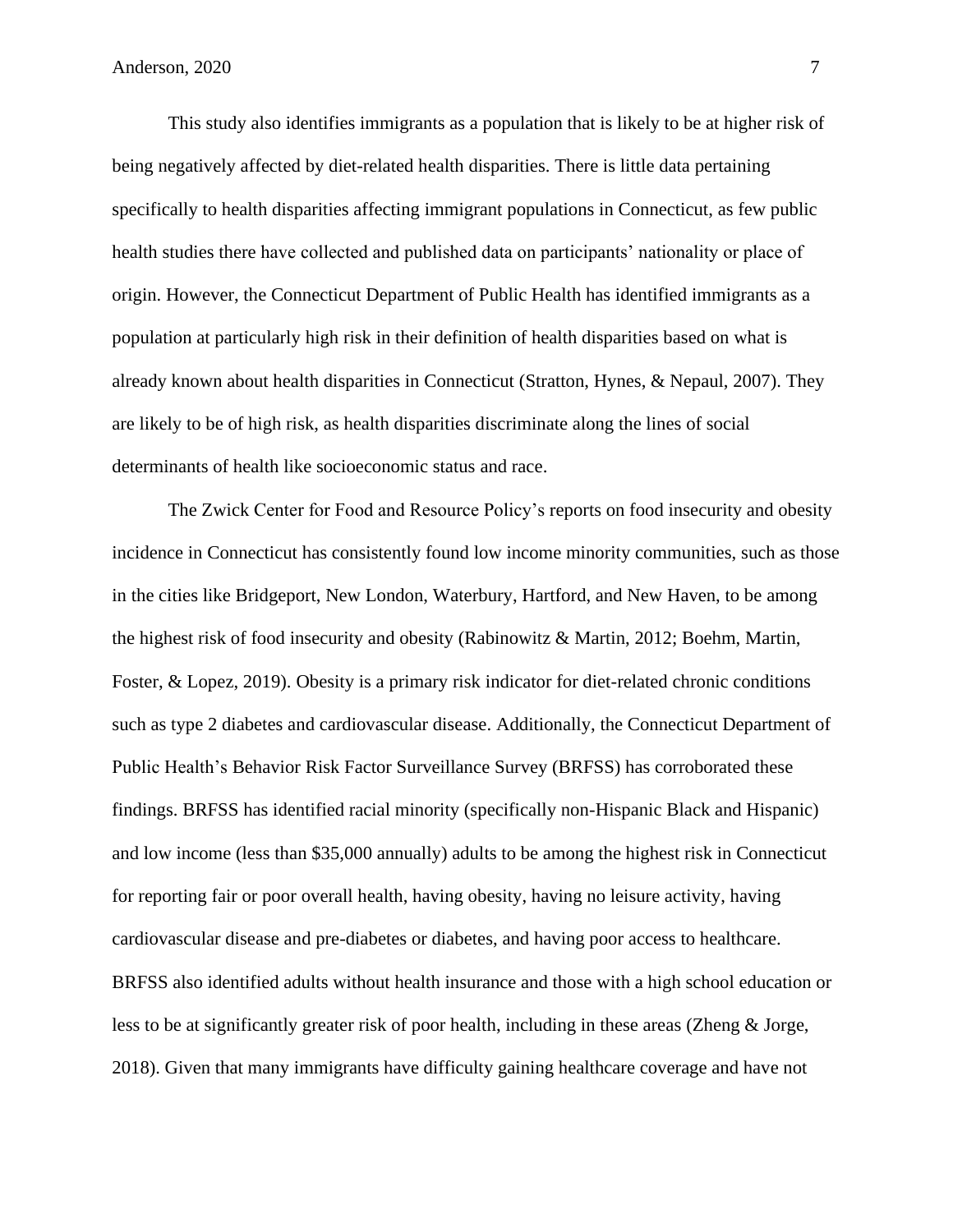received degrees of higher education from western universities, this is also relevant to note when thinking about why immigrant populations are likely to be at higher risk for poor health.

More broadly, some have researched culturally informed health interventions for refugees across the country known to be at higher risk for cardiovascular disease and type 2 diabetes. For information on health disparities relevant to immigrants in Connecticut, it is mostly only documented on the national scale in the United States that immigrants or refugees as specific groups are more vulnerable to these diet-related health disparities (Wagner, et al., 2015). Lastly, there has been at least one major study that has identified these health disparities specifically in a local immigrant population resettled in a western country. The Impact of Migration and Ethnicity for Diabetes in Malmö (MEDIM) project at Lund University in Lund, Sweden has identified an Iraqi immigrant population which is at significantly higher risk relative to the native Swedish population for developing diet-related chronic health conditions, such as obesity, type 2 diabetes, and cardiovascular disease (Bennet, Groop, Lindblad, Agardh, & Franks, 2014; Bennet, Franks, Zöller, & Groop, 2018). The findings of the MEDIM project inspired and informed the conception of this study.

As income is one of the most significant factors in food security, it is relevant to note that Connecticut is the state with the third highest wealth inequality in the United States, only behind the District of Columbia, New York, and Louisiana, as measured by the Gini index tabulated from the 2009 American Community Survey (United States Census, 2014). This is indicative of the high relative risk of the aforementioned at-risk communities, of which many of the state's immigrants are a part. Some have shown that even social determinants such as stigma, which heavily scapegoated immigrant communities experience greatly, have health-harming consequences that contribute to health disparities (Hatzenbuehler, Phelan, & Link, 2013). Thus,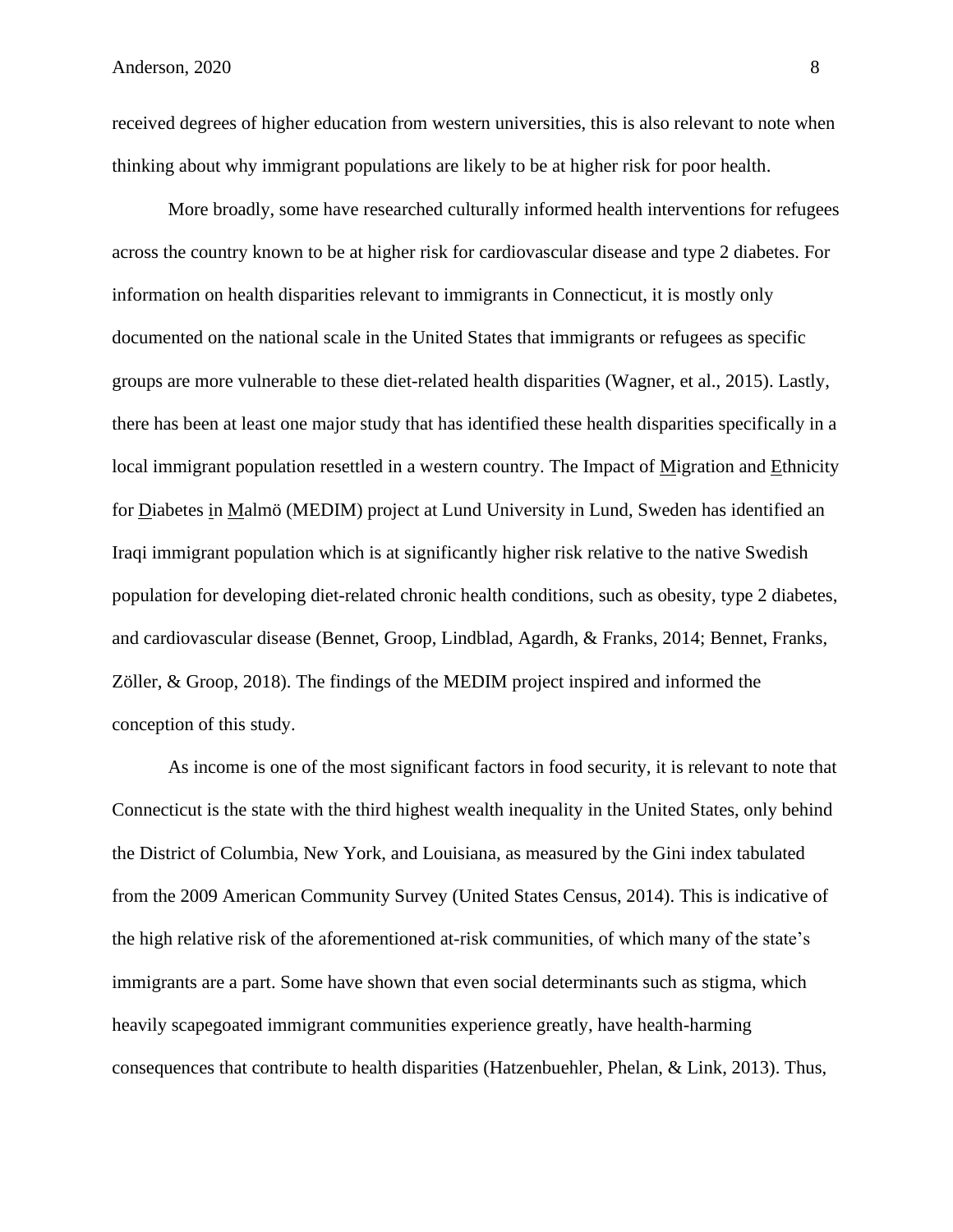interventions to address health disparities through reductive biomedical interventions that are less informed by economic and social determinants of health, are likely to fail. Less informed interventions to address diet-related diseases and chronic conditions, such as diabetes, cardiovascular disease, and obesity, may include education on the nutritional quality of certain foods, how to shop for or prepare healthier meals, or even how to read nutrition labels on prepackaged foods. That is not to say that these interventions cannot still be effective for much of the target population.

This research explores the unique relationship a cohort of immigrants served by Integrated Refugee and Immigrant Services (IRIS) in New Haven, Connecticut have with the food they consume, particularly foods from their own cultural background. Gathered data will help shed light on the social role of their dietary habits in their communities. These findings can then be used to help better inform more holistic and effective health promotion programs at IRIS and, though not fully generalizable, in immigrant communities elsewhere. IRIS already has numerous methods of engaging its clients through food in a culturally sensitive manner in order to help integrate them with the community. These include encouraging community co-sponsors to learn from immigrants' cultures and food and welcoming new immigrant families with "culturally appropriate ready to eat food" to express hospitality, in accordance with a State Department rule established in 1980 with the passage of the Refugee Act (IRIS, 2019; Sterling, 2019). On the other hand, some of IRIS's programs are less culturally specialized and are more focused on alleviating basic needs and simply teaching skills. For instance, IRIS's weekly food pantry focuses primarily on evenly distributing food provided by the Connecticut Food Bank to its clients and its "Mommy and Me" classes include lessons teaching immigrant mothers and children skills, such as grocery shopping in an American grocery store and reading food nutrition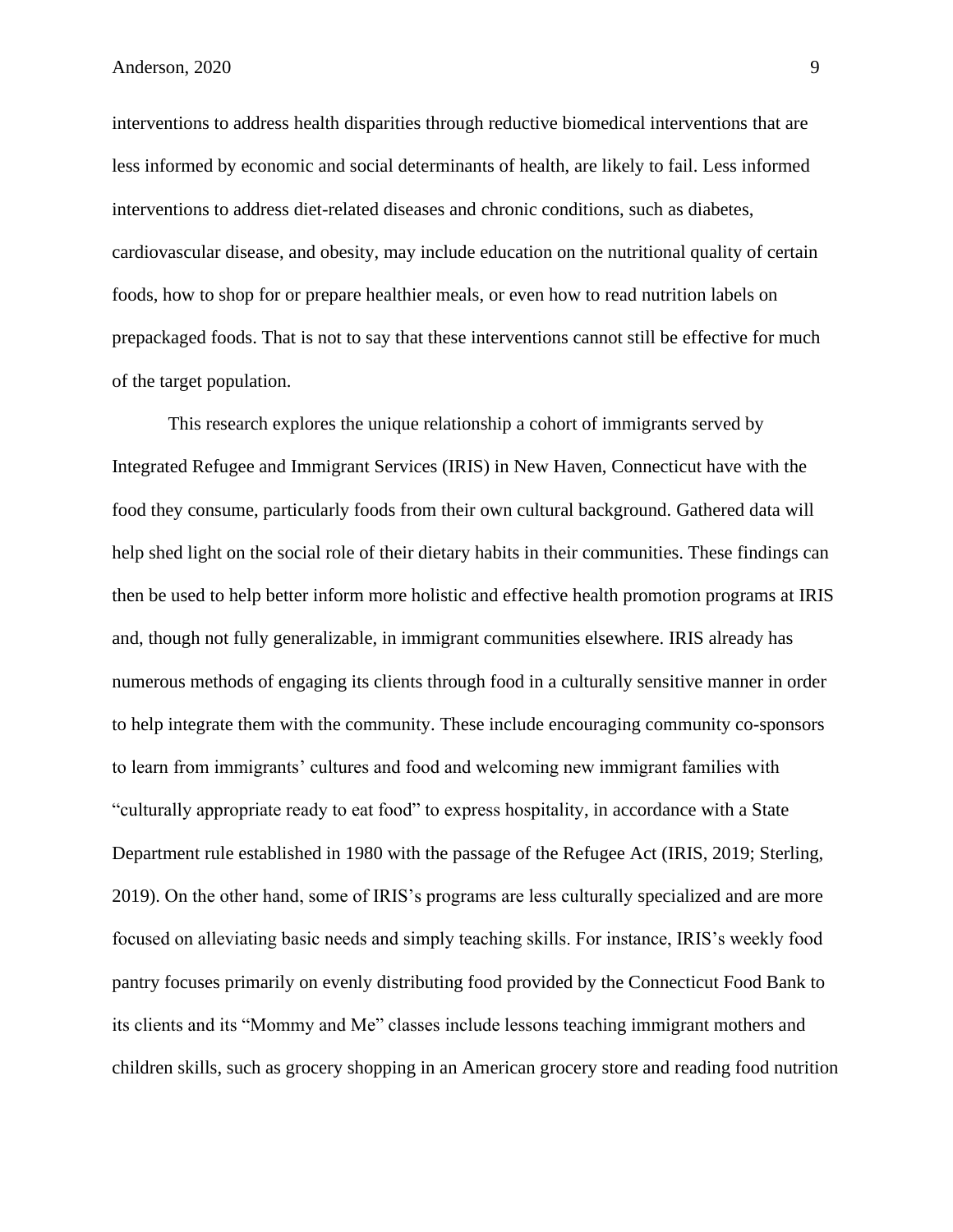labels (IRIS, 2020; Stannard, 2017). Regardless, all of these initiatives' effectiveness could likely be improved by being more informed by understanding clients' cultural relationships to their food.

This research hypothesizes that exploring the nature of people's relationship to food from their home cultures can help inform programs and initiatives to address diet-related health disparities that often poor, non-white immigrant communities disproportionately experience. Some key themes that are explored through this project's research methods are how and why immigrants in this cohort of participants acquire, prepare, and use cultural foods; the nature of these people's connection to foods from their cultural background relative to other foods; and their experiences expressing identity and establishing belonging and community through food.

#### **Methodology**

The methodology for the research conducted for this project was approved by the Institutional Review Board of the University of Connecticut (protocol H19-087). The principal investigator for this protocol was Dr. Pamela Erickson and Luke Anderson was the student investigator.

Ethnography, the hallmark of anthropology, is the systematic study of cultural phenomena through embedding oneself in the lives of a studied population. In this focused ethnographic study, mixed quantitative and qualitative data collection methods were used to quickly collect an adequate amount of information in order to analyze a group's perspective and experiences. Methods employed for this study were drawn from anthropological cultural domain analysis (Bernard, 2017). These include free listing, pile sorting, and semi-structured interviews. Such methods, are noted as a key component of a nutrition-based focused ethnographic study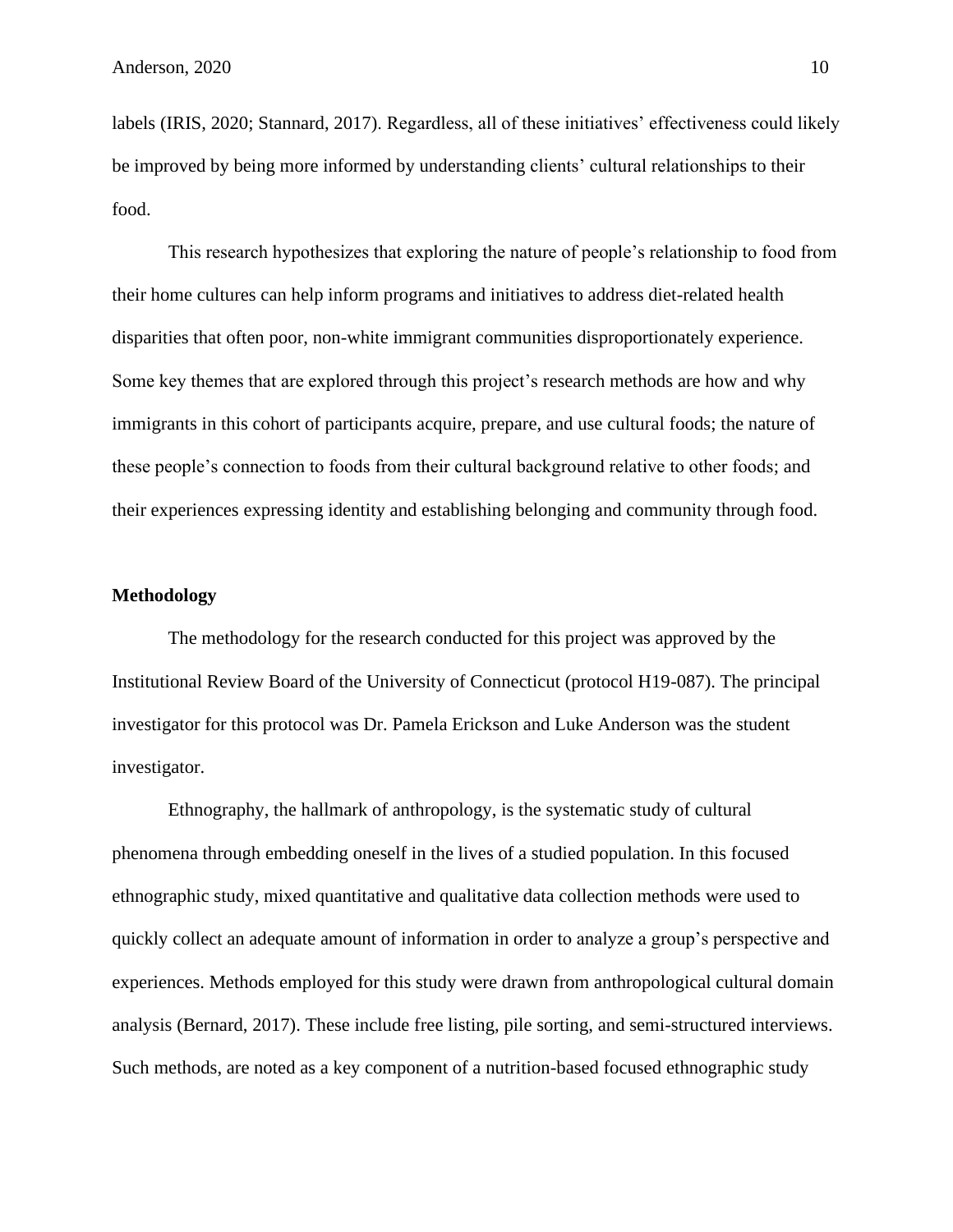(Pelto, Armar-Klemesu, Siekmann, & Schofield, 2013; Pelto, 2017). These methods were divided into two rounds of semi-structured interviews. The first round of interviews included free listing to generate a cultural domain of "foods regularly eaten" and questions generally more broad in their scope to probe the nature of the community's relationship with their food and their conceptualization of what nutritious food is. The second round of interviews included pile sorting of selected items from the previously listed domain of "foods regularly eaten" and generally more specific questions about participants' personal relationship to food. The breakdown of participants into these two rounds of interviews is discussed in the following section titled "Participants."

Data analysis was performed in a variety of ways. The semi-structured interview notes were compiled, organized, and qualitatively analyzed for emergent themes and notable anecdotes from participants. The free list and pile sort data were analyzed through the use of the cultural domain analysis software ANTHROPAC and UCINET. Pile sort data were analyzed using multidimensional scaling (MDS), which generates a two (or higher) dimensional plot where items more commonly grouped together are plotted more closely together (**Figure 3.1** in Chapter 3); and Johnson's hierarchal clustering (JHC), which aggregates items sorted into successive clusters based on their similarity to each other (**Figure 3.2** in Chapter 3). Multiple studies have used very similar methods to analyze cultural perceptions surrounding sexual health among minority populations in Hartford, Connecticut (Macauda, Erickson, Singer, & Santelices, 2011; Singer, et al., 2006). This study applies these methods to cultural perceptions around food among immigrants in New Haven, Connecticut.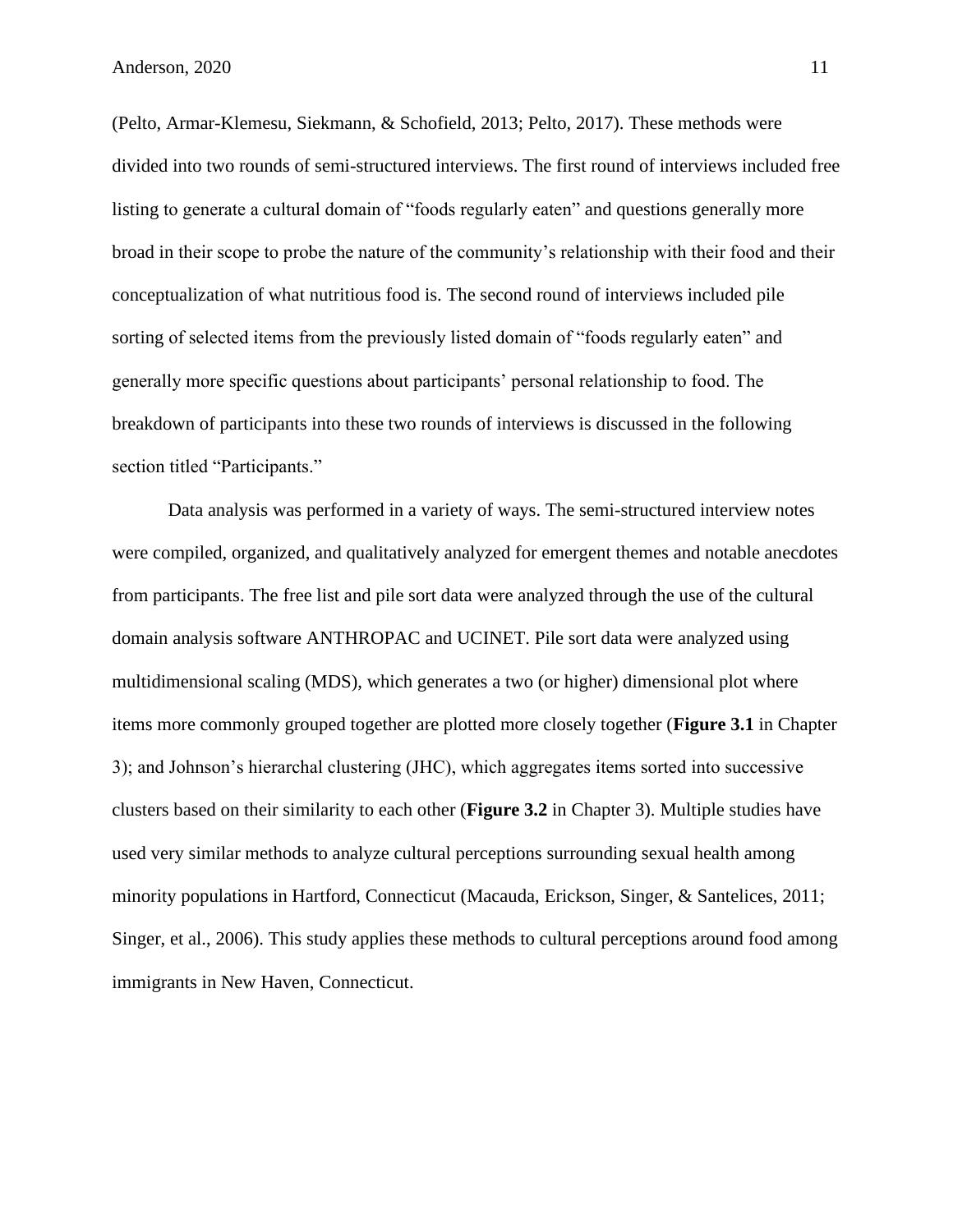## **Context**

This research project was undertaken at IRIS in New Haven, Connecticut where the researcher has prior connections. The data were collected on Wednesday mornings over the summer of 2019 when IRIS held their weekly food pantry service for their clients. The student researcher was able to use a conference room in IRIS's office in the East Rock neighborhood of New Haven to interview participants who were waiting to receive their food from the food pantry. Those facilitating the food pantry would send participants one at a time to the researcher while they were waiting in line for their food.

#### **Participants**

All but three participants in this study were immigrant clients of IRIS's weekly summer food pantry. It is relevant to note that these three participants moved from Puerto Rico and though are not, by definition, immigrants, are at similarly high risk and still served by IRIS. Thus, their perspectives were important to include in this research. Even though the participant population is referred to throughout this thesis as an immigrant or migrant population, this is not to undermine the work that many Puerto Ricans still have to do to reaffirm their citizenship status as Americans. The only prerequisites for participation in the study were that participants were at least 18 years old and were comfortable conducting an interview in English. To avoid collecting any identifiable information that might have posed a risk to participants, as some may have been particularly vulnerable due to their immigration or citizenship status, interviews were not recorded and the only demographic information collected was participants' self-reported gender identity and country or place of origin.

Descriptive statistics about this study's participants are shown in **Figure 1.1** below.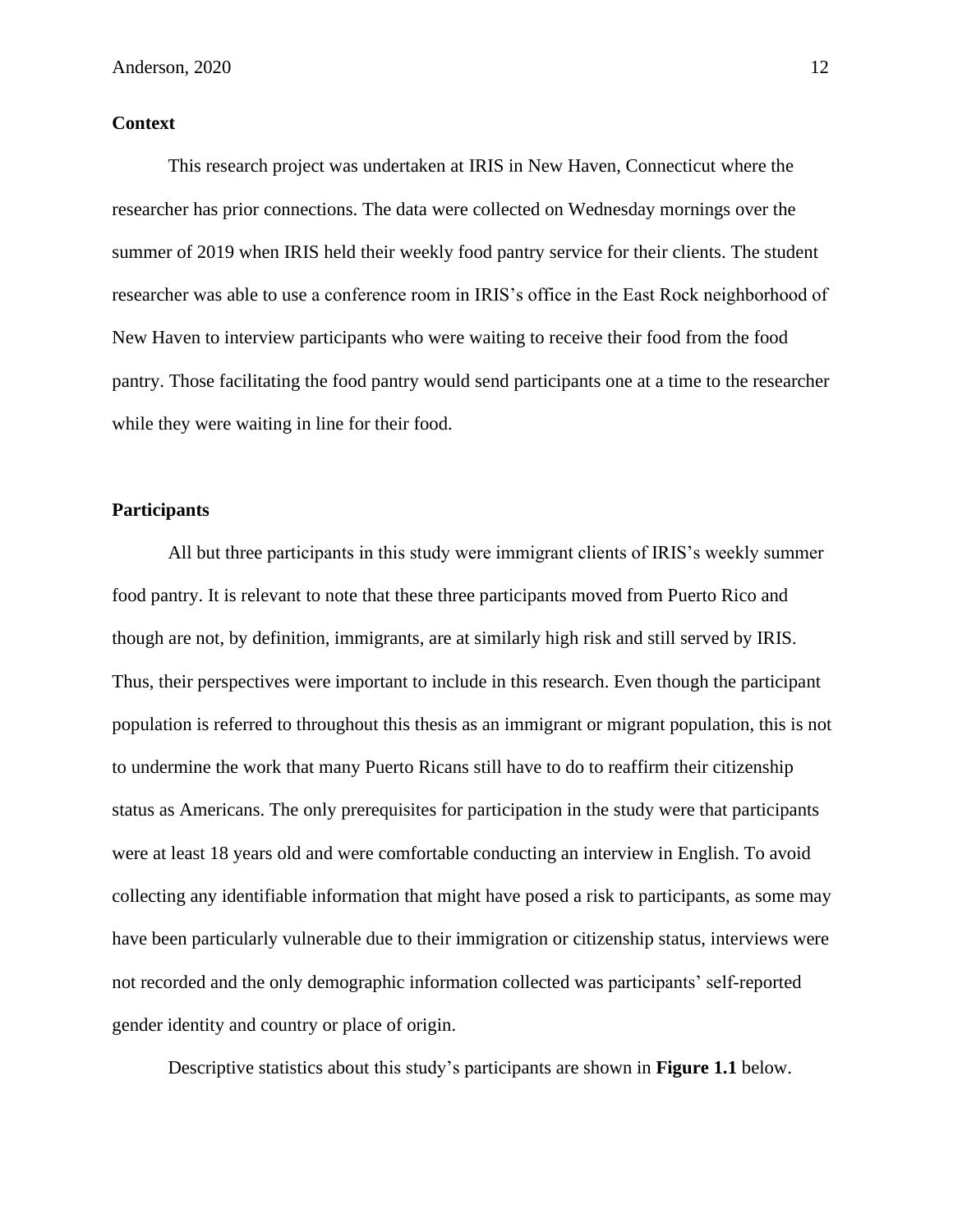| <b>Descriptive Statistics</b>                           |             |
|---------------------------------------------------------|-------------|
| <b>Sample Size</b>                                      | 26          |
| <b>Number of Interviews</b>                             | 40          |
| <b>Gender Identity</b>                                  |             |
| Male                                                    | 11 (42.3%)  |
| Female                                                  | 15 (57.7%)  |
| <b>Place/Country of Origin</b>                          |             |
| Iraq                                                    | 8 (30.8%)   |
| Sudan                                                   | $5(19.2\%)$ |
| Syria                                                   | $4(15.4\%)$ |
| Afghanistan                                             | 4 (15.4%)   |
| Puerto Rico*                                            | 3(11.5%)    |
| Congo, Democratic Republic of                           | $1(3.8\%)$  |
| the                                                     |             |
| Dominica                                                | $1(3.8\%)$  |
| <b>Interview Breakdown</b>                              |             |
| Only 1 <sup>st</sup> Round/Free List                    | 4 (15.4%)   |
| Only 2 <sup>nd</sup> Round/Pile Sort                    | 8 (30.8%)   |
| <b>Both</b>                                             | 14 (53.8%)  |
| * - Although Puerto Ricans have U.S. citizenship and    |             |
| are not immigrants by definition, they are a population |             |
| still at high risk, many of whom are served by IRIS.    |             |

## **Figure 1.1. Participant Descriptive Statistics**

As this research did not use a formal translator, its participants were limited to those who were comfortably fluent enough in English to participate in the semi-structured interviews. 21 out of 26 of the participants in this study (80.8% of participants) had immigrated from a country in or bordering the geographic region of the Middle East, including Iraq, Sudan, Syria, and Afghanistan. This proportion is likely largely because the majority of IRIS's clientele migrated from countries in and around the Middle East (About IRIS, 2020). However, the bias toward participants from this region could also be because this study did not use an English-Spanish translator and, therefore, some Latin American immigrants served by IRIS's food pantry who were not comfortably fluent in English were unable to participate. This is a bias in participant selection that may be further exacerbated by the fact that the English proficiency of immigrants in the United States is inversely proportional to the age at which they migrated, and all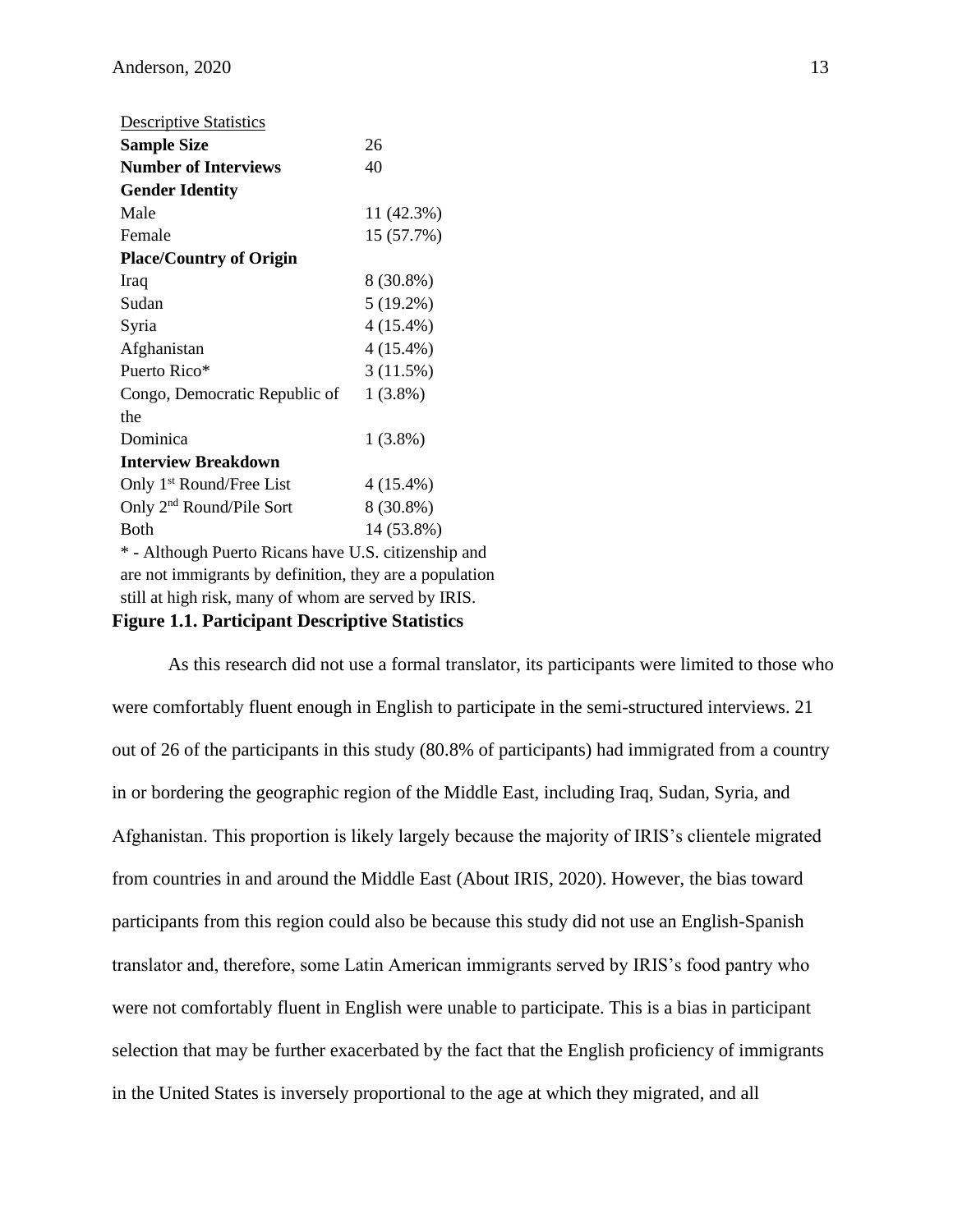participants in the study had to be at least 18 years old (Bleakley & Chin, 2010).

It is also relevant to note that since the participation in this study was determined by those who attended IRIS's food pantry during a particular week of interviews, there is some inconsistency in who participated in which interviews. 4 participants only participated in the first round of semi-structured interviews with the free list exercises. 8 participants only participated in the second round of semi-structured interviews with the pile sort exercises. The final 14 participants participated in both rounds of interviews and contributed to the data collection of both exercises. The timing of the decision to switch from the first round of interviews to the second round of interviews was largely determined by the time constraints of the study, as all data had to be collected prior to the end of the summer. Finally, participants were compensated \$20 in cash for each interview in which they participated. Most participants were clear that this compensation motivated them to participate even though it meant spending additional time at the food pantry that morning.

#### **Structure of the Thesis**

This thesis is divided into four subsequent chapters in addition to this introduction. The first three of these chapters address the findings of this research as they were grouped under three separate themes or concepts: *Food Insecurity Among Immigrants*, *Food Categorization*, and *The Social Role of Food*.

*Food Insecurity Among Immigrants* addresses how disparities in food security uniquely impact immigrants, particularly in terms of access to a culturally appropriate or culturally suitable diet. It briefly describes the two governmental food assistance programs participants mentioned using, the Special Supplemental Nutrition Program for Women, Infants, and Children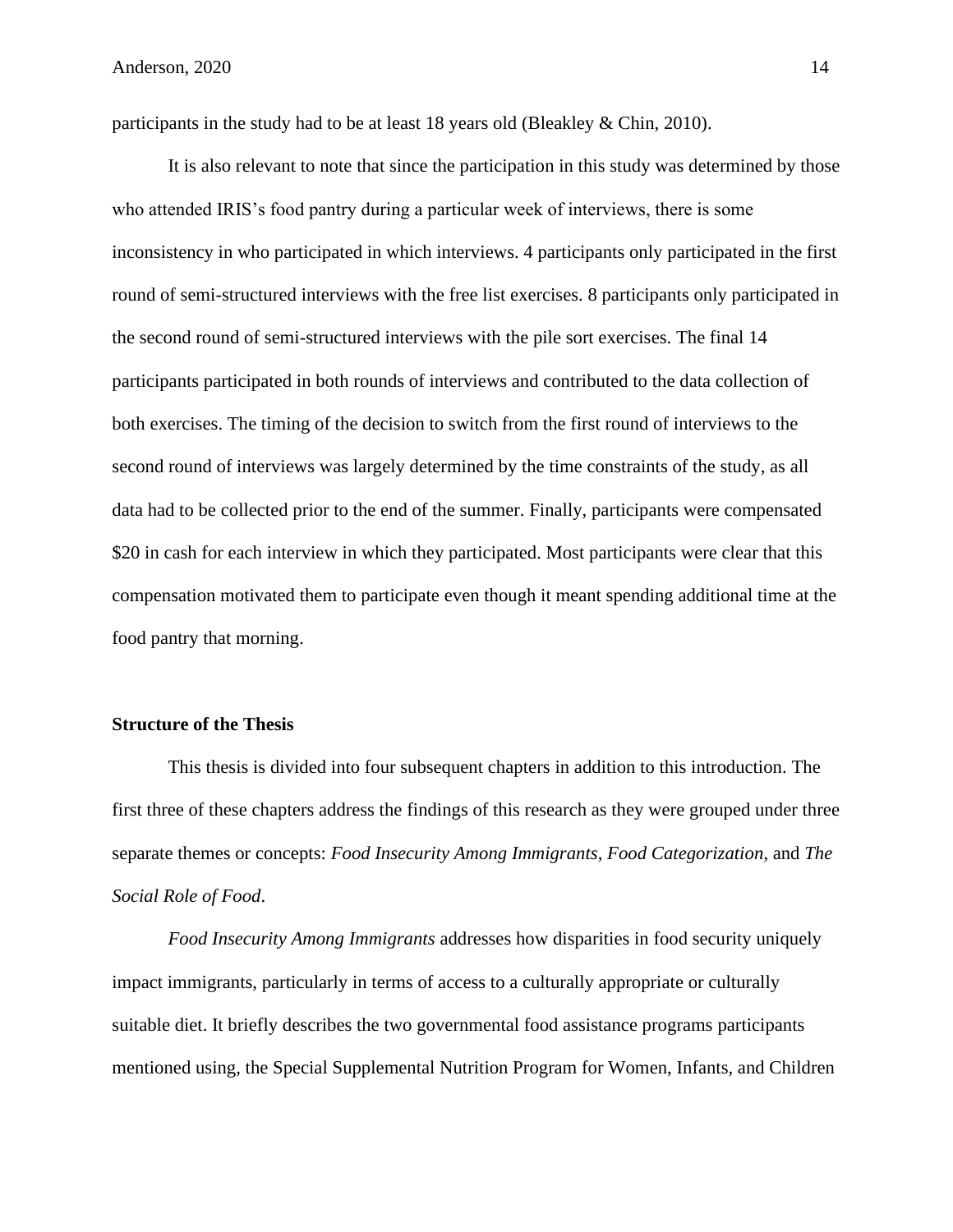(WIC) and the Supplemental Nutrition Assistance Program (SNAP). It presents analyses of participants' interview responses about their experiences trying to eat in a healthy manner and about accessing foods from their cultural background.

*Food Categorization* explores the use of food to express identity and how participants conceptualized cultural foods relative to other foods. It uses the cultural domain of foods participants recalled eating generated through the free lists and analyzes of pile sort items in that cultural domain using multi-dimensional scaling and Johnson's hierarchal clustering to visualize how participants conceptualized the relationship between these foods.

*The Social Role of Food* examines food from participants' cultural background's social role in their lives. Some participants, though not all, shared experiences of using food from their cultural background to retain cultural knowledge in their families or connect with broader community and establish a sense of belonging in the New Haven area.

The fifth and final chapter synthesizes the conclusions reached by the student researcher and how these findings provide practical insight for informing nutrition health promotion programs and food service programs for the clients served by IRIS and for immigrants elsewhere. Moreover, these conclusions address broader, more systemic implications of this research for immigrants everywhere and raise additional questions that can be addressed by further research. Following the conclusions is the thesis's bibliography and appendices containing the data from the projects free lists and the codes used for the pile sort data.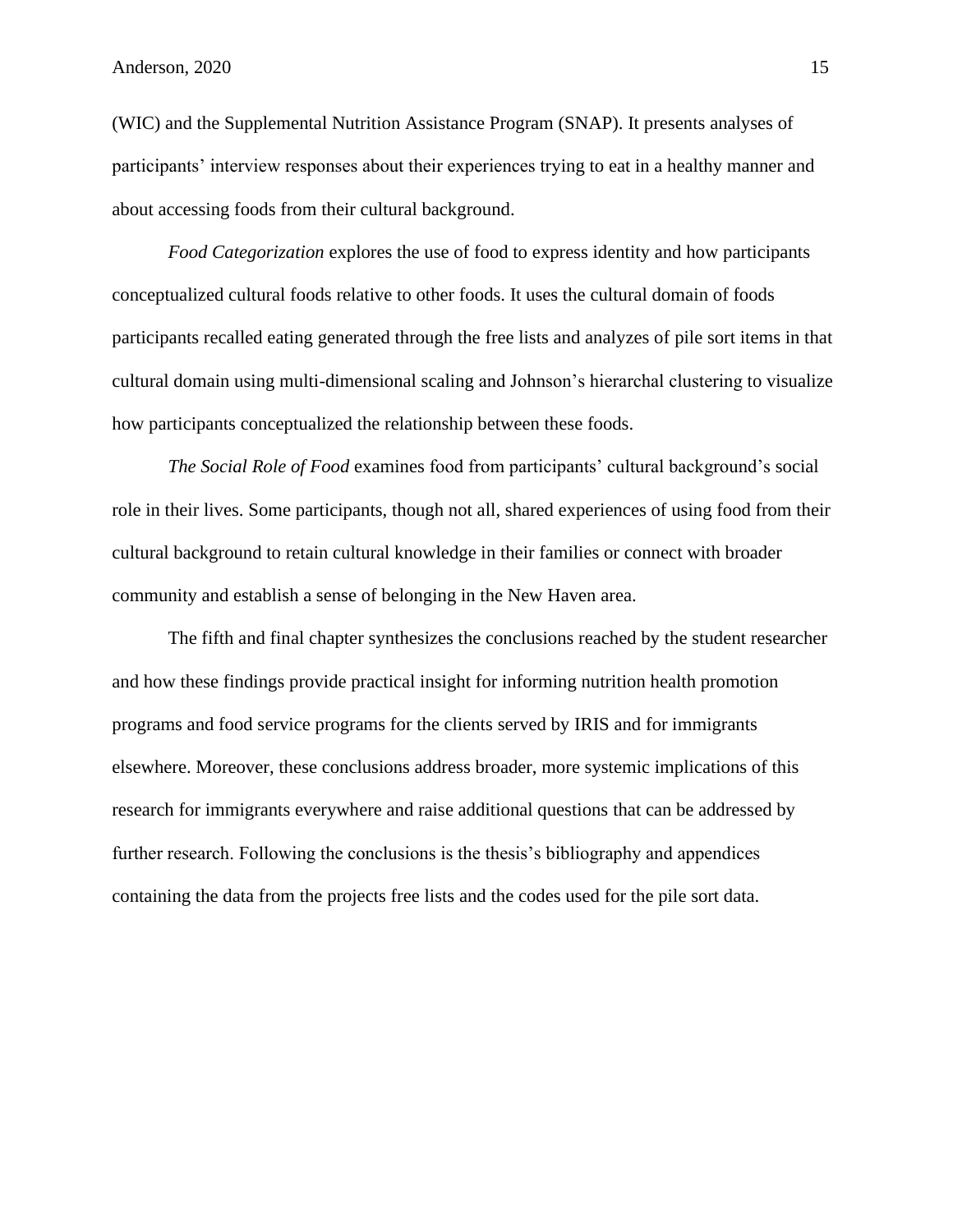#### *Chapter 2: Food Security Among Immigrants*

## **Introduction**

Before being able to understand the social importance of food in the lives of immigrants in this cohort from IRIS, it is relevant to understand the context of what sort of food security they do or do not experience. Under the more broadly informed definition of CFS which goes further beyond the biomedical model of nutrition, food a community has access to must be culturally acceptable or suitable as well as safe and nutritionally adequate. Following this literature review of many of the different facets of food security among immigrant populations is an analysis of participants' expressed experiences accessing safe, nutritious, and culturally acceptable foods and conclusions drawn from their experiences.

#### **Literature Review**

#### *Part of the Right to Health*

Food security being formally used on an international scale to measure hunger and nutritional health goes back to the 1996 World Summit on Food Security in Rome. Here the United Nations drafted their definition of food security (U.N. Food and Agriculture Organization, 1996). Though less inclusive of additional social determinants of health than CFS, this definition specifies that food must be physically and economically accessible and must accommodate people's preferences. Since the World Summit on Food Security, mitigating food insecurity has been acknowledged as crucial for actualizing people's right to access food that meets their nutritional needs and their right to health as a whole. The United Nations has also drawn attention to historically marginalized groups, such as ethnic minorities, as populations that bear a disproportionate share of the health problems of malnutrition (U.N Office of the High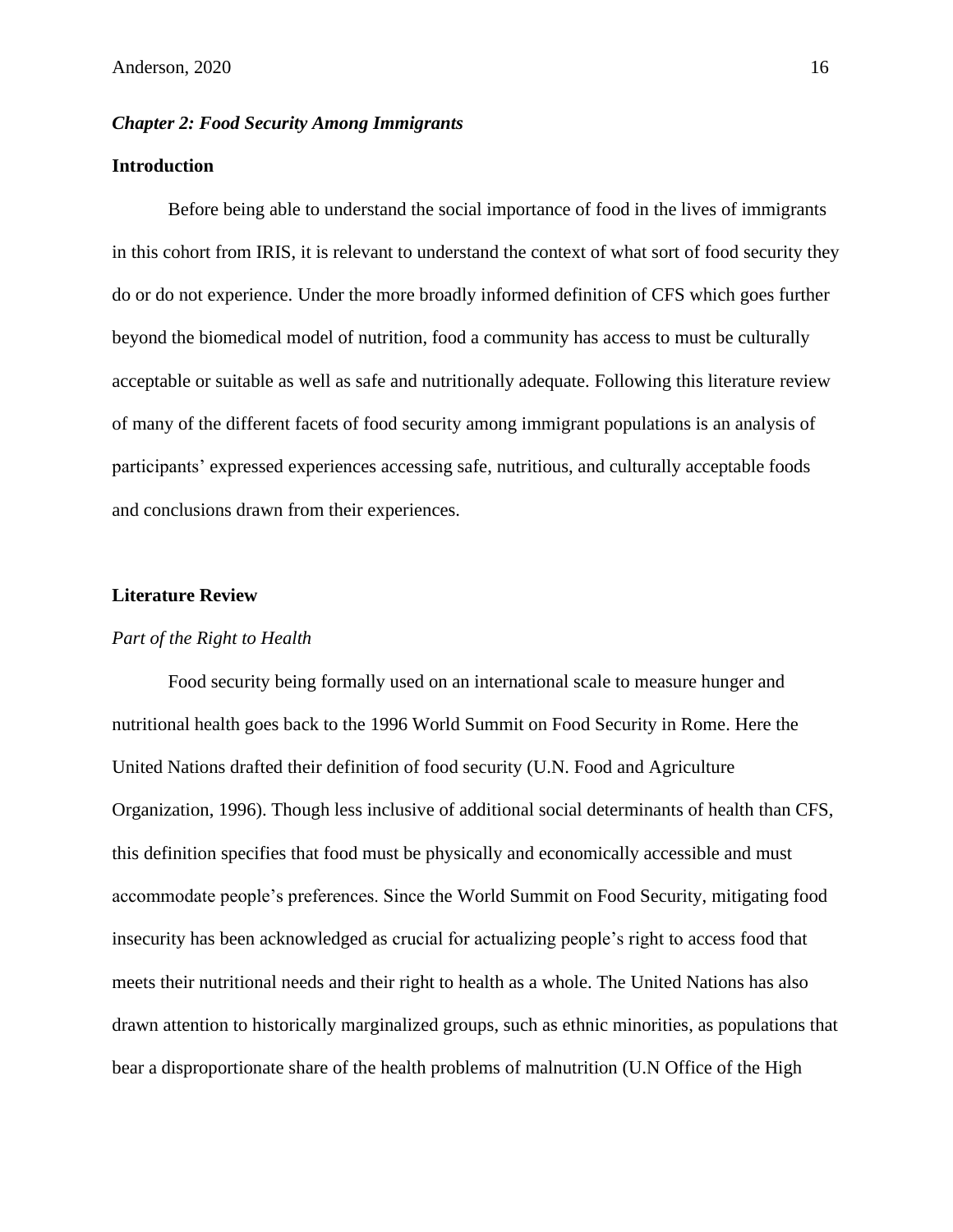Commissioner for Human Rights, 2008).

Furthermore, as much as food is a component of the right to health, the right to adequate food is recognized as a right independent of the right to health. The Right to Adequate Food was adopted at the Twentieth Session of the Committee on Economic, Social and Cultural rights in 1999. Under its adoption, the right to adequate food implies that food is "[available] in a quantity and quality sufficient to satisfy the dietary needs of individuals, free from adverse substances, and acceptable within a given culture" (U.N. Committee on Economic, Social and Cultural Rights, 1999).

Actualizing the right to health, including attaining food security for local communities, is mired in the upstream political and structural determinants which shape health disparities. Such systemic root problems require broader, more collaborative solutions (Willen, Knipper, Abadía-Barrero, & Davidovitch, 2017). Megan Carney, a medical anthropologist specialized in migrant health and food systems, describes food security as inherently biopolitical in her ethnography *The Unending Hunger*, about migrant Hispanic women's experiences with food insecurity in Santa Barbara, California (2015). These broad social determinants of food security and nutritional health are why the CFS definition recognizes the need for food systems to be in line with social justice, a facet of CFS outside the scope of this research. However, human rights literature has also identified well-informed, community-based initiatives as crucial to the formation of more effective programs and policies which can accommodate the individualized needs and experiences of local, marginalized communities (Libal & Harding, 2015). This is the connection between culturally informative research and the actualization of health and food security as a human right for local immigrant populations.

*Food Insecurity Among Immigrants*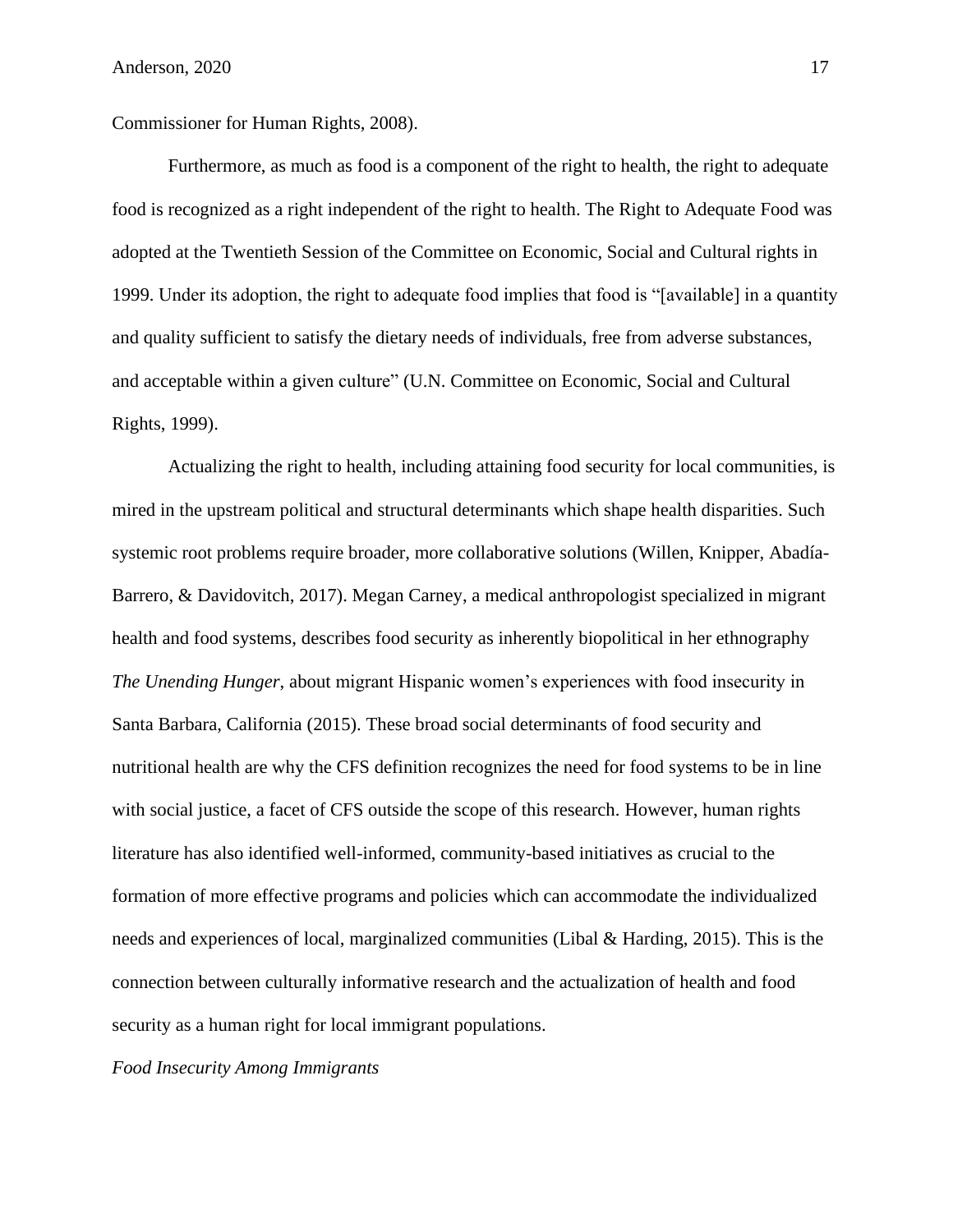Though lacking in data specific to Connecticut, the literature on experiences of food insecurity among immigrants and their families is broad, covering different disciplines, immigrant communities, and facets of the definition of CFS. As a whole, immigrants have been identified alongside households with children, veterans, college students, members of the lesbian, gay, bisexual, and transgender (LGBT) community, and older adults as being at elevated risk for being food insecure by the United Nations' definition of food insecurity (McGuire, 2015). This subsequently puts these populations at higher risk for the health effects of food insecurity, including obesity, diabetes, and hypertension (Flores & Amiri, 2019). The aforementioned at-risk groups overlap putting some at even higher risk than others. Low-income immigrant households with children have been documented as being at very high risk of food insecurity in the United States, children and mothers being impacted the most (Chilton, et al., 2009). However, citizenship status is a notable protective factor for many of these same lowincome immigrant households, with a possible exception for Hispanic immigrants (Potochnick & Arteaga, 2018). This is likely in part because citizenship is a requirement to qualify for many food assistance programs. Each of these many risk factors and the social structures around them compound to shape the complex health disparities impacting immigrants as a whole and some more than others.

Research on immigrant communities' access to culturally suitable food and the relevance of that aspect of CFS to these groups is less frequently cited but increasingly explored in recent years. Due to the selectivity of who is actually able to immigrate to western countries like the United States and Canada, there is documentation of a "Healthy Immigrant Effect" where upon arrival immigrants often have lower rates of chronic health conditions than the native population. Nevertheless, this effect is most often negated and even reversed through the process of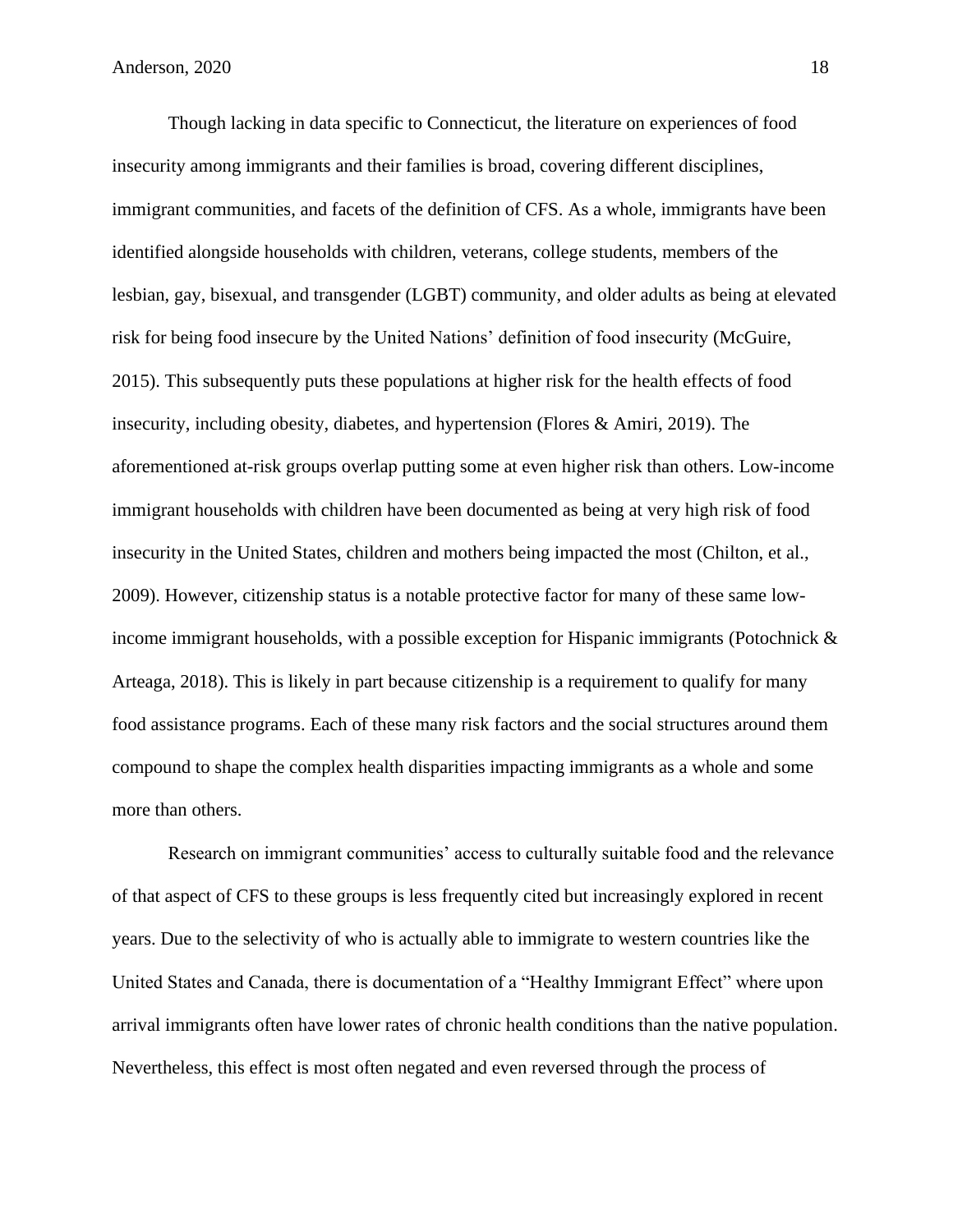acculturation, suggesting that the state of nutrition among immigrant communities is in large part cultural (Steffen, Smith, Larson, & Butler, 2006). Some cultural factors suggested to contribute to this effect are communities' use of ethnic foods, mechanisms of food choice in immigrant families, and effectiveness of health promotion and education programs (Sanou, et al., 2014). Recent research has hypothesized that low-income immigrants and refugees have culturallyspecific foodways that must be addressed when promoting food security. Moffat, Mohammed, and Newbold, following this hypothesis, found that immigrants in Canada identified several of their own barriers to CFS that others did not, including lack of high quality, fresh foods, food nostalgia for food from their home country, and difficulties shopping for and using new foods (2017). Consistently, low income and high food prices are reported among the greatest barriers to immigrants accessing the foods they desire most.

#### *Food Assistance*

As food assistance programs in the United States are very complex and often vary by state and multiple participants in this study mentioned being recipients of one or more food assistance programs, it is important to contextualize them. The United States Department of Agriculture (USDA) Food and Nutrition Service oversees 15 programs to alleviate food insecurity for low-income citizens and residents. Two of the most used programs, and the two identified by participants in this study, are SNAP and WIC.

SNAP, or Food Stamps as it is more commonly known, is an entitlement program, meaning that as long as one meets its eligibility qualifications, they will receive its benefits. SNAP provides recipients with a debit card (EBT) valid for the purchase of most food items in participating grocery stores, pharmacies, and convenience stores. To qualify, applicants must fall at or below 130% of the Federal Poverty Level for their household size, often meet work and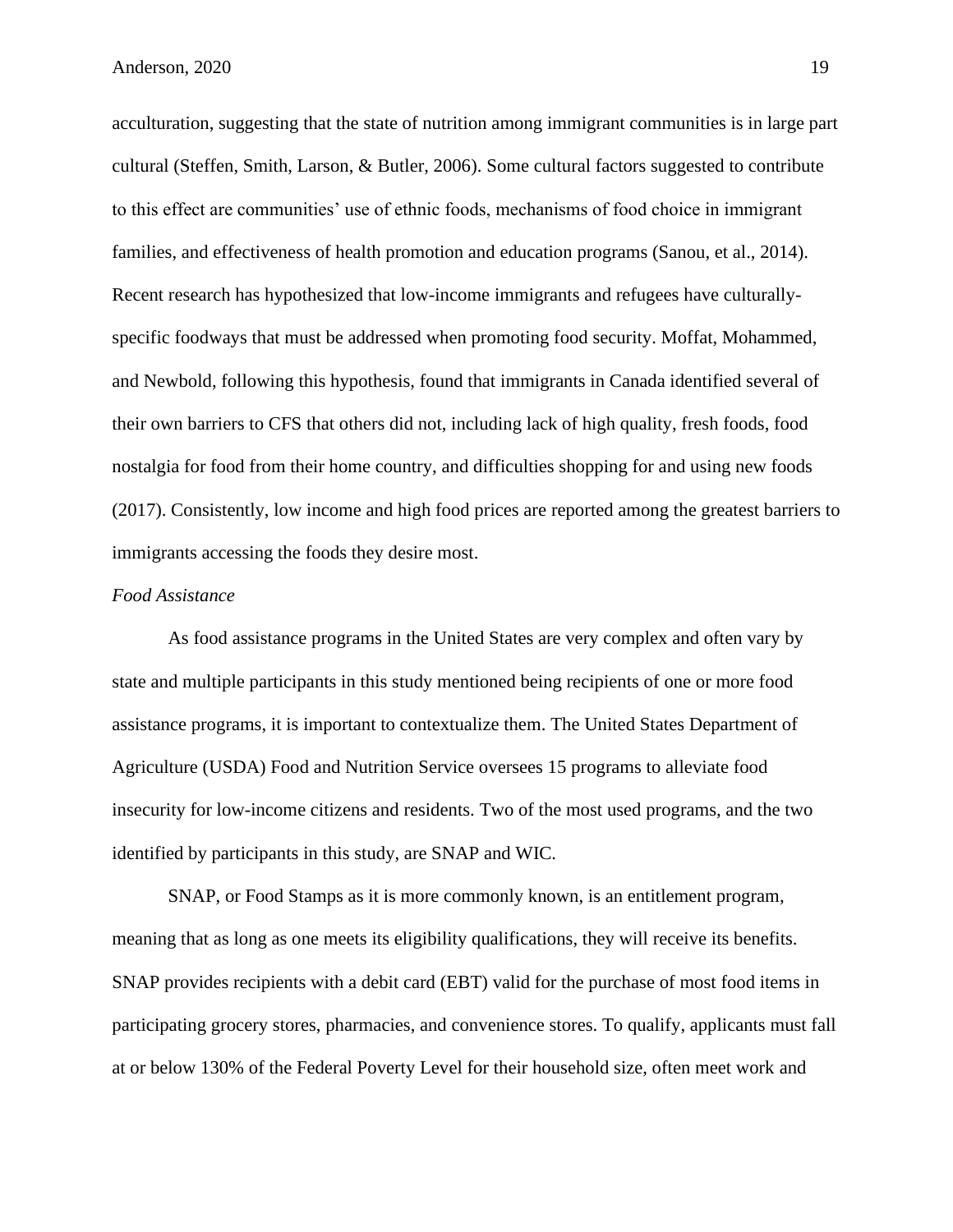other requirements, and almost always have citizenship. Only certain noncitizens, such as those who have been granted asylum, those who are Lawful Permanent Residents and meet specific additional qualifications, or those targeted for relief under a past food assistance act, may qualify for SNAP (USDA Food and Nutrition Service, 2013). It has only been since the Personal Responsibility, Work, and Reconciliation Act (PRWORA) in the 1990s that noncitizens have been excluded from federally funded food assistance such as SNAP, resulting in more disproportionate food insecurity among many immigrants and their children (Van Hook & Balistreri, 2006). Excluding groups from federal food assistance has happened other times as well, restricting food access for citizens and refugee families alike based on family members' eligibility. More recently, "able-bodied adults without dependents" were also excluded from qualifying for SNAP if they are unemployed (D'Angelo, Libal, Seymour, & Hamel, 2017).

Data from major cities across the country shows that though SNAP participation for immigrant families has increased steadily over the past decade and a half it has dropped sharply in recent years, especially among recently arrived immigrants (Bovell-Ammon, et al., 2019). The Hunger in America Report speculates on reasons for not participating in SNAP, noting that citizenship statuses are rarely a primary reason for not using SNAP. However, the report also notes that it is a reason that is likely underreported due to the topic's sensitivity (Weinfield, et al., 2014). Additionally, determining whether one meets eligibility requirements for SNAP is often regarded as a confusing process with a learning curve that acts as a significant barrier for new immigrants (Eslami, Filion, & Strayer, 2011; Stelfox & Newbold, 2019).

WIC is not an entitlement program as it is dependent on grants; however, it is likely for one to receive it in the state of Connecticut as long as they qualify. Not being an entitlement program that is funded like SNAP also means that WIC does not fall under PRWORA. WIC is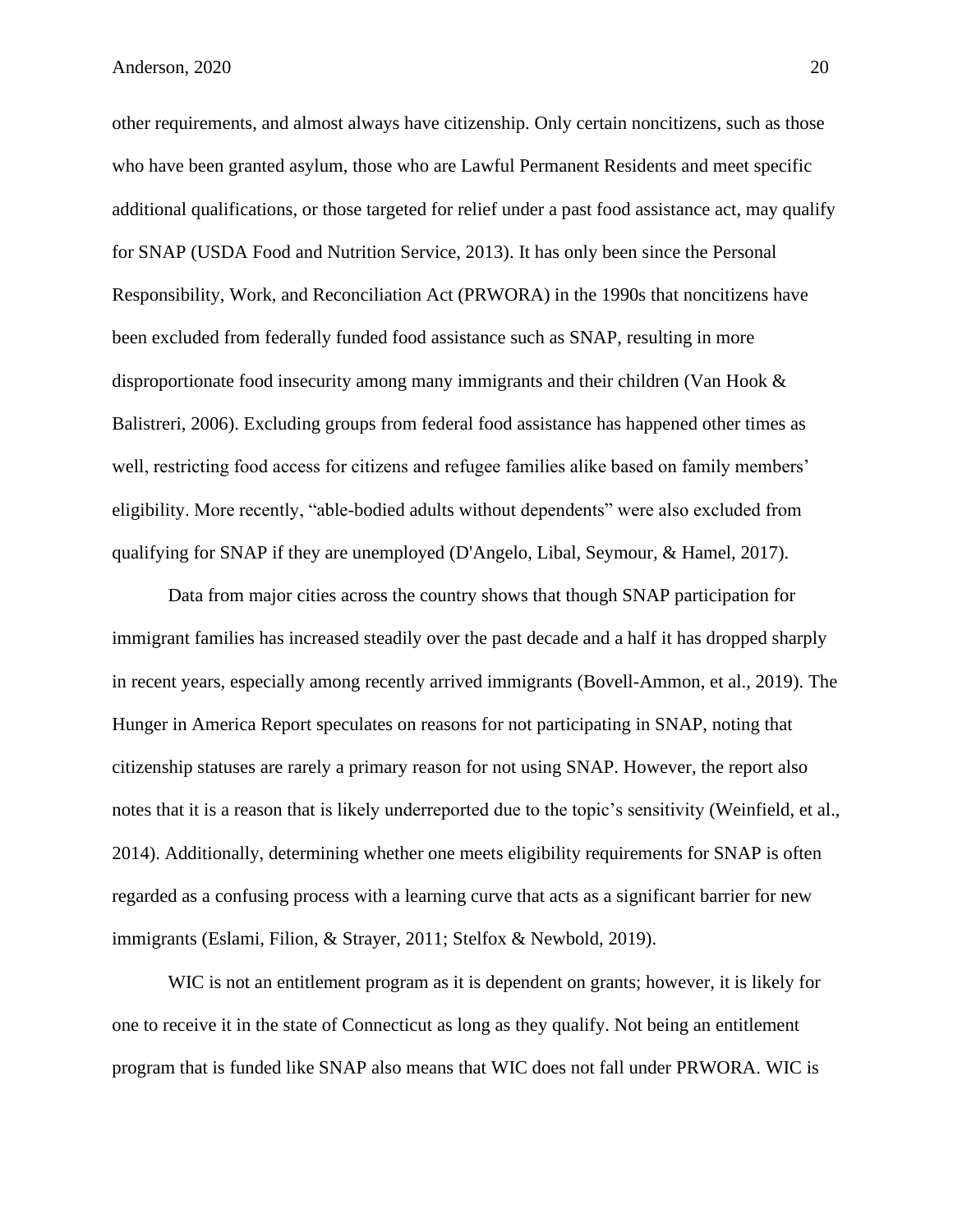designed to accommodate for the higher vulnerability of pregnant and postpartum women, infants, and children up to 5 years of age to food insecurity. It provides participants with food checks/vouchers or EBT for certain foods and requires that participants participate in nutrition education while providing the option of breastfeeding support. To qualify, one must fall under one of the three target demographics of the program, be at or below 185% of the Federal Poverty Level, be at nutritional risk, and be a resident of Connecticut (CT Department of Public Health, 2020). As WIC in the state of Connecticut has no requirement for citizenship or immigration documentation and has less strict requirements overall, it is more accessible for qualifying immigrant women and children.

A major gap in the current model of government food assistance is that eligibility is primarily based on income. Hadley, Patil, and Nahayo showed that while income is a major constraint for refugees in the United States, there are other significant non-income factors that cause refugees to remain food insecure (2010). It is likely that among these are cultural factors, related to culturally-specific foodways, keeping immigrant groups from attaining CFS. These factors need to be accounted for by quality nutrition education upon resettlement paired with culturally informed and accommodating interventions (Burge & Dharod, 2018; Moffat, Mohammed, & Newbold, 2017). As state-funded assistance rarely accounts for these factors it often falls to community organizations and agencies such as IRIS to fill in the gaps. Fortunately for many of IRIS's clients, it has several programs designed to do so, such as nutrition education classes and services to help clients determine eligibility and apply for food assistance programs like SNAP and WIC.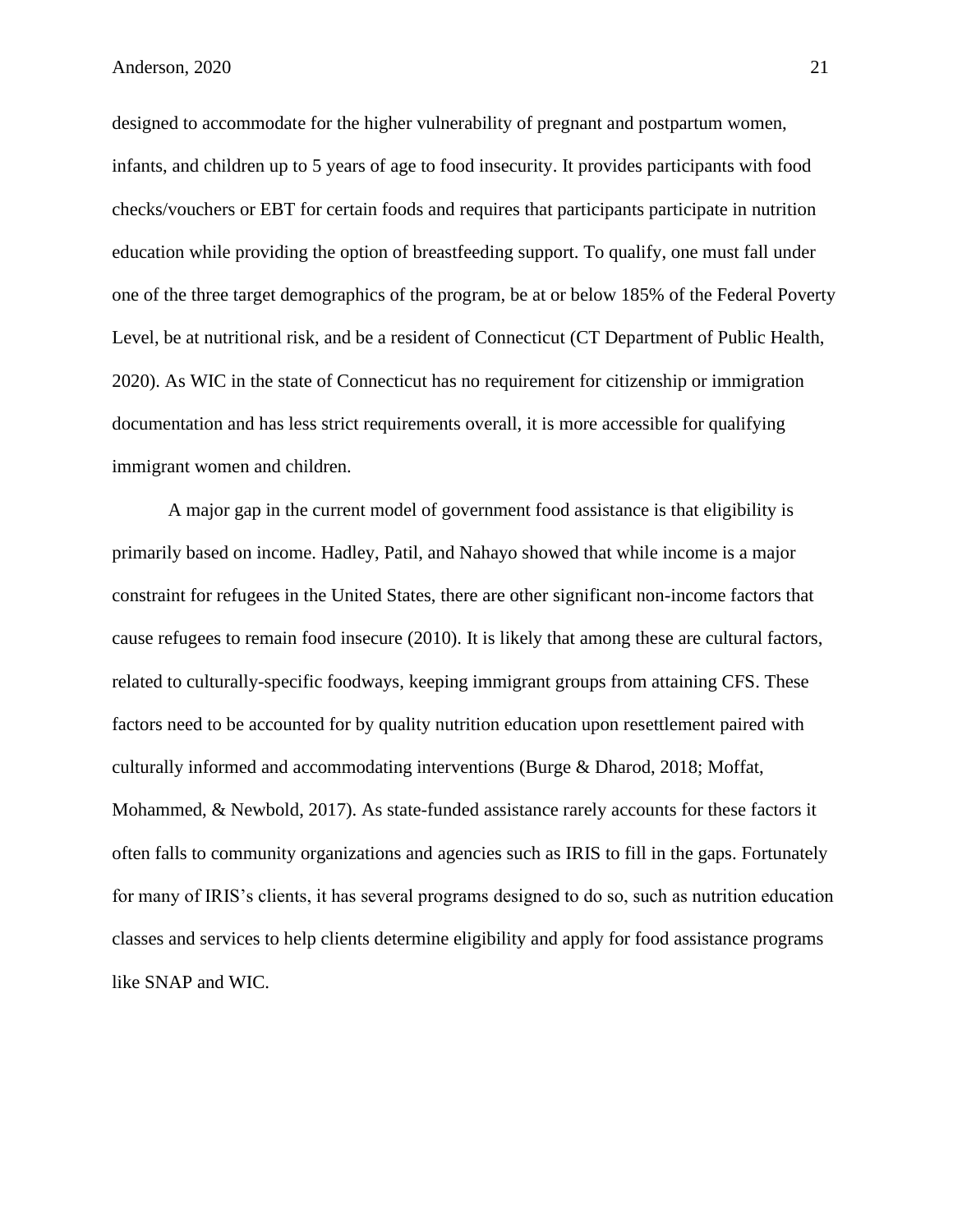## **Original Research**

#### *The Interviews*

The semi-structured interviews conducted for this research were designed to more deeply understand participants' experiences with food security. Returning to the definition of CFS, a community must have access to "a safe, culturally acceptable, nutritionally adequate diet" to attain food security (Hamm & Bellows, Community food security and nutrition educators, 2003). For this reason, the interviews addressed experiences obtaining and consuming both safe, nutritious food and culturally suitable food. This used conversation guiding questions and more specific prompts like: "what does it mean to live healthily?"; "when do you usually eat \*insert ethnicity\* (e.g. Iraqi, Syrian) foods?"; or "describe your regular routine getting food for yourself and others." However, interviews diverged to multiple other topics noted by the interviewer and some participants elaborated on their experiences more than others.

This background information informing these interviews was drawn from data on numerous different immigrant populations in order to contextualize the sorts of social factors of food insecurity and nutritional health that can affect potentially at-risk immigrant populations (Potochnick & Arteaga, 2018; Moffat, Mohammed, & Newbold, 2017). This is important as the participants in this study migrated from seven different places around the world. However, Serene Murad found in her master's thesis from Wesleyan University that even Iraqi and Syrian refugee groups integrating to life in Connecticut differed significantly in their engagement with their own ethnic communities (2018). Therefore, it was reasonable to assume perceptions of food and experiences with it may vary between participants, and even more between participants from different ethnic backgrounds. This was the importance in semi-structured interviewing which does not restrict participants from openly sharing their experiences.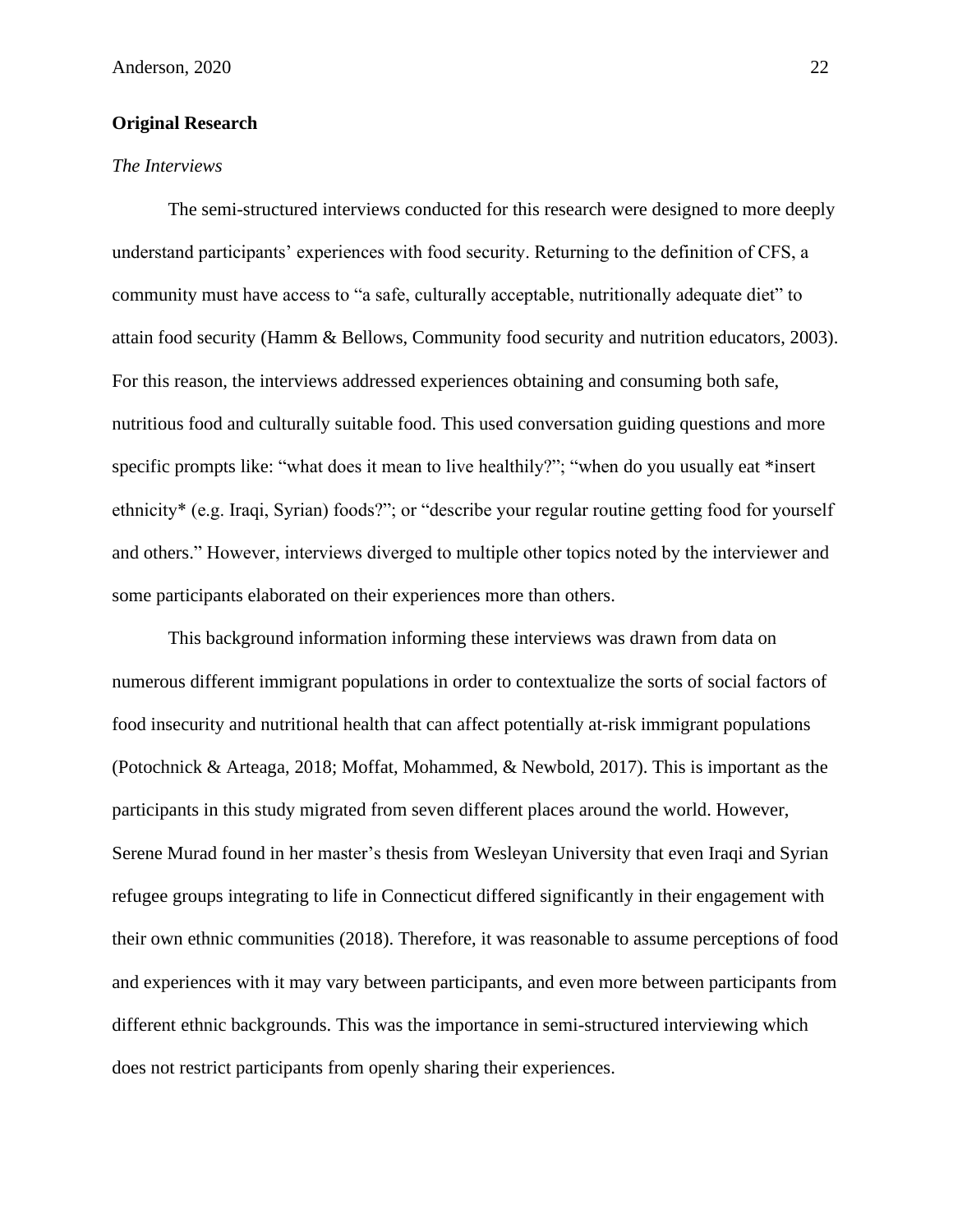## *Safe and Nutritious Food*

Across the 40 interviews with 26 different participants a few themes about their perceptions of their own health and access to healthy food emerged. To begin with, 6 out of 26 participants reported having to specially monitor their own food or the food they get because they or a close family member is diabetic. One Iraqi man shared that he also has gout and had gone out of his way to seek dietary advice from a health professional, who advised him to avoid red meat. Two Sudanese women, one of which had also sought dietary advice, shared that they are responsible for getting most of their families' food and have to monitor what they get because their husbands are diabetic. Interestingly, the other Sudanese woman was one of only two participants who specifically mentioned believing that they personally did not eat healthily; the other was a Syrian man. A Puerto Rican woman recalled her difficulty losing weight to control her obesity as well. The last two participants who mentioned having to watch what they eat because they are diabetic are a Syrian woman and a Puerto Rican man.

The Iraqi man with gout was the only participant who explicitly used the word "hunger" to describe his experiences, but he attributed this more to his diabetes than his access to food. He described a habit of purposefully buying less food to control his blood sugar. He was one of 14 who participated in both interviews. In his previous interview, he had mentioned that he was not a very picky eater because of his background experiences with food insecurity.

While he was the only one to mention hunger, three interviewees mentioned having used a government food assistance program (i.e. SNAP or WIC). A Sudanese woman shared that she could no longer receive SNAP because they were just over the income level required for their family size. An Afghan man gratefully recounted having eligibility for SNAP in his family and had used WIC to help adequately feed his baby after immigrating five months prior to the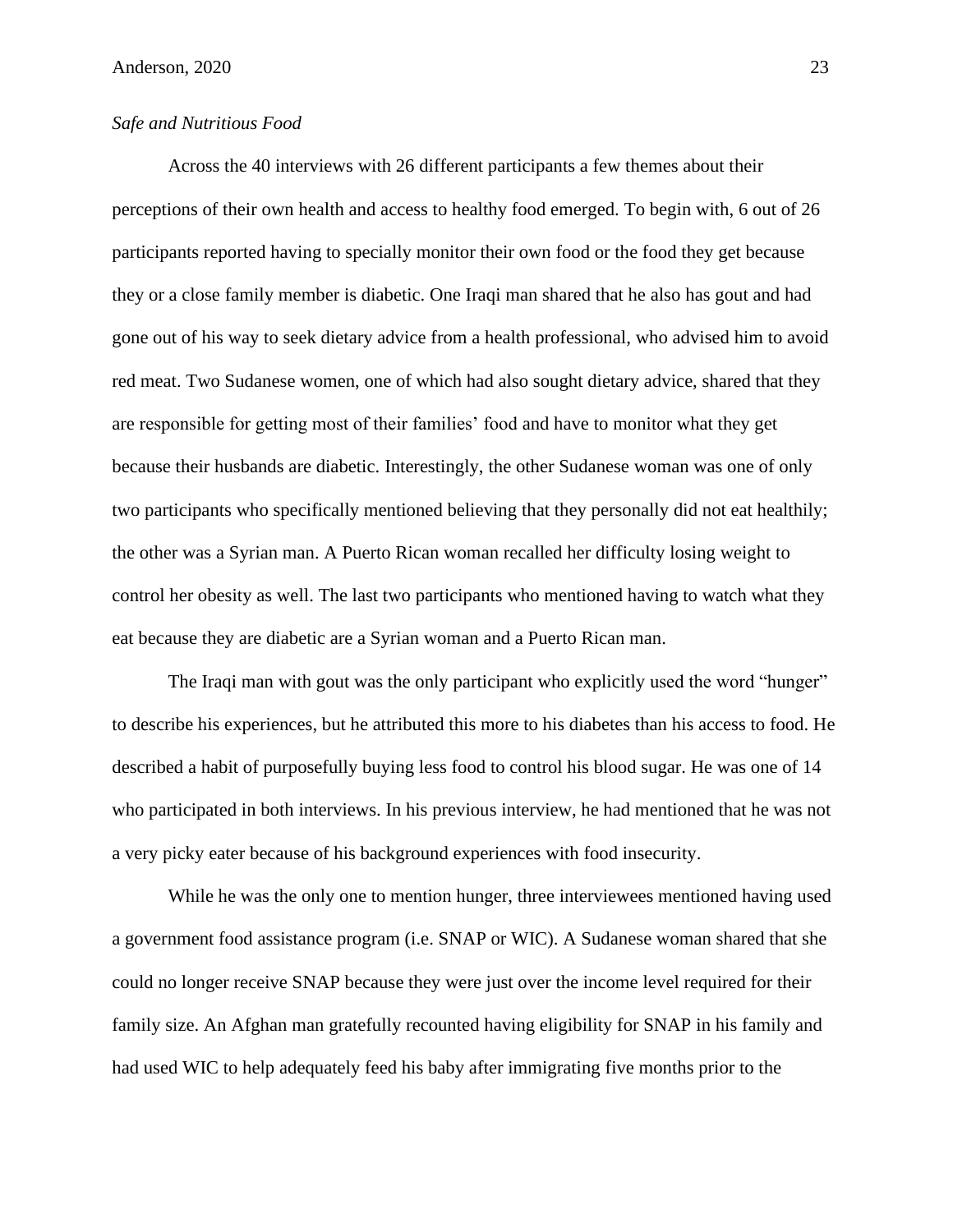interview. One Iraqi woman merely mentioned that she did not qualify for SNAP and was not asked to elaborate any further. While parenthood is a risk factor for food insecurity, one Afghan woman and one Iraqi man mentioned that being married made food access easier because the role of getting food could be shared with their spouse. Additionally, three participants felt that their status as an immigrant had not been a barrier to accessing food, one of which was the Afghan man whose family used WIC. The number of those who have used government food assistance could easily be higher as no participants were asked directly about their use of food assistance, though they were all utilizing IRIS's food pantry.

Twenty-two out of 26 participants (84.6%) expressed the importance of IRIS's food pantry when asked about their experience getting easier access to food. While many were getting food for families as well, one Iraqi man specifically mentioned using the pantry to get food for his sister who was also grateful for IRIS's services. Another Iraqi woman stated that IRIS's food pantry was the primary place she got fresh vegetables.

Fourteen participants referred to specific foods or food groups when asked about what it means to eat healthily and what a healthy diet was. For the most part these healthier diets were characterized by: green foods; fresh fruits and vegetables; fewer meats, with fish and chicken being preferable over red meats; and fewer grains and breads, with whole grains being preferable. Less frequently mentioned as part of a healthy diet were: dairy products, such as milk and yogurt (3 participants); regular exercise, such as going on walks (2 participants); cooking regularly (2 participants); and eating cultural dishes, such as fattoush, mujaddara, and lamb or goat biryani (3 participants).

When describing challenges accessing healthy foods, 10 participants described lacking accessibility to fresh, less processed, or chemical-free foods. The Iraqi woman who did not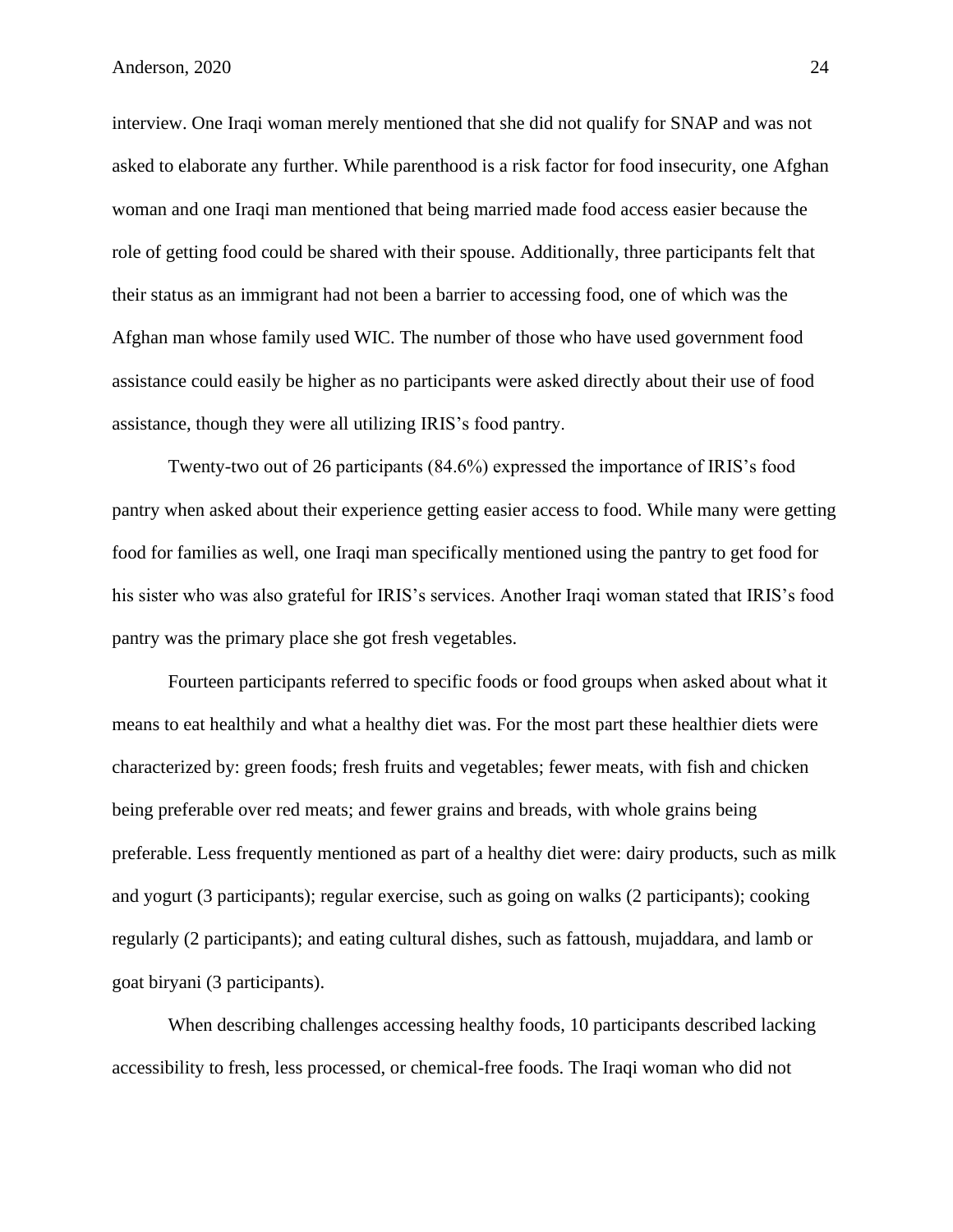qualify for SNAP recollected how food was much more seasonal in Iraq and how much that affected her cooking. The Iraqi man who has gout recalled moving from California after first immigrating to the United States and the lack of fresh foods in Connecticut relative to there. An Afghan woman simply expressed annoyance that fresh food is so much less affordable than more processed foods.

Two participants expressed personal difficulty with getting safe, fresh food because they had little means to keep it from expiring. The Iraqi woman who said that IRIS was the main place she got fresh vegetables was one, and the Afghan man whose baby qualified for WIC was the other.

#### *Culturally Acceptable Food*

When it comes specifically to accessing culturally acceptable food, many mentioned smaller grocery stores or markets where they liked to go that had access to most foods they wanted. Eleven participants mentioned Arab/halal markets in West Haven, CT and Orange, CT and the India Market in Orange as places that often had any desired culturally suitable foods. West Haven and Orange are towns bordering New Haven to the southwest. Understandably, all participants who mentioned one of these places were from Iraq, Syria, Sudan, or Afghanistan. One Iraqi man added that he could not go to these ethnic markets as much as he would like because he did not have reliable transportation. Another Sudanese woman described Sudanese food as very inaccessible for her and therefore did not eat much of it at home. Both of these participants described eating halal in the United States as a challenging adjustment and were among an Iraqi woman and Syrian man in wishing culturally suitable food was more accessible. Other participants said that they did their grocery shopping more exclusively at large grocery store chains, such as Walmart, Price Chopper, Stop and Shop, ShopRite, Costco, or Aldi or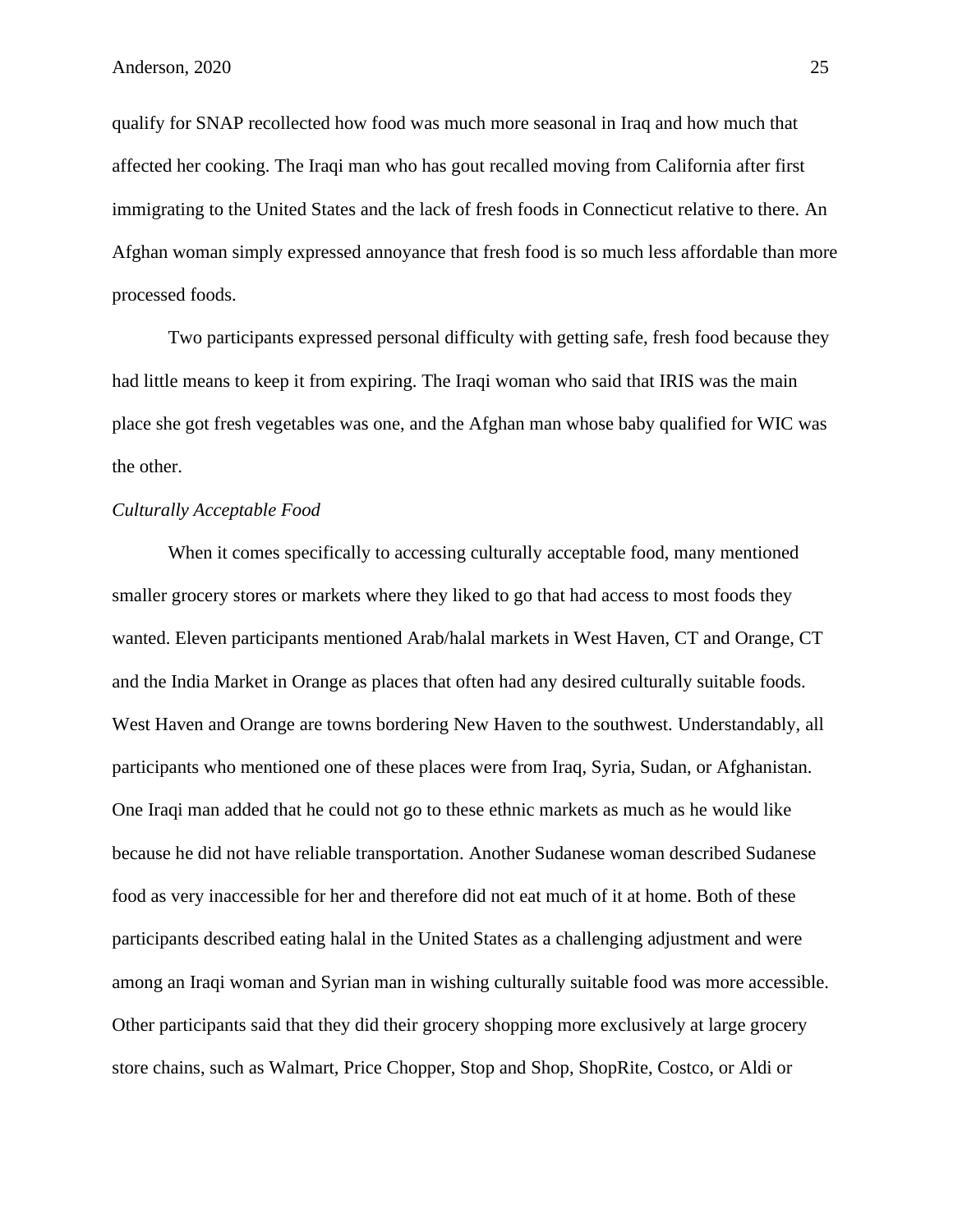occasionally at convenience stores.

Access to land was a topic that came up only once. A Syrian man mentioned the importance of having his own garden he could grow food in. Having a garden had allowed him to have better access to healthier, fresh produce as well as culturally acceptable food he did not have to learn to prepare from more processed foods. He also had some hens and was able to provide his own eggs.

Nine interviewees described there being plenty of food in the United States compared to the situation they were coming from when they immigrated. Multiple participants mentioned problems despite such availability though. A Syrian man expressed how access to food was not the issue, access to healthy food, which is often much more expensive, was the issue. Most affordable food is much less fresh. Two Iraqi immigrants, a woman and man, described how they felt there were too many food options. She elaborated that options were limited in Iraq but most food was seasonal and therefore fresher. She associated the availability of fresh foods with the ability to prepare culturally acceptable foods. After, she added that even fresh produce does not expire for longer here and tastes different. Other produce is entirely different from what she was used to. This was something she had to adapt to in her cooking. A different Iraqi man and a Puerto Rican woman added that with so much food it becomes difficult to diet and know how to eat healthy. He said the price and taste make products like fast food and soda hard to resist, and she recalled how food in the supermarket is less fresh here than in Puerto Rico because there are so many more small farms there. Four other interviewees said that cost made them avoid eating at sit-down restaurants entirely or only eat at them on the weekends. One Sudanese woman, whose family never eats out, went as far as to say that she did not trust food at restaurants.

Nutrition and cooking classes are a way to bridge cultural knowledge gaps for those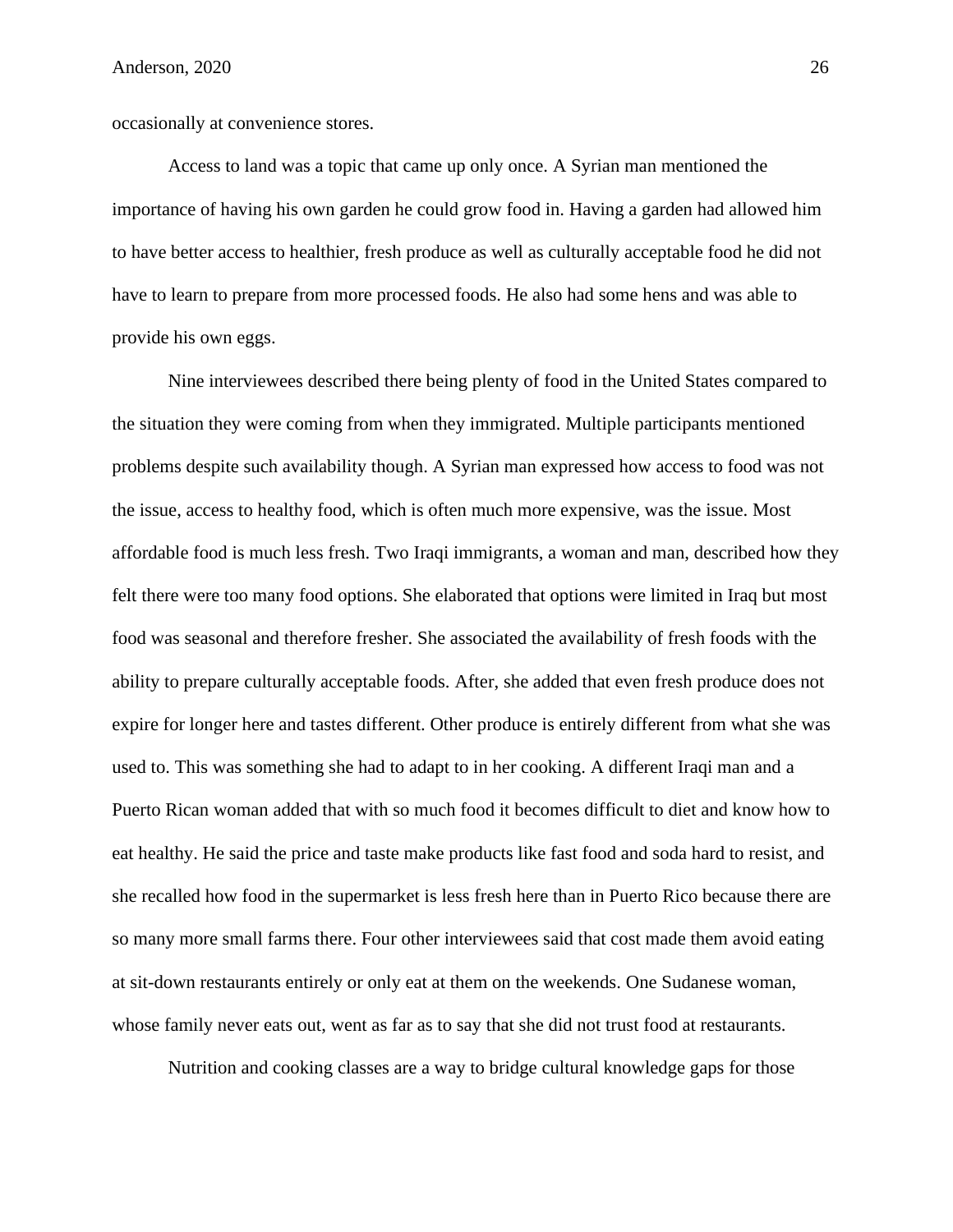acculturating, learning both how to access and prepare foods in a new culture. Seven participants mentioned attending some sort of nutrition or food classes taught by people from IRIS or from somewhere nearby such as Yale University. Five of these interviewees enjoyed classes at IRIS and recalled learning good tips about how to shop and eat healthier for themselves and their children. An Iraqi woman found the classes to be a good opportunity to practice her English as well. Two of those who attended classes at IRIS had very different impressions, despite being from the same country. One Afghan woman felt that the class was less personalized to her own background and diet and did not know how she personally could be eating more healthily; on the other hand, the Afghan man who used WIC had an opportunity to prepare Afghan food for his class and loved the experience. One Puerto Rican woman had attended cooking classes elsewhere and enjoyed helping teach others how to cook. Three others expressed interest in going to nutrition or food classes but had not gone yet. Two said that they were scheduled at inaccessible times for them.

#### **Conclusion**

Participants in this study identified multiple previously documented risk factors for food insecurity within their own experiences accessing healthy and culturally acceptable food. Being a parent and having to provide for children, having to manage diabetes, obesity, and gout, having low income, potentially citizenship status (depending on the Iraqi woman's reason for being ineligible for SNAP), and ethnicity (e.g. one woman's lack of access to Sudanese food) were all risk factors that negatively impacted some participants' abilities to attain CFS. Having the means to properly store food to keep it from expiring was an early issue for a couple immigrants' access to safe food as well. Food insecurity is not simply experiencing hunger but rather a complex,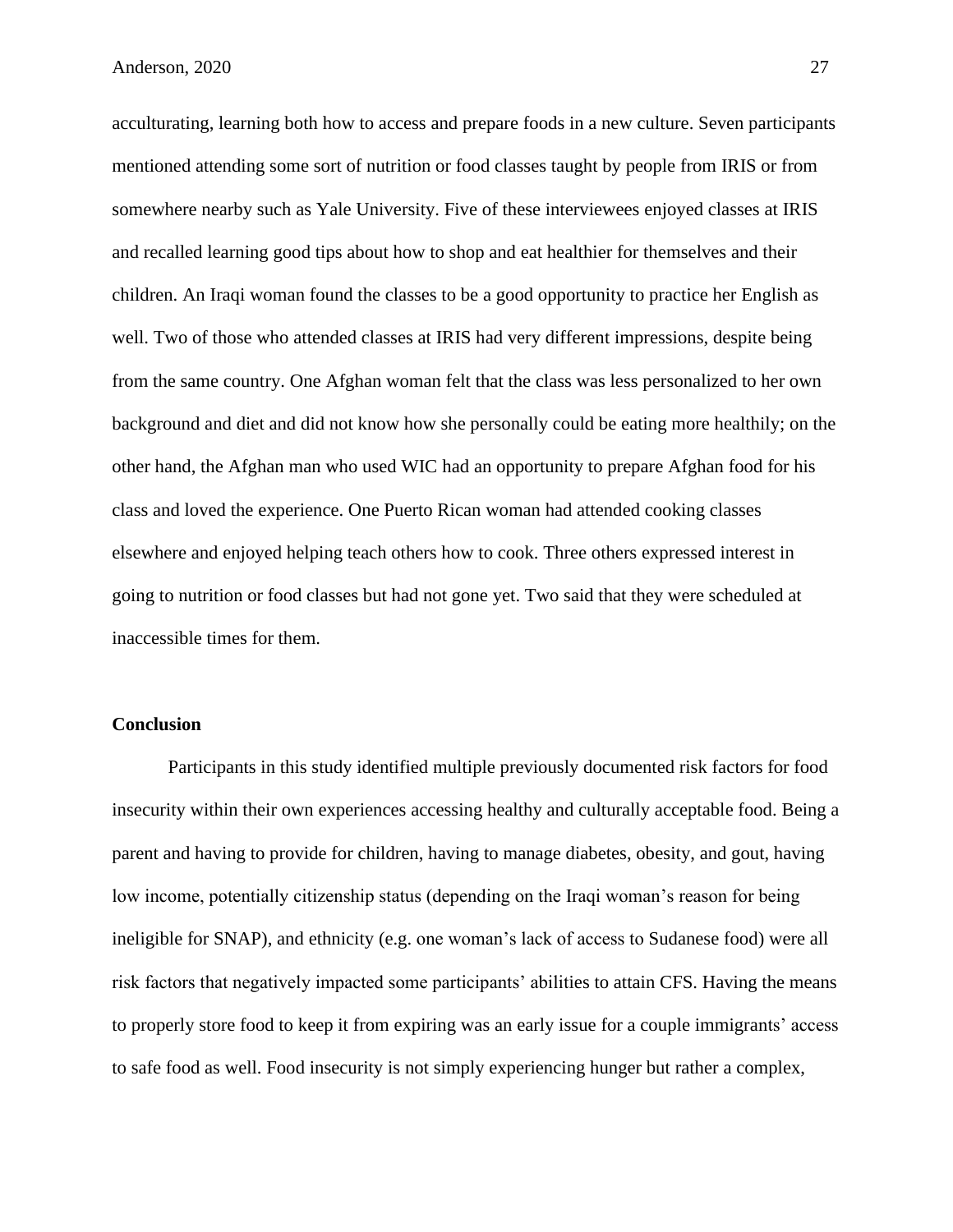multifaceted issue which manifested itself differently for many who participated in this study.

They also recalled several other barriers to more holistic food security. In doing so, they also corroborated the findings of Moffat, Mohammed, and Newbold's research on cultural factors of food insecurity among immigrants and refugees in Canada (2017). Several mentioned difficulties shopping for or using new foods, suggesting cultural knowledge gaps that are not always filled by otherwise informative nutrition classes. Many said that the lack of availability of fresh, less processed foods, especially at a low-income, was more of an issue than lack of availability itself. This is a gap that multiple participants value IRIS's food pantry for filling. Availability of fresh foods seems to be connected to people's ability to prepare foods from their own culture as they learned to prepare them. Several, primarily from Iraq, Syria, and Puerto Rico, expressed food nostalgia, recalling the availability of fresh, seasonal foods to prepare with. On the other hand, a few participants specifically included cultural dishes as part of a healthier diet. If preparing cultural dishes is more associated with using fresher ingredients than relearning to use more processed ones, this is understandable. Others included regular exercise and cooking itself as important behaviors to coincide with a healthy diet.

However, none of these particular perspectives were shared with all participants across the study. Almost all participants had their own unique experiences trying to attain what would be defined as facets of CFS. The need to account for such individualized experiences of food insecurity has implied to some researchers that social workers have an important role in developing holistic measures of CFS (Kaiser, 2017). Some participants noted very few issues with food insecurity. For one participant, being able to qualify for and receive benefits from both SNAP and WIC was very important. From another participant's account, the act of growing one's own food is expected to increase access to both nutritious and culturally appropriate, fresh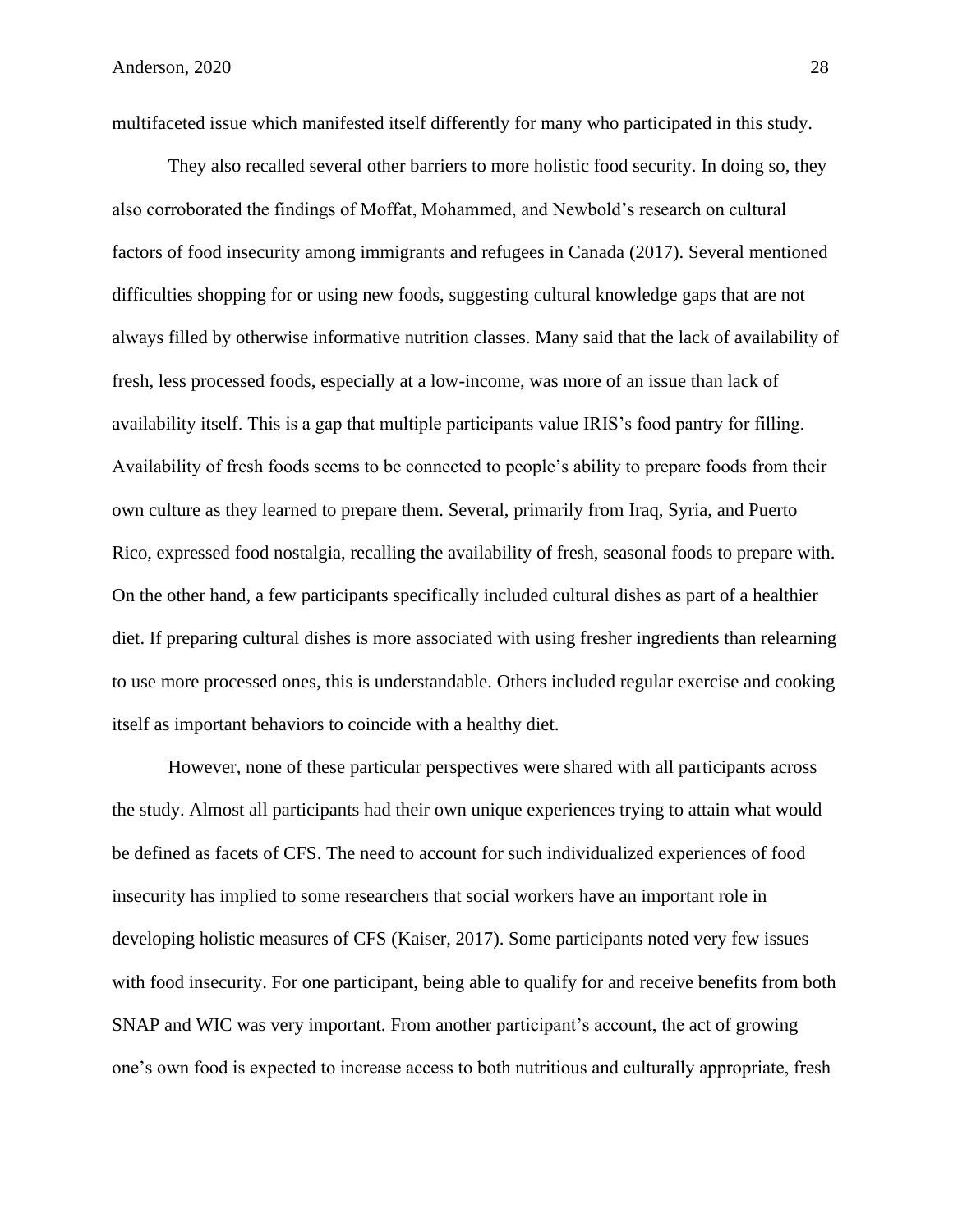food.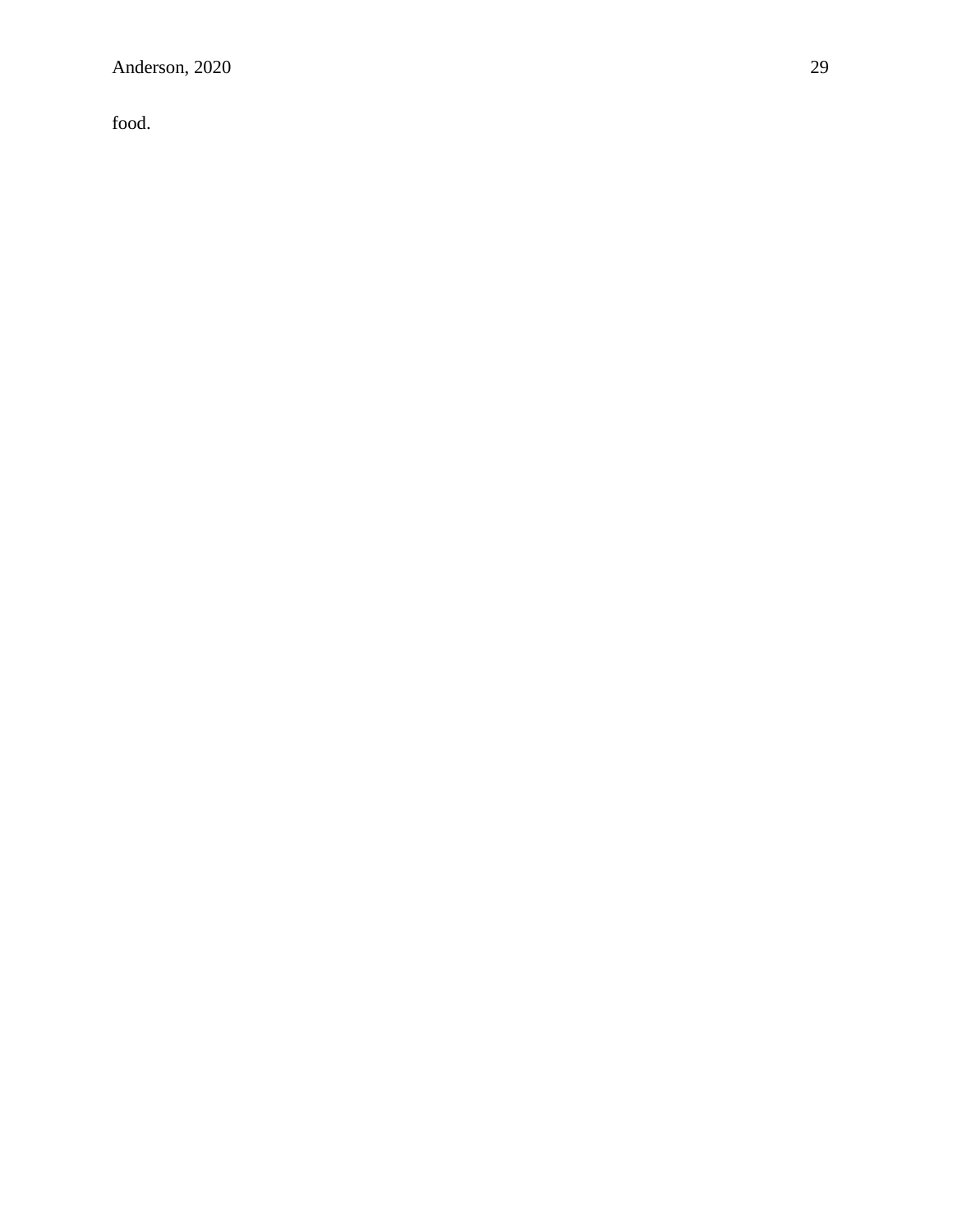## *Chapter 3: Food Categorization*

## **Introduction**

Better understanding how participants experience and perceive food insecurity, including access to safe, nutritious, and culturally appropriate food, this thesis now examines participants' relationships to certain foods themselves, prior to exploring food's role in participants' relationships to others. Because of food's well-documented connection to culture and identity it is hypothesized that immigrants in this study have a unique relationship to or understanding of foods from their own cultural background. Next, is a review of some of the literature on the connection between food and identity. Following that, is an analysis of free list and pile sort data which visually show how interviewees conceptualize and categorize food along with some interview accounts. These data allow some relevant conclusions to be drawn.

#### **Literature Review**

#### *Food Culture: A Social Determinant of Nutrition*

It is evident from the literature that immigrant communities at a greater health risk for a variety of diet-related diseases and chronic health conditions. However, it is generally through acculturation that these population health disparities start to emerge and become more prominent as these disparities are strongest among immigrants who have lived in a western country for longer (Steffen, Smith, Larson, & Butler, 2006). There are many different factors that likely contribute to this phenomenon, including the numerous ways in which immigrant populations are often socioeconomically disenfranchised. Other factors have been suggested though. Some of these have to do with the reality of being someone from a very different cultural background adapting to life in a new country (Sanou, et al., 2014). The link between food insecurity and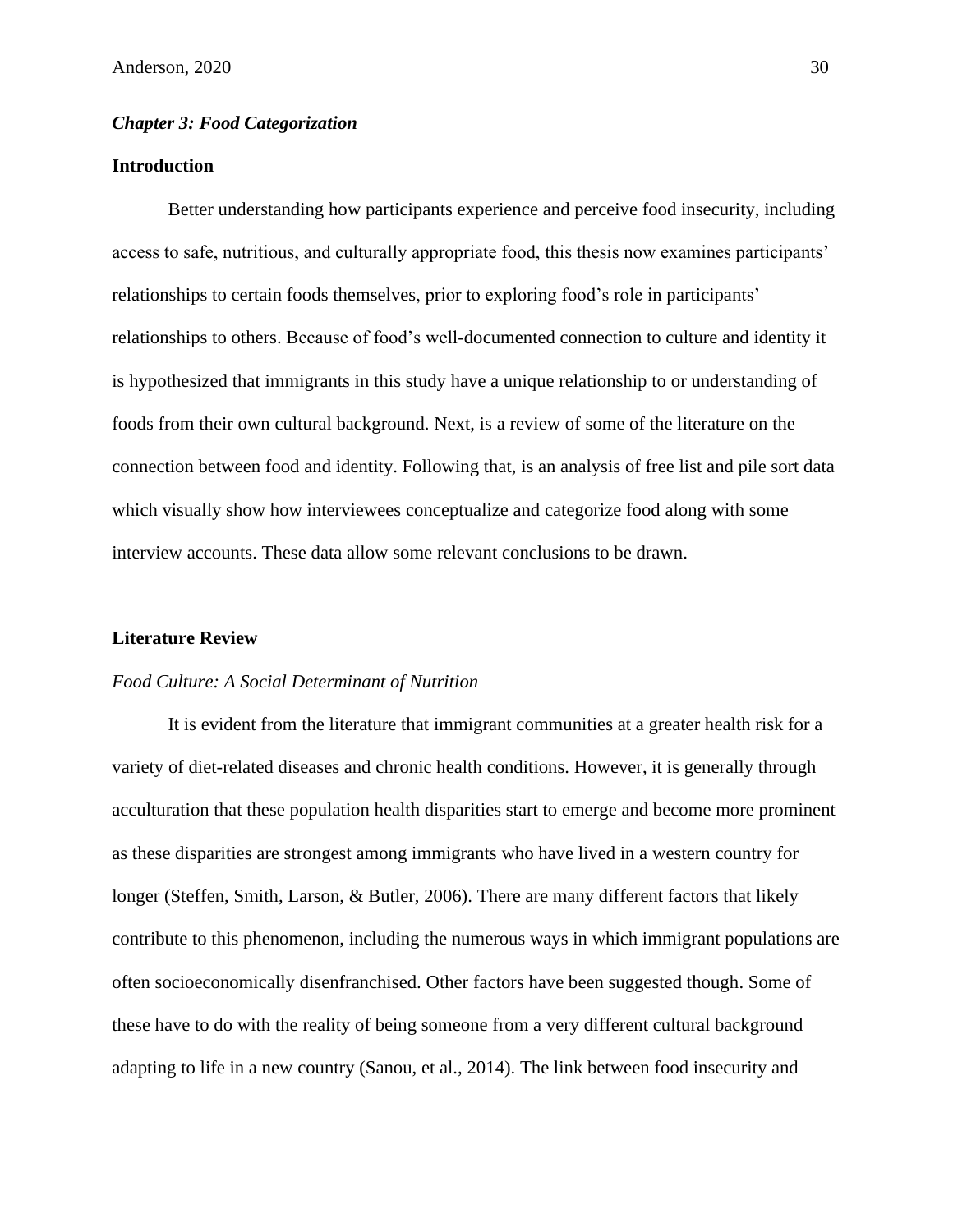negative health outcomes exists among immigrant populations as a whole, but it is also reported that the strength of this connection between food hardship and poor health varies across immigrant subgroups. For instance, in the greater Boston area, low-income Haitian immigrants reporting food insecurity are more likely to be obese than other low-income immigrants from elsewhere or those born in the U.S. who are food insecure (Caspi, et al., 2017).

Considering these varying health disparities across subgroups makes questions about immigrant communities' use of ethnic food, their mechanisms of food choice, and whether those factors have any significant bearing on the populations' nutritional health far more nuanced. Some of these questions include: What role does food from people's own cultural backgrounds have in their life now that they live in an entirely new culture? What is the nature of their connection to these foods compared to more generic foods or foods attributed to or adapted by other cultures? How might such unique, cultural relationships shape the types of food choices immigrants make? If this is significant for a particular community, is it protective of their health, harmful to it, or both? This last question can only be speculated on from the findings of this research.

Stelfox and Newbold recognize how "food is not only relevant for health and nutrition, but it is a vital component of one's cultural and emotional wellbeing" (2019). CFS is relevant to health and nutrition and is dependent on access to culturally suitable food. Food is also a vital component of an individual or a group's culture. Therefore, it would follow that communities' food cultures are a social determinant of their health.

#### *Food and Identity*

One's cultural upbringing is critical to shaping their identity and how they express and embody that identity. Furthermore, early food exposure and consumption is integral to identity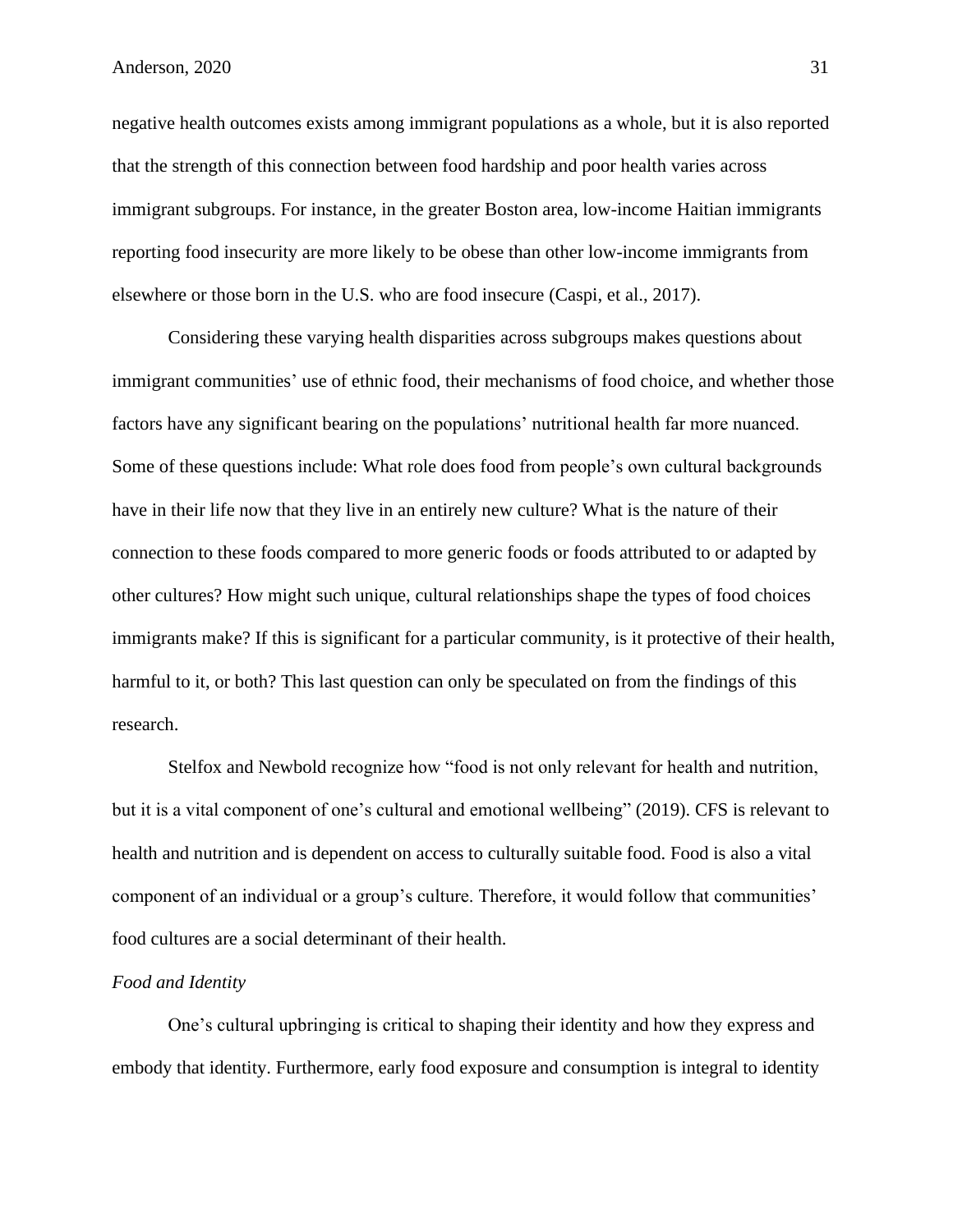formation. This is likely because taste, smell, and memory formation are neurologically interconnected and early memory formation is crucial to acculturation. The way people eat, then, reasserts the oneness or otherness between them. On an individual level, people are shaped biologically, psychologically, and socially in this way by the food they eat throughout their life (Fischler, 1988). Within the field of food studies, it is understood that people's food choices reveal a lot about them, both at an individual and a group scale. Almerico, who was inspired by researching food habits in Italy, describes the usefulness of analyzing groups' food choices of what to eat and not eat and their relationships to those foods saying, "food choices tell stories of families, migrations, assimilation, resistance, changes over times, and personal as well as group identity" (2014).

For immigrant groups, perceptions of food's connection to identity and how that connection is then used to express identity provides insight into how they may use food to navigate expressing their ethnic identity in a new country. Earlier research in food studies has concluded that the way people, especially those in ethnic minorities experiencing assimilation, choose their food structures and personal interactions in a manner that perpetuates or reduces cultural difference (Kalčik, 1984, p. 45). Maintaining one's cultural identity and assimilating to a new food culture are both critical in establishing a new life as an immigrant.

Due to culturally specific, gendered social roles around food, the way one interacts with food is also indicative of how one navigates expressing their gender identity. Across cultures, the responsibilities of different genders in the processes of obtaining, preparing, and consuming certain foods are often specific and pariticular to each food culture (Counihan & Kaplan, 2013). One ethnographic account followed Tejano migrant farmworker families in the United States and explored how women would feed their husbands tamales. In this case, tamales became a medium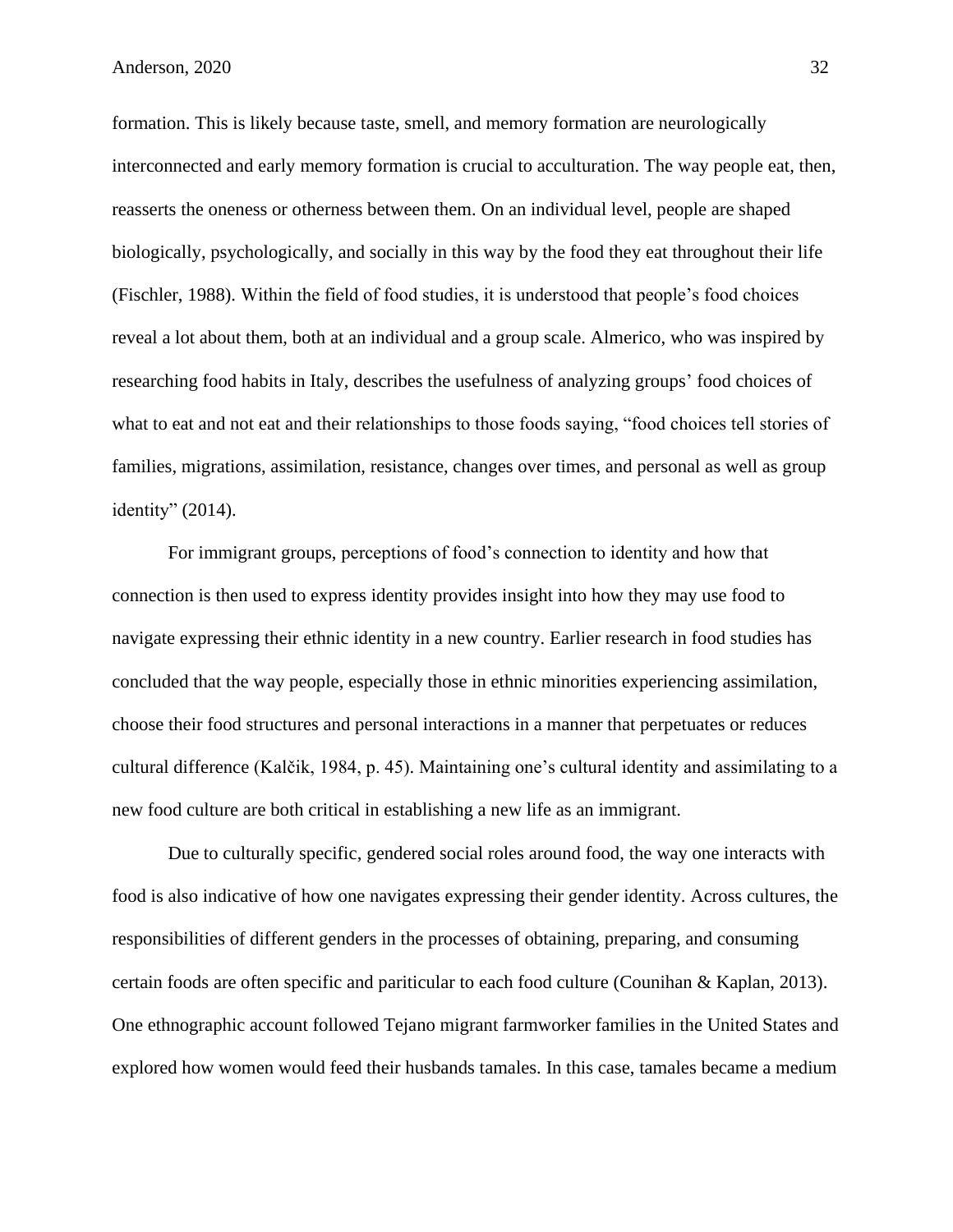through which they could reaffirm their identity and support their families (Williams, 1984). The use of ethnic food can simultaneously reaffirm ethnic and gender identity. The connection between immigrants' relationships to particular foods, their food habits, and their nutrition is not well-documented in the literature.

#### **Original Research**

#### *Cultural Domain Analysis*

This study examines participants' identification with certain foods. This was done by analyzing how participants categorize the different foods they eat using a methodology known as cultural domain analysis. This included methods of free listing, to construct a "cultural domain" of foods the participants regularly eat, and pile sorting, in which participants sorted foods within this cultural domain according to how they best went together. Pile sort data were further analyzed using multidimensional scaling (MDS) and Johnson's hierarchal clustering (JHC). Participants' comments about pile sorting and their identification with food are noted as well.

The first round of interviews began with free listing. With no data on dietary composition in this population, this cultural domain was constructed broadly, to see which foods are most salient for these people. 18 participants were asked to list any foods they could think of that they would eat most regularly. This included individual food items, specific dishes, and beverages among whatever foods participants felt were important to include. Listed items were then compiled and sorted by frequency and salience (see **Appendix 1** for data). Frequency is a metric of how many different participants listed the same item. Salience measures both frequency and how early in their list participants mentioned a certain item. It is representative of the importance interviewed individuals attribute to said item (Chaves, Nascimento, & Albuquerque, 2019).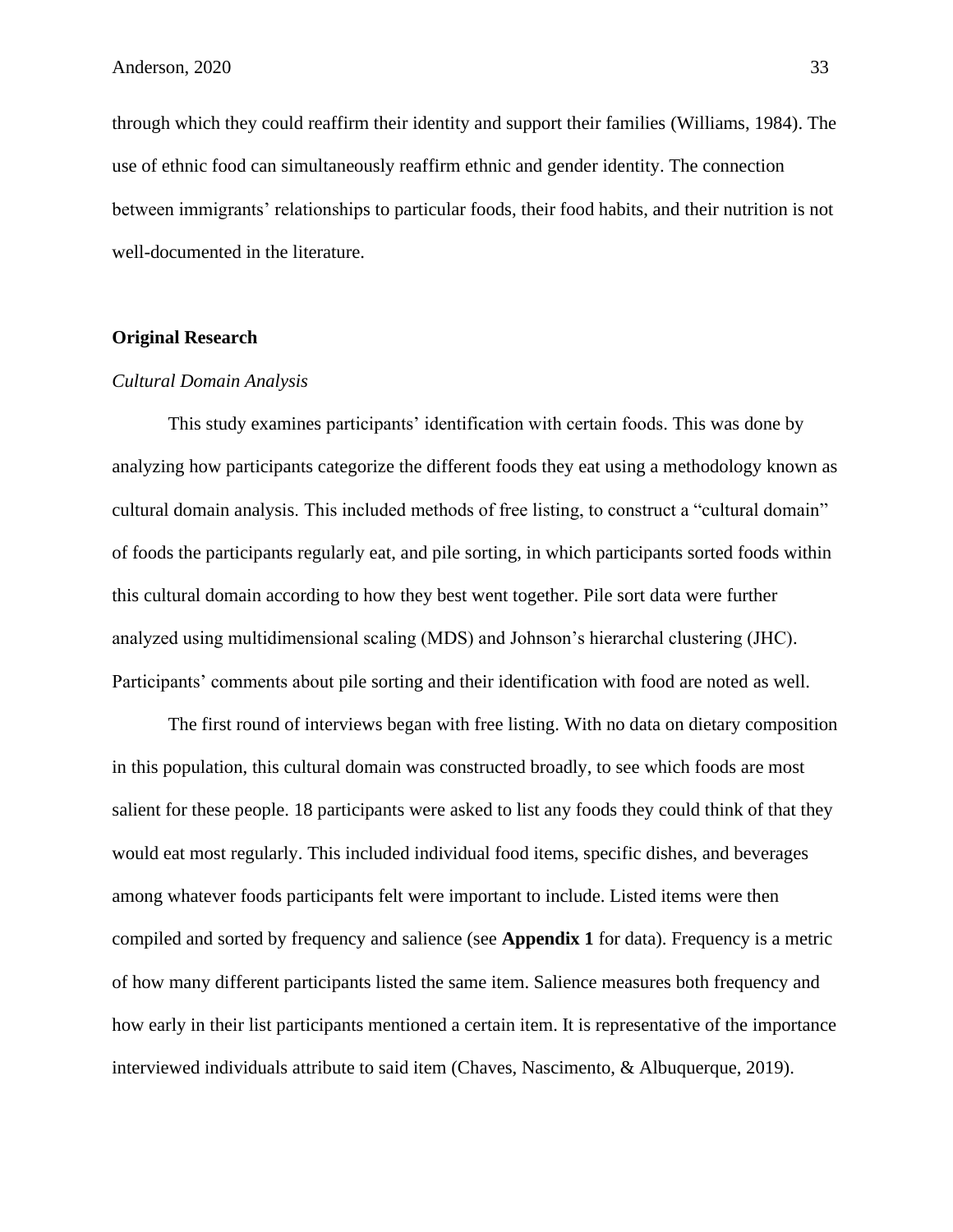The 45 most common and salient items were used to construct a smaller domain for pile sorting. Studies have shown that, given enough time to complete the exercise, a reasonable upper bound on the number of cards participants can be expected to sort is 40-60 (Blanchard & Banerji, 2016). These food items were printed on cards with a color photo of the food item on them. For the pile sorting exercise at the beginning of the second round of interviews, 22 participants were asked to sort the food items into groups by the foods' similarity, or how they best went together. The only constraint was that participants had to sort into more than one pile. Participants were asked to label the piles of food items, if possible, which informed category names.

Collected pile sort data of how food items were categorized together were analyzed using MDS and JHC. MDS data is depicted in **Figure 3.1** below. The stress of this data plotted in two dimensions indicated enough agreement between participants to establish significant findings (Sturrock & Rocha, 2000). Codes to identify foods in the MDS plot can be found in **Appendix 2**.



**Figure 3.1. MDS: regularly eaten foods (N=22) (Stress in 2 dimensions is 0.164)**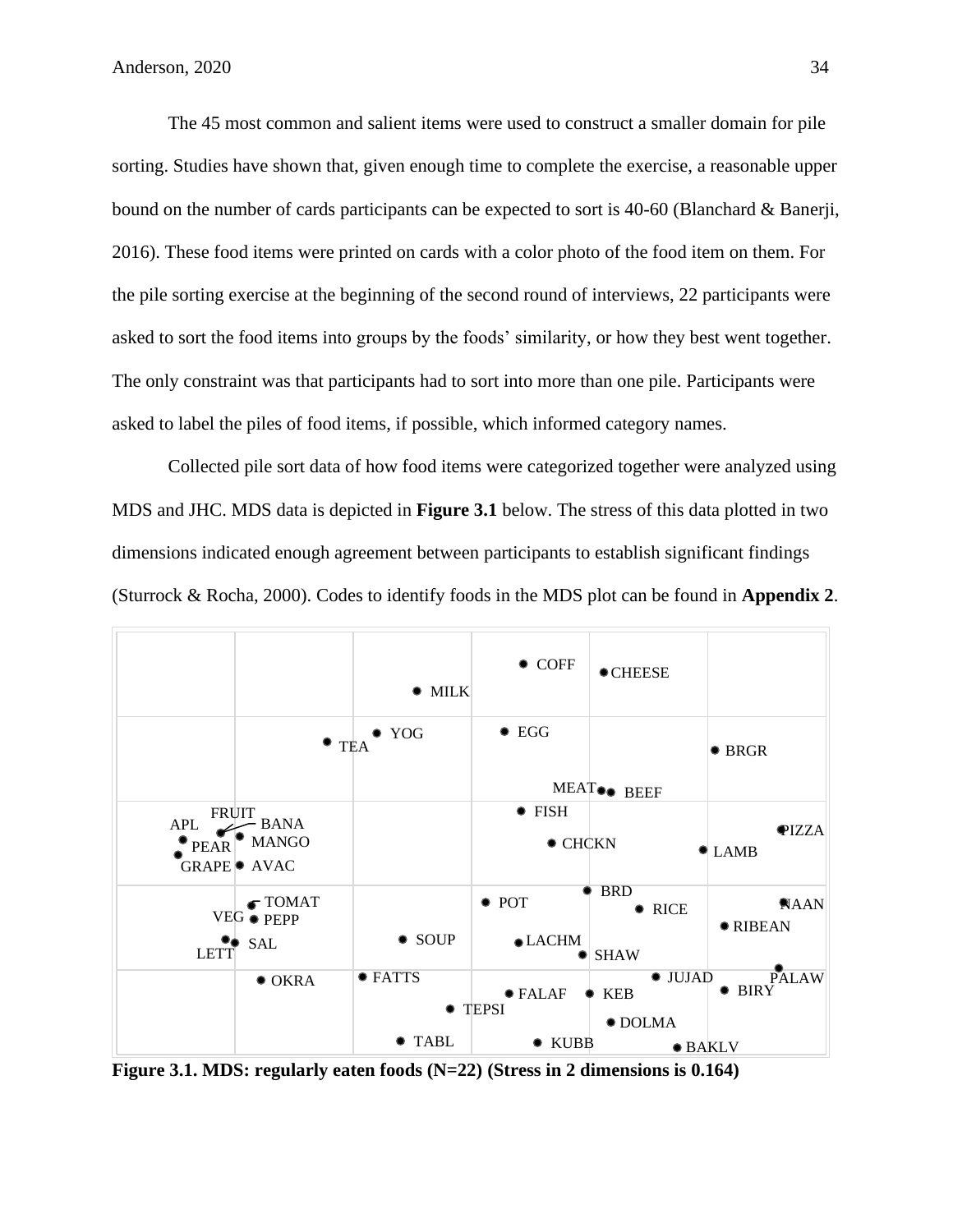The MDS plot groups items in the domain based on similarity. Items grouped the most closely together are the most similar while items across the plot from each other are the most dissimilar. This plot indicates a few different themes in how participants categorized food items.

Fruits and vegetables, which were foods most mentioned when participants were asked to describe a healthy diet, were the most distinct groups, from the other groups and between the two groups. Of these foods, okra was the most dissimilar. It is more similar to ethnic dishes grouped across the bottom and bottom right of the plot. One Sudanese woman in her interview described how her diabetic husband loved her okra soup, which was a family recipe from Sudan.

Dairy, eggs, and other beverages such as coffee and tea make up a distinct group. Of those, tea, yogurt, and milk are the most similar to the fruits and vegetables. This is understandable as they were also described by some as being components of a healthy diet. Meats were dissimilar to fruits and vegetables; however, fish and chicken were more similar.

Burgers and pizza were among the furthest from the fresh fruits and vegetables. They were identified by some as more "Americanized" foods. More ethnic dishes across the bottom of the plot are all relatively distinct from each other and varying in their perceived relationship to the other foods. For example, fattoush and tabbouleh are both Arab salad dishes and were more similar to vegetables. Nevertheless, they were also grouped similarly to other ethnic foods. Overall, data suggests that this population of participants conceptualizes foods along multiple dimensions. These included perceived cultural connection, perceived healthiness, and "food group" (e.g. fruits, vegetables, grains, meat, dairy, etc.).

JHC is a form of cultural domain analysis which groups items into successive clusters based on similarity to each other. JHC data is depicted in **Figure 3.2** on the following page along with the abbreviated codes for each food item to allow for easier comparison to the MDS data.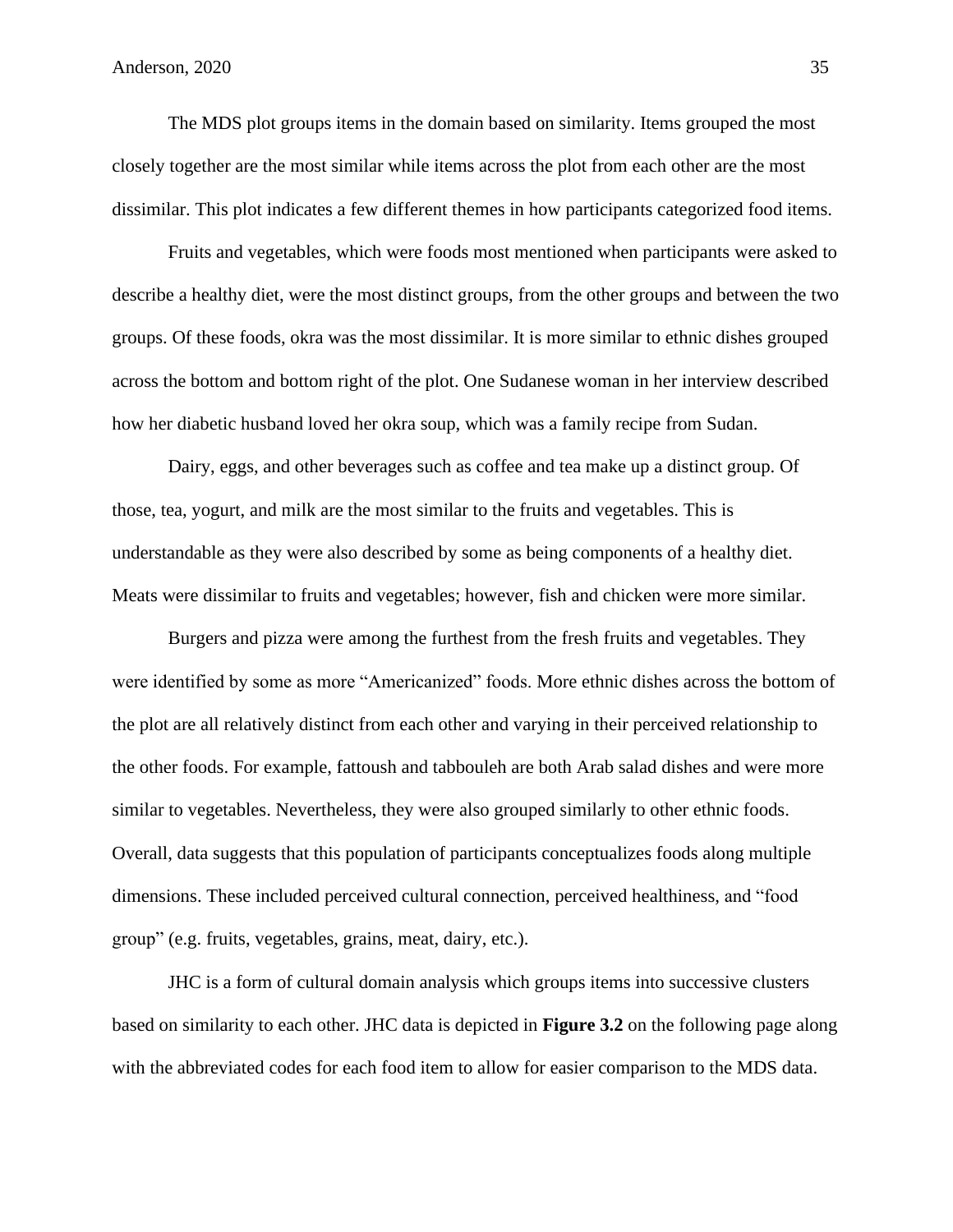| Listed regularly eaten foods | Abbreviations               |
|------------------------------|-----------------------------|
| Rice                         | <b>RICE</b>                 |
| Rice and Beans               | <b>RIBEAN</b>               |
| <b>Bread</b>                 | <b>BRD</b>                  |
| Potato                       | POT                         |
| Palaw                        | <b>PALAW</b>                |
| Mujaddara                    | <b>JUJAD</b>                |
| Biryani                      | <b>BIRY</b>                 |
| Naan                         | <b>NAAN</b>                 |
| Kebab                        | <b>KEB</b>                  |
| Falafel                      | <b>FALAF</b>                |
| Dolma/Yalanji                | <b>DOLMA</b>                |
| Kubbeh/Kibbeh                | <b>KUBB</b>                 |
| Tepsi                        | <b>TEPSI</b>                |
| Lahmacun                     | <b>LACHM</b>                |
| Shawarma                     | <b>SHAW</b>                 |
| Soup                         | <b>SOUP</b>                 |
| Baklava                      | <b>BAKLV</b>                |
| Chicken                      | <b>CHCKN</b>                |
| Fish                         | <b>FISH</b>                 |
| Meat                         | <b>MEAT</b>                 |
| Beef                         | <b>BEEF</b>                 |
| Lamb                         | <b>LAMB</b>                 |
| Pizza                        | <b>PIZZA</b>                |
| <b>Burger</b>                | <b>BRGR</b>                 |
| Banana                       | <b>BANA</b>                 |
| Fruit                        | <b>FRUIT</b>                |
| Apple                        | <b>APL</b>                  |
| Pear                         | <b>PEAR</b>                 |
| Grapes                       | <b>GRAPE</b>                |
| Mango<br>Avocado             | <b>MANGO</b><br><b>AVAC</b> |
|                              |                             |
| Peppers                      | <b>PEPP</b>                 |
| Vegetable                    | <b>VEG</b>                  |
| Tomato                       | <b>TOMAT</b>                |
| Lettuce                      | <b>LETT</b>                 |
| Salad<br>Okra                | SAL                         |
|                              | <b>OKRA</b>                 |
| Tabbouleh                    | <b>TABL</b>                 |
| Fattoush                     | <b>FATTS</b>                |
| Milk                         | <b>MILK</b>                 |
| Yogurt                       | <b>YOG</b>                  |
| Cheese                       | <b>CHEESE</b>               |
| Eggs                         | $EGG$                       |
| Tea                          | <b>TEA</b>                  |
| Coffee                       | <b>COFF</b>                 |

\*Lines and shading represent divisions between items above and below the line. Thicker, darker lines represent greater differences.

**Figure 3.2: JHC: regularly eaten foods (N=22)**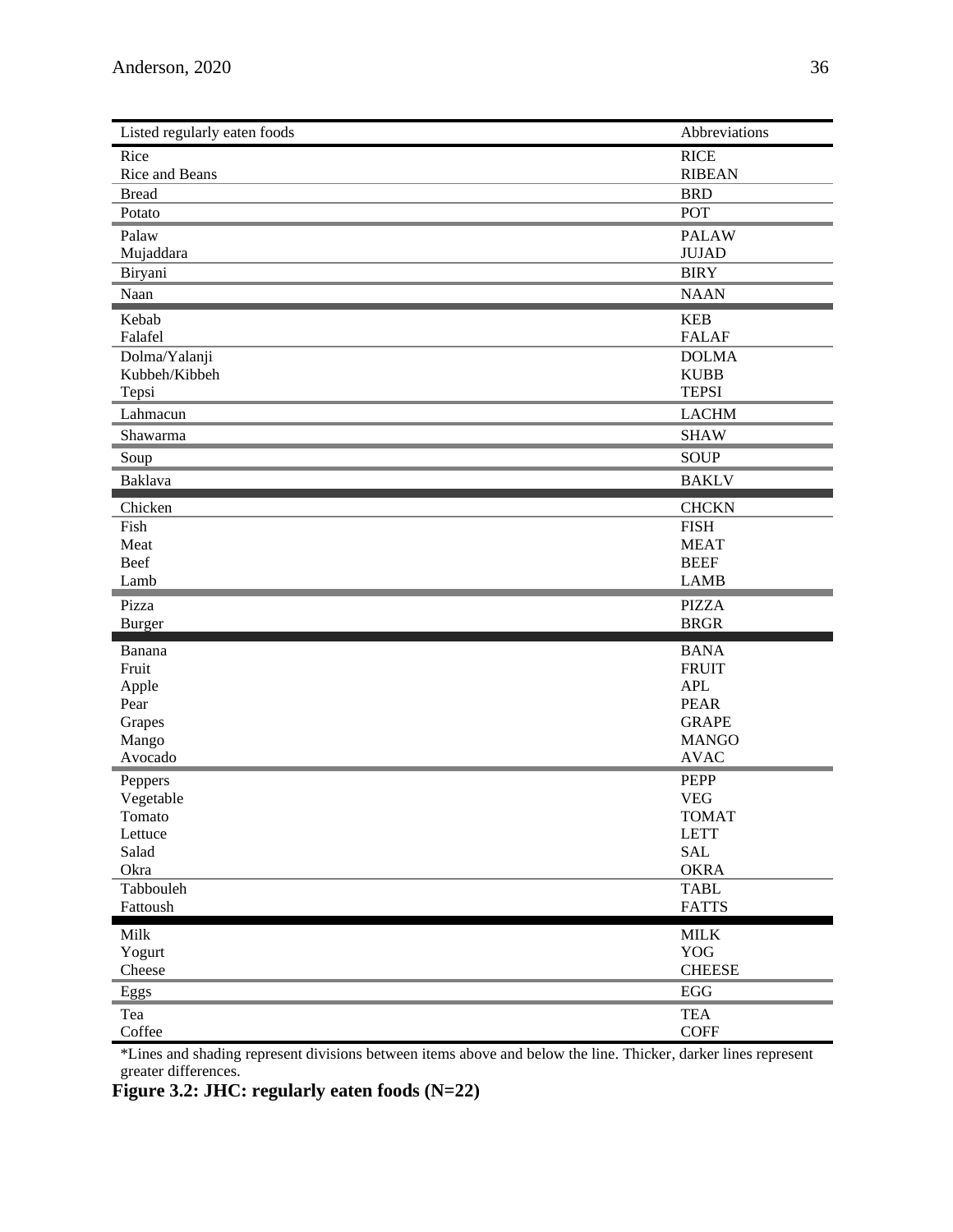While MDS data better shows the relationships between foods and how they are conceptualized among a population, JHC data more clearly depicts the categories those foods are clustered into. The five most distinct categories have been labeled: grains; Arab and South Asian ethnic dishes; meats and Americanized foods; fruits and vegetables; and dairy, eggs, and beverages. There are numerous notable smaller distinctions between how closely foods are connected to each other, indicated by thinner, more lightly shaded lines.

Within the grains, ethnic rice-based dishes (palaw, mujaddara, and biryani) and naan, derived from the Persian word for bread, were distinct from other, more generic grains. Within ethnic dishes, soup and baklava (a sweet pastry) were more distinct from the other items. Meats and American foods both composed their own subcategories of their larger, combined group. Fruits and vegetables were also categorized distinctly from each other but to a lesser extent. Though tabbouleh and fattoush were categorized as more similar to the vegetables, they were less similar to the other vegetables due to several participants grouping them with other ethnic foods. Lastly, tea and coffee were distinct from dairy and eggs, meaning milk was perceived to be more similar to eggs than tea or coffee.

Participants from around the Middle East were more likely to sort ethnically Arab or South Asian dishes separately. Regardless, most participants sorted into piles by multiple characteristics. For example, one Iraqi woman sorted most foods by food group but grouped ethnic dishes together separately. When asked her rationale, she expressed that those foods belonged separately. This same rationale was not universal across participants from the region. Another Iraqi woman sorted foods according to how often she would use or prepare them in her own cooking. Similarly, a Syrian man and woman both sorted foods by how frequently they would eat them. A Sudanese woman said she sorted based on a combination of both how much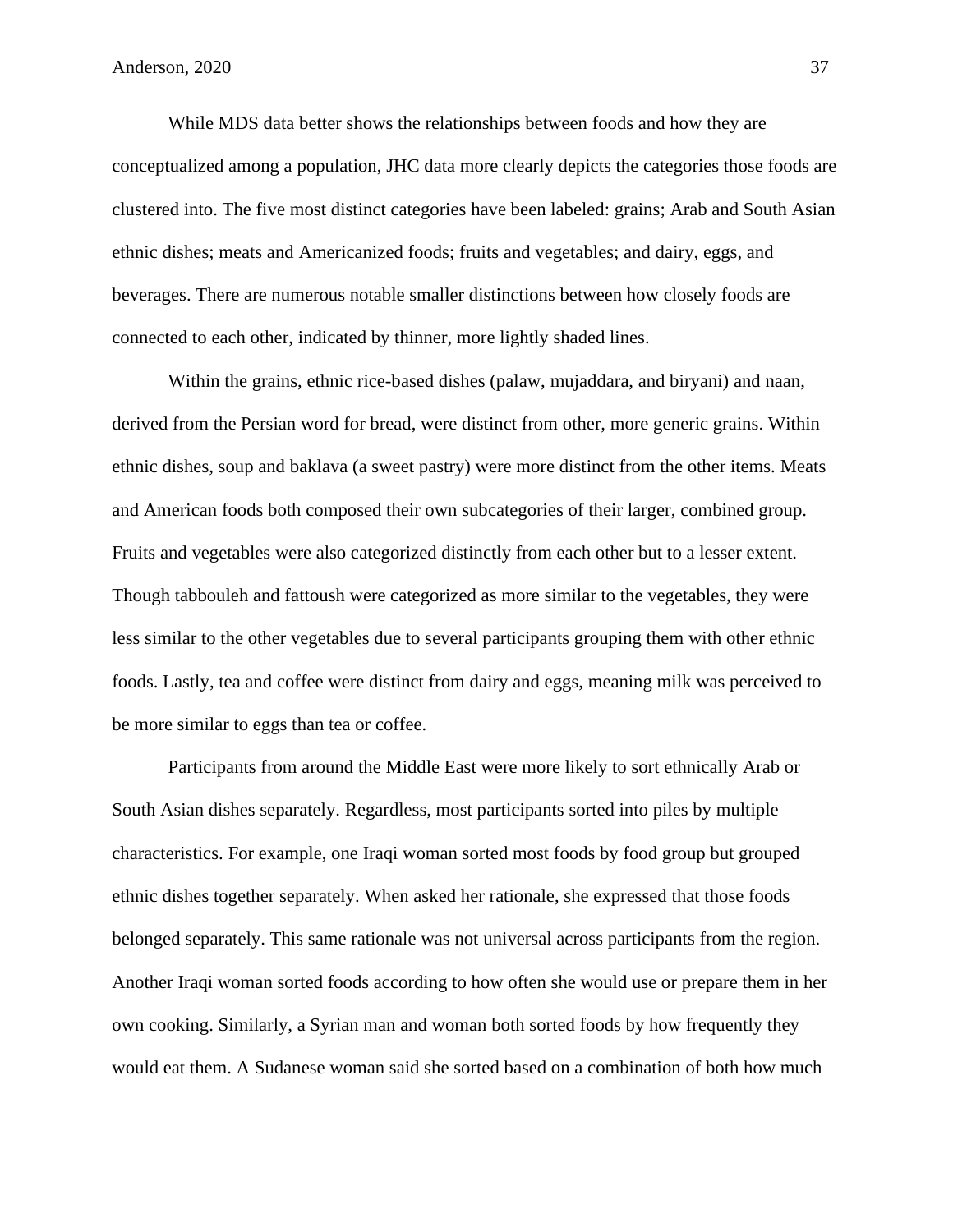she liked the food and how healthy she perceived the food to be.

Other participants, including two from Puerto Rico, a woman from the Democratic Republic of the Congo, and a man from Dominica expressed a lack of familiarity with these items and tended to group them by picture with whatever food group or other category they felt these items belonged to best. According to participants' rationales, characteristics of foods used to group items included: food group, perceived healthiness, how often the food was cooked or eaten at home, ethnic association with the food, and once, whether a participant simply liked or disliked the food.

#### *Expression of Identity*

Many participants shared their own personal connections to some of the food items as they sorted them. The Iraqi woman who sorted the foods by how frequently she would cook them would recall the last time she cooked a food for her family or remark about how she should prepare a food again soon throughout the pile sort. A Puerto Rican woman noted that rice and beans are a staple food on the island and fondly recalled the fresher mangos and avocados there.

One elderly Iraqi man worked for the U.N. World Food Programme helping to mitigate food insecurity in Iraq earlier in his life. He would pick up cards one at a time and every time he reached an Arab dish, he would share an anecdote about some time he had eaten it or on what sorts of occasions people would eat that dish then set that item to the side. While he was sorting through the cards, he attributed having a carefully planned diet to his father's longevity. Evidently, his father was the sheikh of a tribe in Iraq and lived into his hundreds. He ultimately ended up sorting foods solely by whether he had personal connection to them. During this process he shared that, despite having to be very careful with his diet, he enjoys eating Iraqi cuisine whenever he can because it helps him feel connected to his culture and the rest of his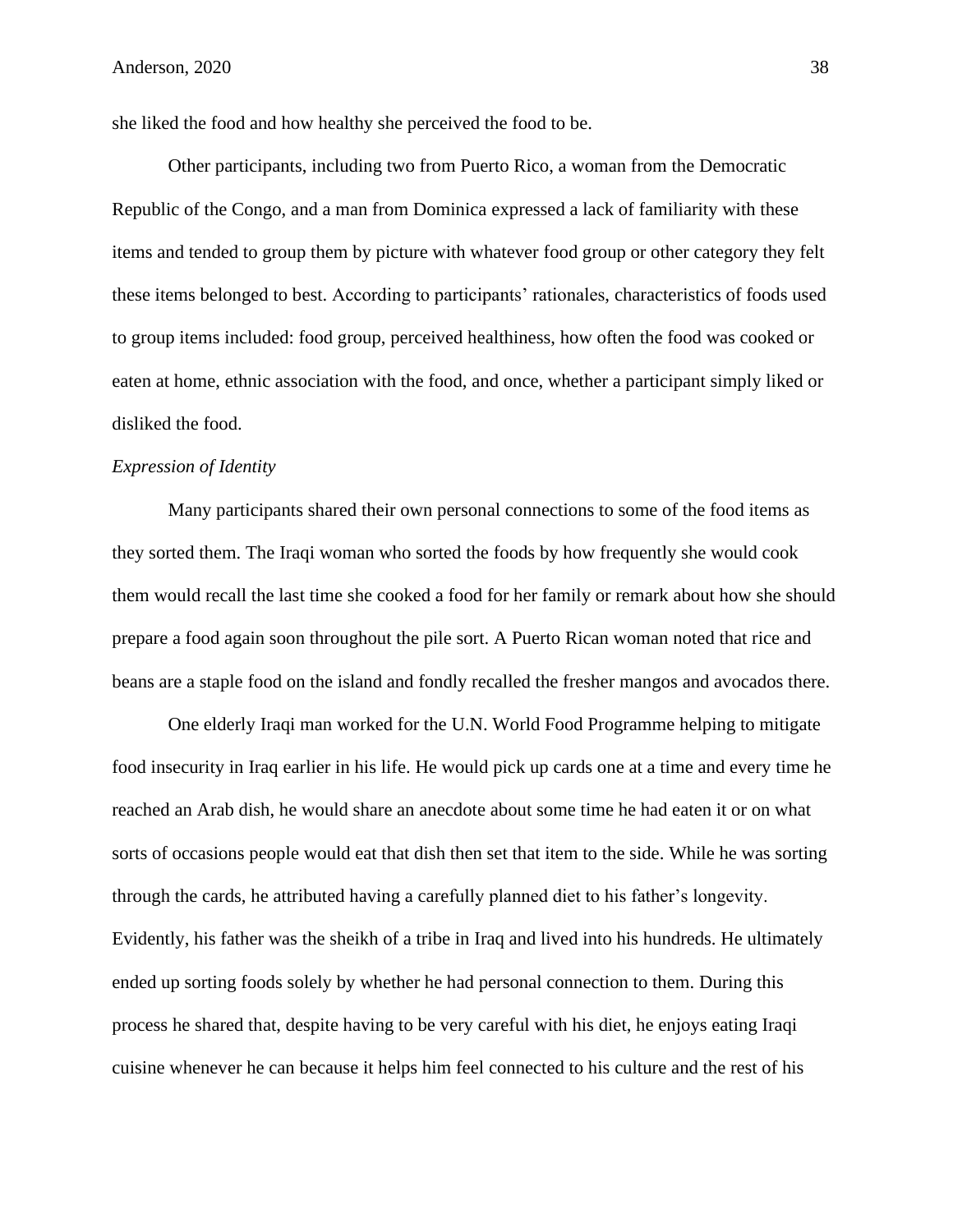family back in Iraq. He had to leave his family to seek asylum in the United States.

All participants were asked in the second interview round to name some of their favorite and least favorite foods, if they had any. Only 2 of the 22 participants in this round did not have any particular favorites or least favorites. Only 4 of the remaining 20 had any least favorites, namely potatoes, spaghetti, and raw vegetables. Of the 20, however, 8 specified that their favorite foods were foods that they associated with their cultural upbringing. These included: two Puerto Ricans who said their favorite foods included pastelles, avocado, and mango; the one Dominican said his favorites were "island food" like fish, curried goat, and jerk chicken; two Sudanese people mentioned a Sudanese lamb dish and okra soup; and three Iraqis' favorites were tepsi, baklava, and kebab.

Sixteen of the 18 participants in the first round, when asked about the meaning behind trying to include foods from their cultural background in their diet, stressed that it was very important to still be able to eat those foods, even though some are not able to as much as they would like. Eleven of these participants also added that it was very important for them to still eat these foods with their families.

#### **Conclusion**

The way foods are categorized maintains people's perceptions of the similarities and differences between those foods. This categorization further informs how people choose what they eat when given a choice, beyond physical constraints such as cost or allergy. There are many different ways people categorize food. Some significant ways participants in this study did, which are supported in MDS and JHC data, are according to the perceived ethnicity or culture of a food and participants' personal experiences with the food. These aspects were used alongside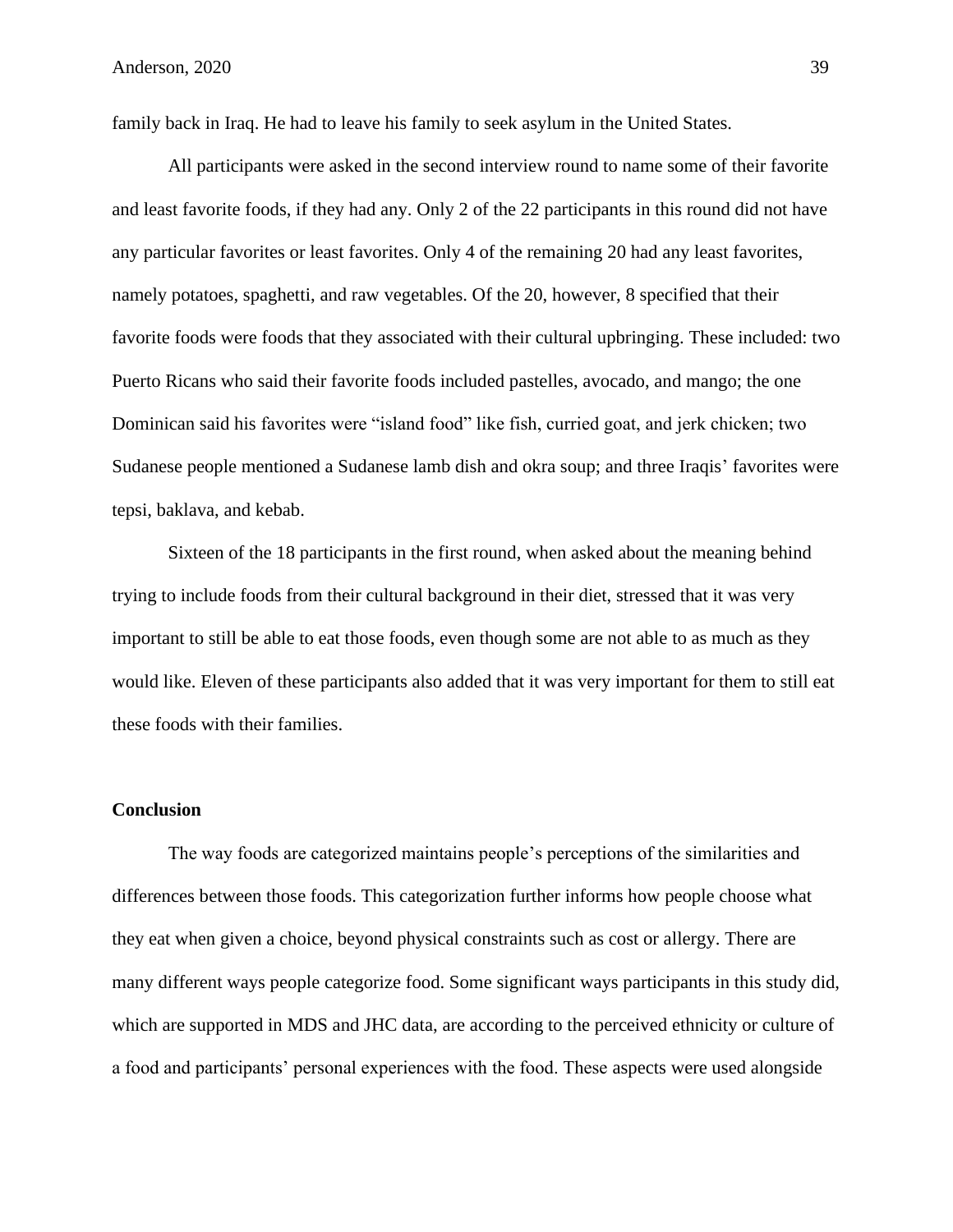other characteristics, such as the food group a food was thought to belong to or that food's perceived healthiness, to sort items within the population's identified cultural domain of foods they would regularly eat.

Food is closely connected to one's own cultural identity. Quantitative and qualitative data suggest that for this immigrant population customs and habits around a socially constructed category of ethnic food is a means of expressing that identity. Many participants expressed the personal importance of including foods from their own cultural background in their diet. Numerous participants also stressed how that importance extends to their family's diet. Qualitative findings suggest that sharing cultural food customs and habits is probably a common means of extending cultural identity within immigrant families. As food's sentimental value is socially constructed, sharing these customs is likely to socialize family members into having a similar conceptualization of ethnic food.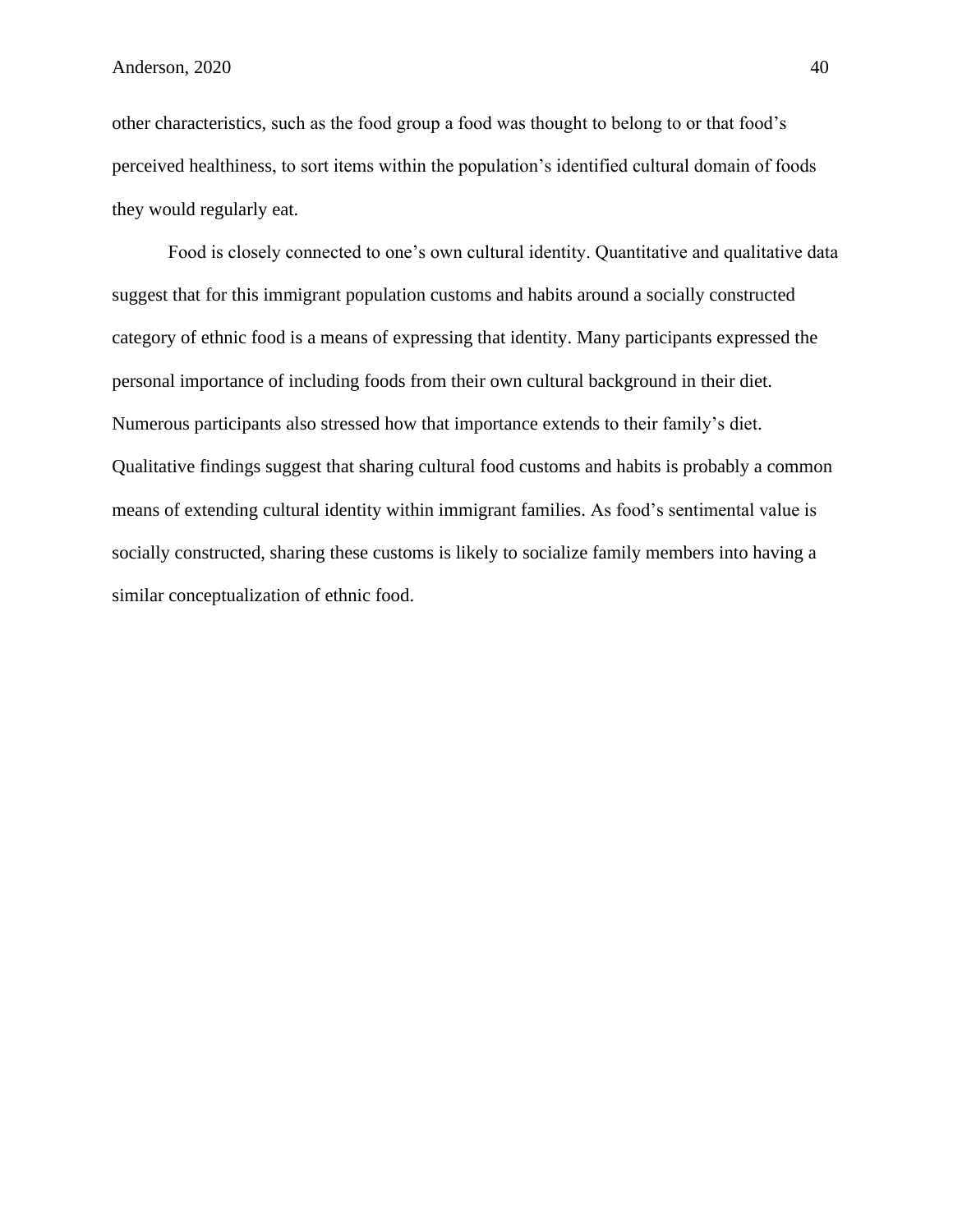## *Chapter 4: The Social Role of Food*

## **Introduction**

Food is biological and it is cultural, but it is also social. Commensality, or the act of eating together, is one of many ways people interact with each other through food. Knowing that participants have a unique connection to food from their cultural background, it is worthwhile to understand how that relationship is extended to other people through the social use of food. The last piece of CFS among this cohort of immigrants at IRIS addressed by this research was that the food a group has access to "maximizes community self-reliance" (Hamm & Bellows, 2003). Next, is a literature review of food's role in establishing community, including in immigrant communities. Participants' responses during both rounds of interviews identify some ways participants use food, particularly cultural food, in their interactions with others.

#### **Literature Review**

#### *Self-Reliance and Acculturation*

The CFS framework focuses on "community self-reliance" as a means of achieving food security. In this context, community self-reliance is about using social connections to give communities more control over their access to and use of food. Among at-risk communities with access to the land, time, and resources necessary, this can mean engaging in small-scale food production to allow communities to be less dependent on the food system. Community selfreliance can also look very different though. Activities that help to retain and improve food production knowledge, from planting to cooking, and those that support community resourcesharing are also means of improving community self-reliance in regard to CFS (Hamm, 2009).

Just as experiences with food access and food identification vary across subpopulations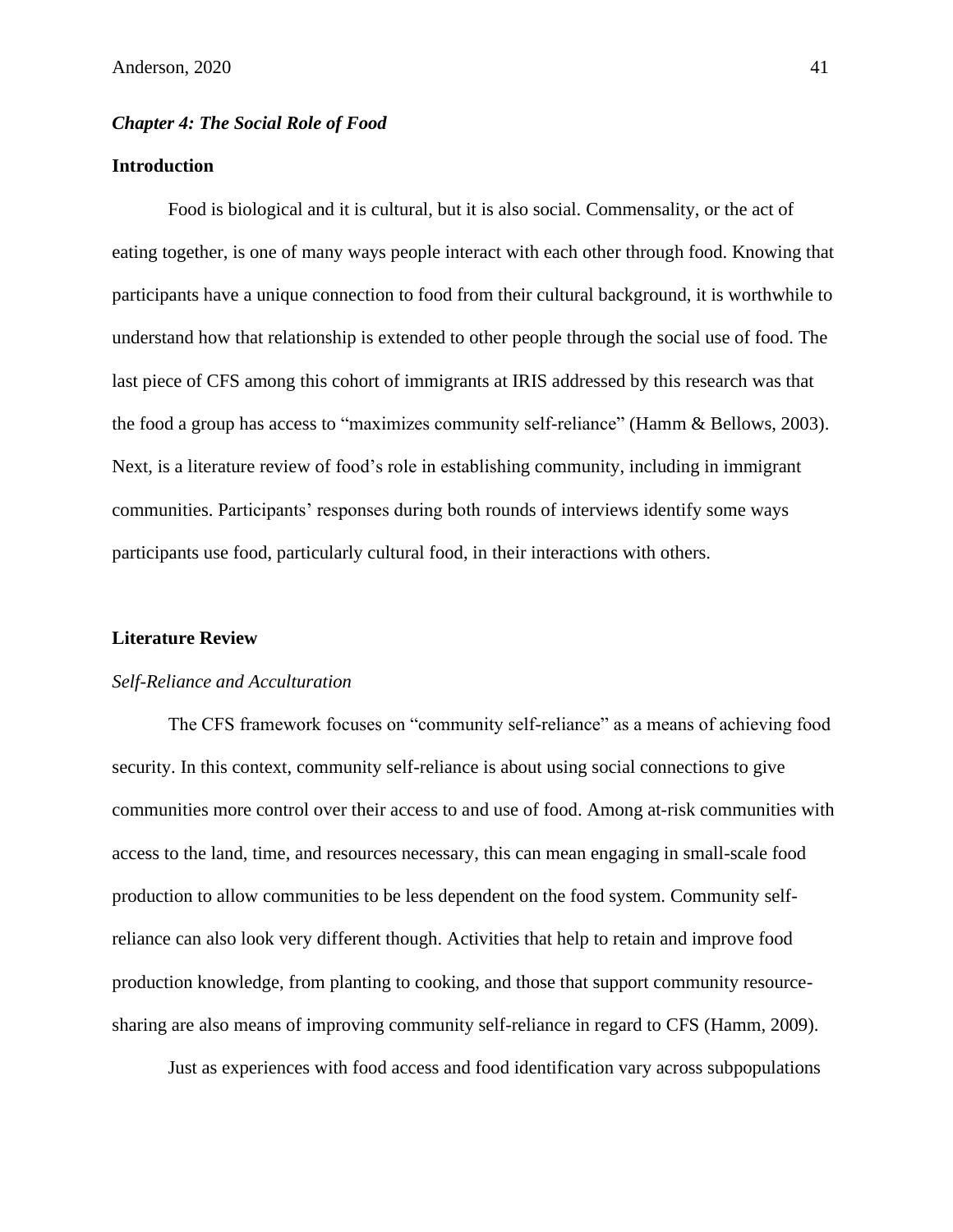of immigrants, social roles around and experiences with using food toward community selfreliance vary as well. Immigrant and refugee women are often at higher risk of food insecurity due to unique challenges with motherhood and caregiving (Stelfox & Newbold, 2019). Among the challenges as an immigrant caregiver are a relative lack of established community and a lack of traditional cultural foods, often resulting in high sugar and fat consumption (Popovic-Lipovac & Strasser, 2015). The role of caregivers in providing food also makes their access to cultural food important for their control of dietary acculturation, the process of adapting traditional beliefs and practices related to food and nutrition to life within a new cultural context (Bhugra, 2004).

A "scape" refers to the fluid, irregular "landscapes" of cultural characteristics around the world. These cultural "landscapes" are a key concept in anthropologist Arjun Appadurai's framework for understanding how cultural customs are born of the historical, linguistic, and political perspectives of many different social actors, including states, municipalities, kin, social movements, diasporic communities, etc. (1996, p. 33). "Foodscape" is derived from Appadurai's definition of a cultural scape and used to describe how this concept is relevant to differing cultural customs around food across geographic landscapes (Brembeck, et al., 2013). Immigrants' foodscapes change as they move across borders and to other cultures, shaping the context of dietary acculturation.

The process of dietary acculturation can have a significant impact on groups and individuals' sense of belonging, or feeling of acceptance and establishment of community, as migrants in a new country. Earlier writing in the field of food studies describes the connection between the "Americanization" of immigrants and their food saying, "the very processes of Americanizing ethnic foods and ethnicizing American foods parallel what happens to the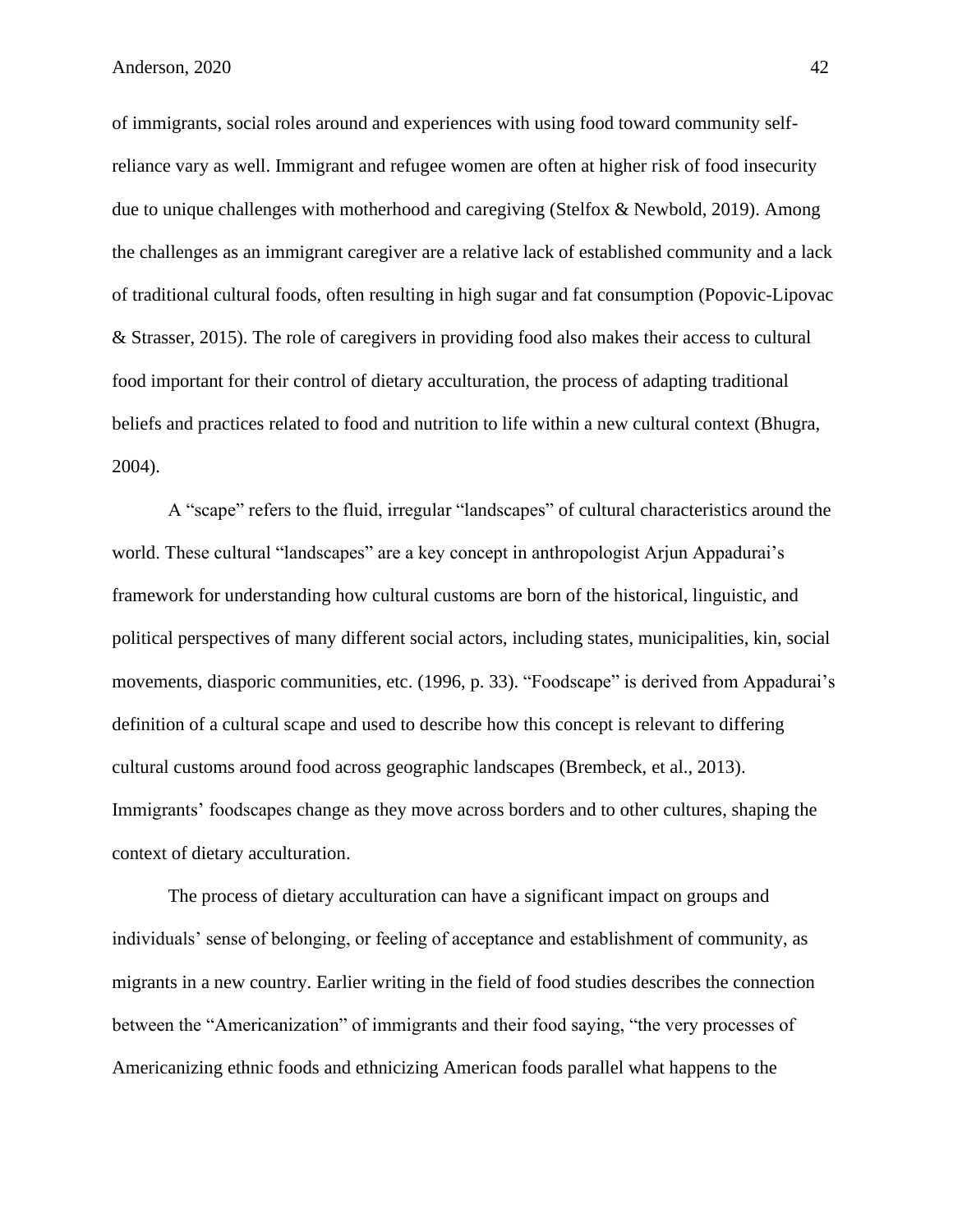immigrant groups that come to this country" (Kalčik, 1984, p. 60).

## *Sharing Food and Creating Belonging*

Ajay Bailey is an ethnographer of population health at the University of Groningen in the Netherlands. In his research he has described the importance of commensality, an act of community resource-sharing and thus self-reliance, in establishing belonging and maintaining community amidst dietary acculturation for Indian migrants in the Netherlands (Bailey, 2017). Overall, the literature on food and belonging has numerous cases of diasporic communities from all around the world using nostalgic, cultural food through cooking and commensality to reconstitute their own identities (Bardenstein, 2002; Ferrero, 2002; Mannur, 2009). This social use of shared, cultural food is used to create belonging among immigrant populations.

Multiple services and organizations for immigrant and refugee aid have incorporated into their programs an understanding of culturally acceptable food's value in communities they serve. IRIS, in accordance with a federal regulation, has a program to welcome new immigrants with the sharing of a culturally appropriate hot meal. The Executive Director attributed this program to an American culture of hospitality saying, "this is in that great American tradition of welcoming people with a meal, using food to express your hospitality" (Sterling, 2019). Elsewhere in the western world, a woman from Stockholm has started an initiative to cook and share culturally informed meals with immigrants in predominantly ethnic minority neighborhoods to help integrate the diasporic community and the native Swedish community (Daley, 2014). Previous literature has suggested that programmatic solutions to food insecurity among immigrant populations should be developed in a culturally informed manner that helps to foster social connectivity among the population and other communities. However, the same research has critically suggested that these programs should remain adaptable in order to address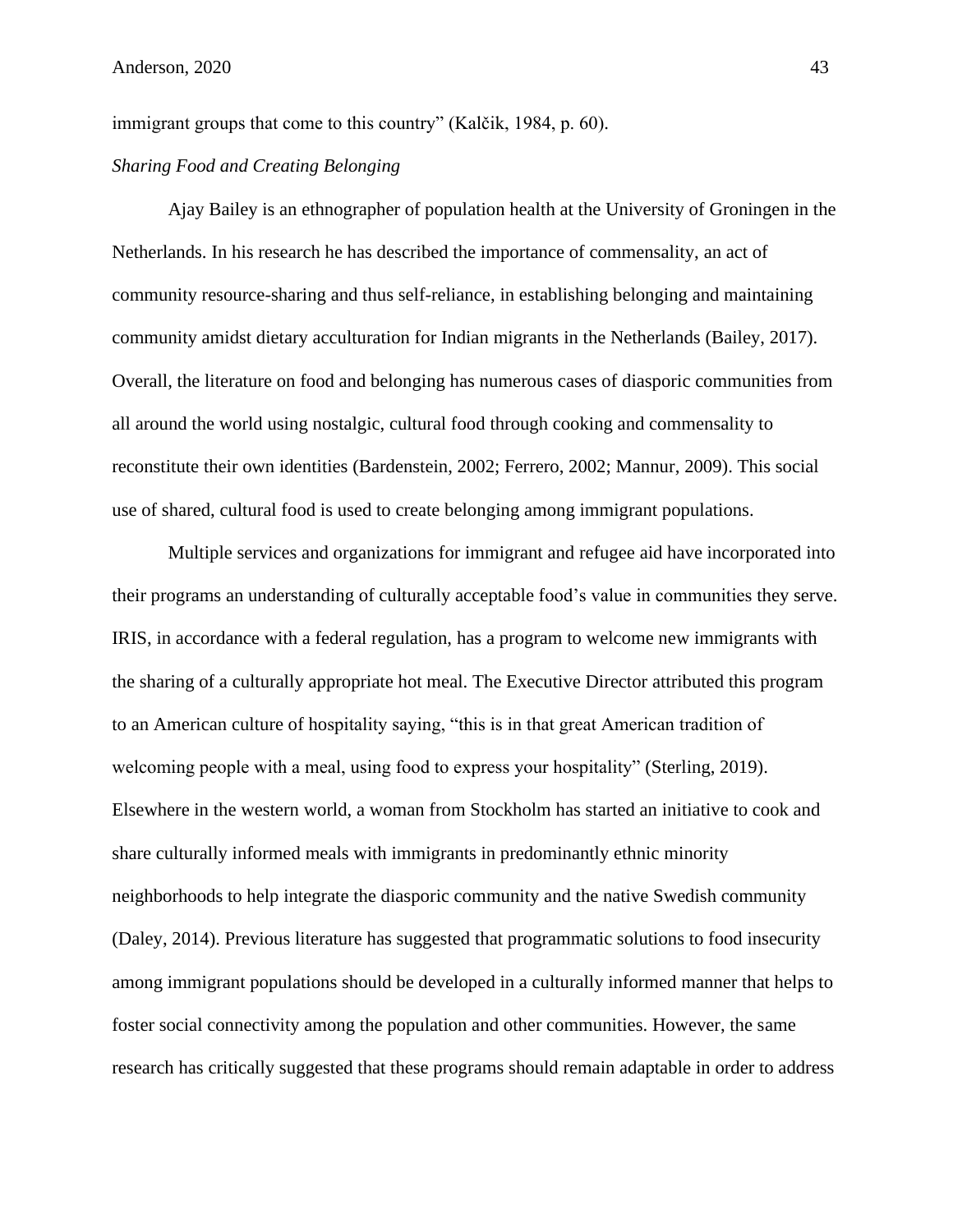the complex experiences of dynamic and diverse immigrant populations and to avoid becoming too simplistic and inefficient (Hammelman, 2018).

#### **Original Research**

#### *Strengthening Community Through Food*

To help health promotion programs improve CFS while fostering community, this thesis further analyzes participants' responses during semi-structured interviews pertaining to their social use of food to connect with others. Across the 40 interviews, participants shared numerous stories that could be identified as food habits to maximize community self-reliance. Some of these stories were examples of efforts to retain "food production knowledge," such as participants getting their families to participate more in cooking cultural food and passing down that food to children. Others were examples of "resource-sharing," such as sharing their own cultural food to establish and strengthen connections with others and build community. *Retaining Cultural Food Knowledge*

A theme that came up across the interviews when talking with participants about the role of cultural food in their lives was the personal importance of continuing to prepare and eat their traditional foods after immigrating, especially with their families. As mentioned in the previous chapter, 16 of the participants stressed that cooking cultural meals at home was really important to them. Six of these participants further added that it was important in their household for everyone to participate in preparing cultural foods. One Syrian woman remarked that it was really important to her to raise her two children how she was raised and keep family traditions, including teaching her son how to cook the things she learned to cook. She also mentioned always trying to cook for her family the way her mother did for her during holidays. A Syrian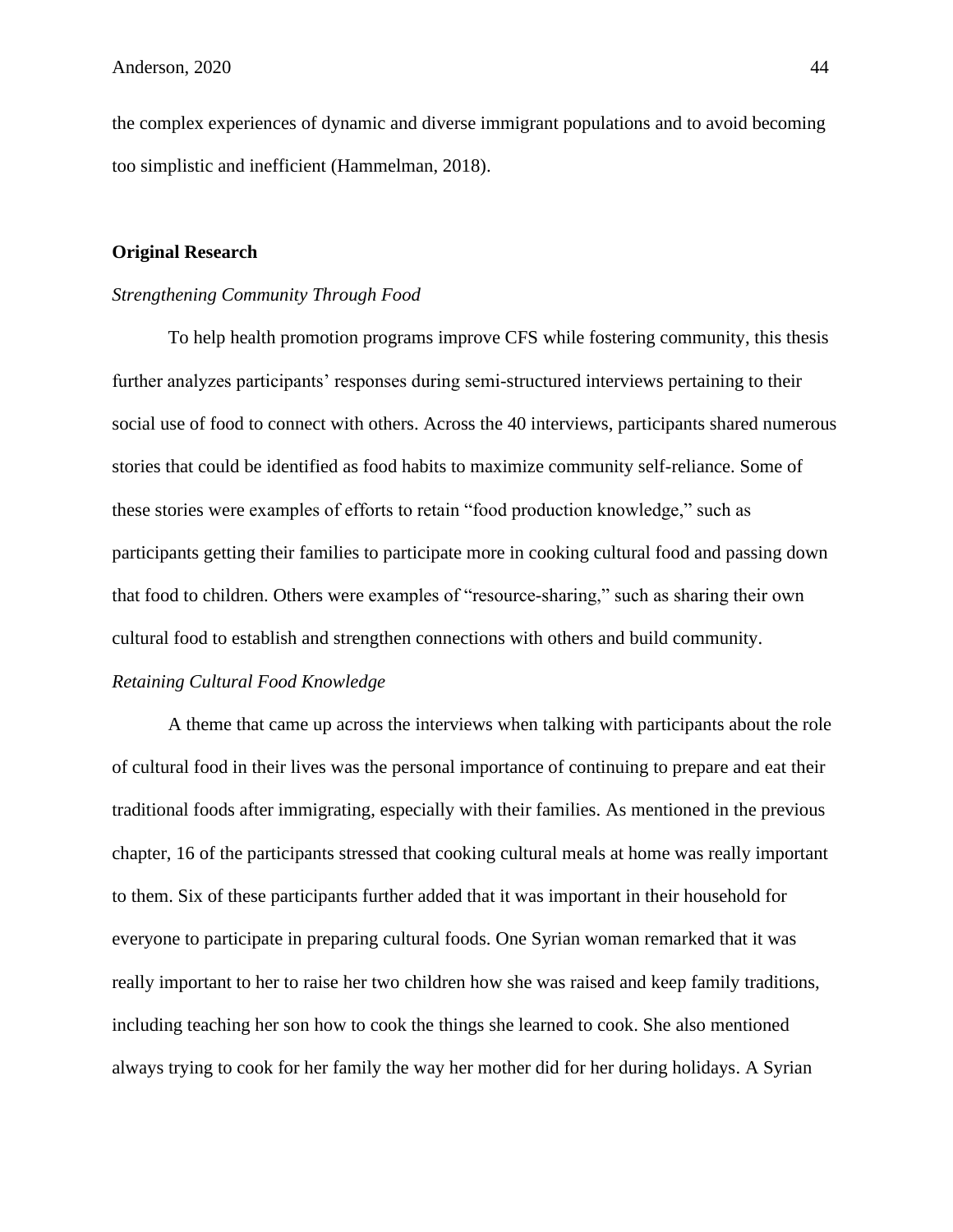man and Afghan woman similarly said that their families cook together whenever they can, and they both teach their children how to cook foods from their cultural background. The Syrian man added that other food customs, such as eating on the floor, were also important for their family to keep. One Iraqi woman emphasized that cooking together was something she shared with her daughter. Likewise, a young Iraqi woman from a different family mentioned that she cooks Iraqi food with her mother frequently. She said it was an activity that helped them feel more connected and one that her mother preferred to eating out at a restaurant.

Five participants, an Afghan woman, a Syrian woman, an Iraqi woman, an Iraqi man, and a Puerto Rican woman, expressed difficulty and frustration with their children not wanting to eat foods from their cultural backgrounds. Instead, their children preferred fast food and other "more American" foods, like burgers and pizza. The Afghan woman, Syrian woman, and Iraqi woman were the same who liked to teach their children to cook. Their children's food preferences may have been further motivation for them to cook with them. The Iraqi woman said that she and her daughter would sometimes forego cooking Iraqi food in favor of cooking other foods which her children were more willing to eat and were fresher than the fast food they preferred. The Iraqi man said that he and his wife were the only ones who still ate Iraqi food in their household because their children preferred more Americanized food. He showed some concern that his children might lose that part of their culture, something that was hard for him. The Puerto Rican woman said that she cannot always worry about feeding her daughter Puerto Rican foods because she has to monitor her own diet to control her weight.

The Afghan man whose baby qualified for WIC mentioned that when he immigrated with his baby five months prior to the interview, even though he had relatively good access to food, his baby did not like the food in the United States to begin with. He said that this was a difficult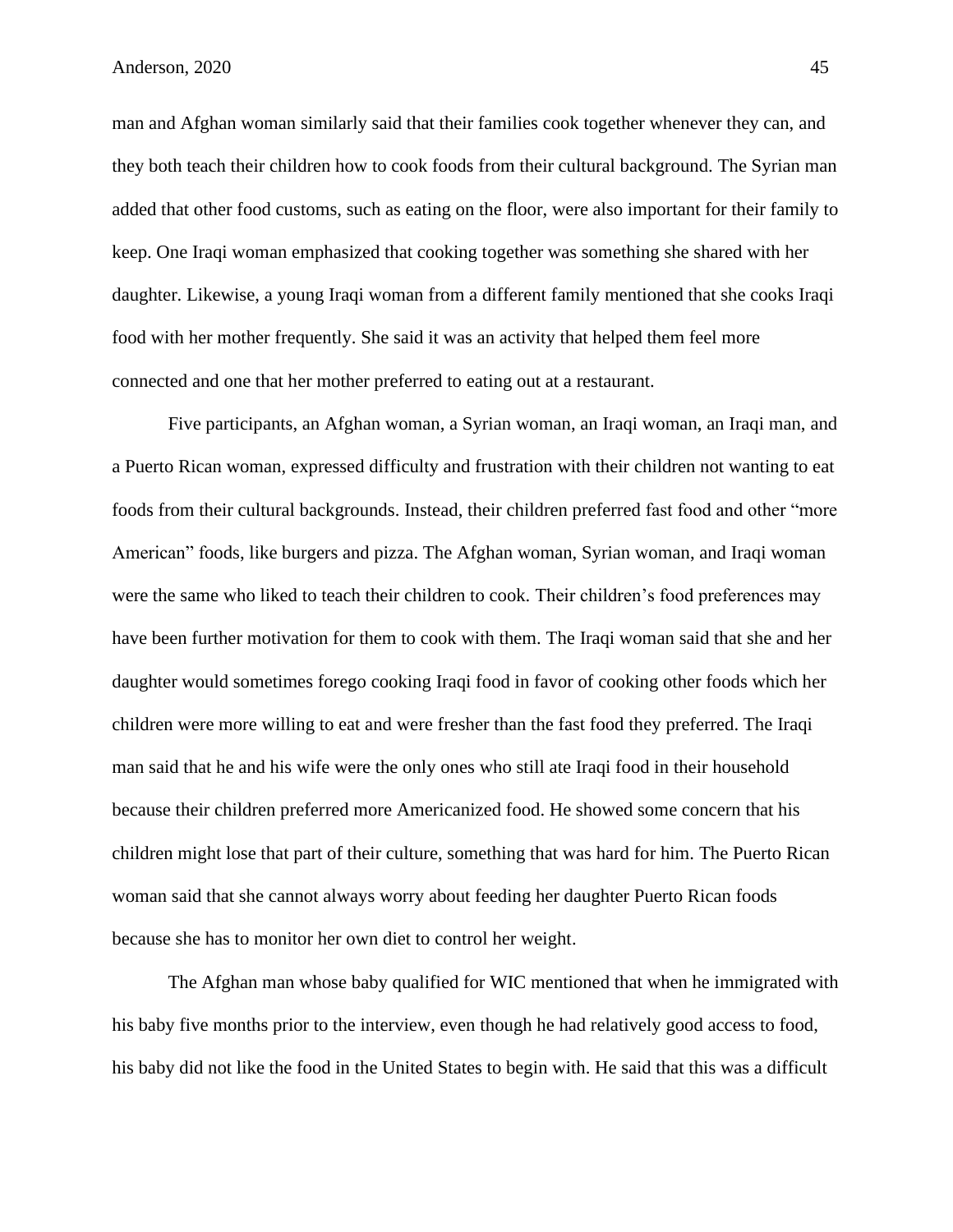adjustment for him and expressed his own nostalgia for the food in Afghanistan. He missed being able to grow food and experiencing food as it grows on the plant as opposed to just how the food appears in the grocery store aisle. Others made comments related to this Afghan man's nostalgia for fresher food. A Syrian man, an Afghan woman, and a Sudanese woman all said that eating cultural foods was huge for them and their families, but they could not make foods the same here. The Syrian man and Afghan woman both said this was due to poor access to a lot of the same fresh produce as was available to them prior to migrating.

As much as some experienced new difficulties with preparing and getting their families to eat traditional food in the New Haven, numerous participants expressed much less difficulty providing these foods. These participants reaffirmed the importance of eating traditional foods and passing on cultural food habits to their families. Two Sudanese women mentioned that they prepare a lot of Sudanese food for their families and that this was very important to them. An Iraqi woman said that her family eats a lot of Iraqi food as well and that this was important to her for staying connected to their Iraqi culture. A Syrian woman stressed that she prepares Syrian food for her family every day and that they eat more Syrian food than non-Syrian food in their household.

Regardless of degree of dietary acculturation, two Iraqi participants shared that retaining cultural food habits was important for their sense of connectivity. One woman's family has difficulty getting around because she is the only one fluent in English while they only speak Arabic. She said she felt pressure to adopt American food habits but had to balance that with her own family's customs. She specifically tried to avoid American habits of eating too much. An Iraqi man who has lived in the United States for 20 years said that at this point it is hard for him to avoid eating mostly American, processed foods because those are the most available.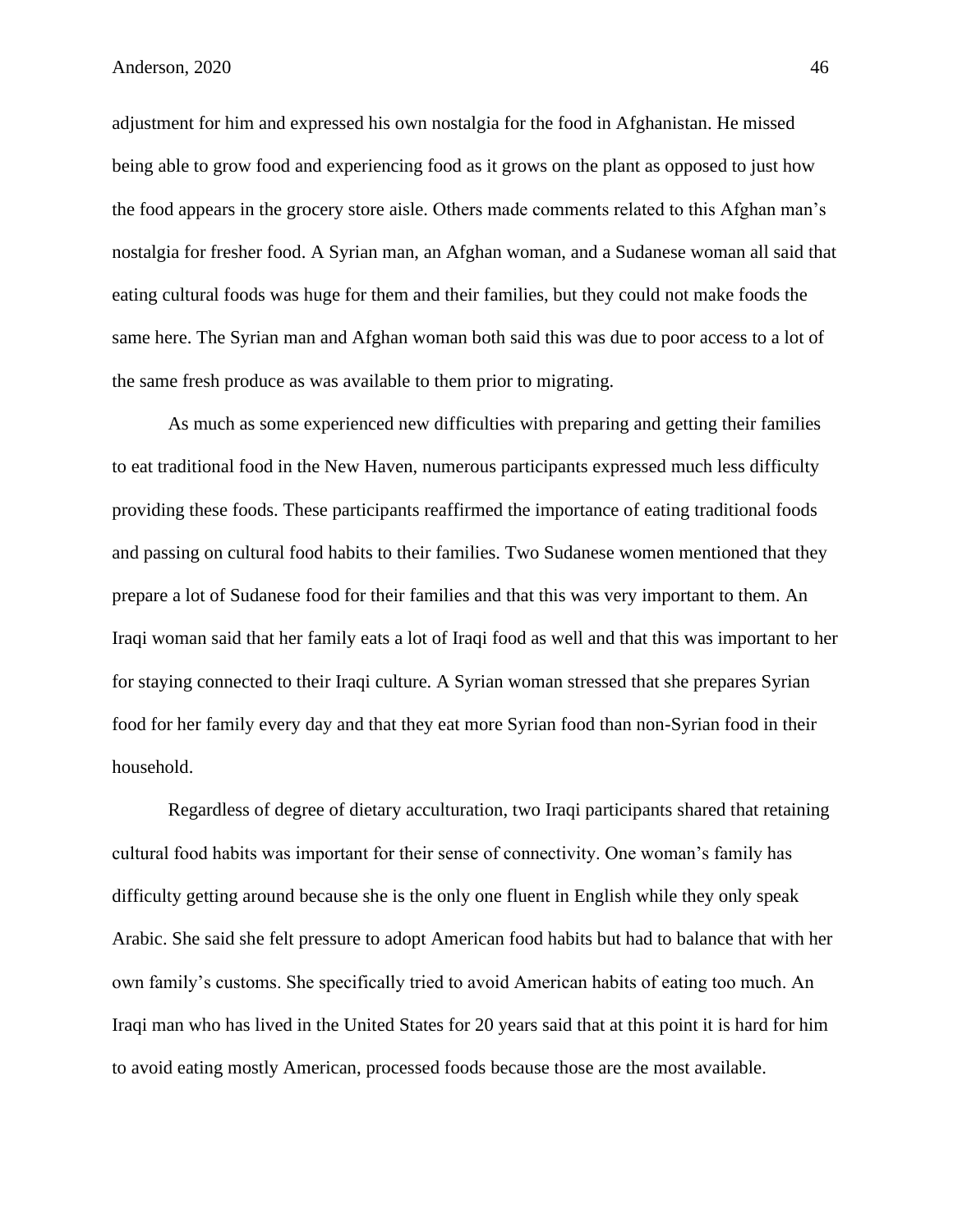Nevertheless, he finds Iraqi food comforting and still eating it is important to him.

#### *Sharing of Cultural Food*

Maintaining cultural food habits and traditions is important for a lot of immigrants and their families. Sharing cultural food itself has an important role, too, in connecting with others who do not share their cultural background. 14 participants across both rounds of interviews mentioned that sharing food from their culture has helped them to make new friends and connect with the local community since immigrating.

Many interviewees shared specific stories of how food sharing had helped them to establish community. One Iraqi woman shared that even though she had difficulty getting her children to want to eat Iraqi food as much as she would like she was grateful to still have the opportunity to share Iraqi food with others. She specifically mentioned cooking Iraqi foods for a potluck during her adult education class. This helped her connect more closely with that community while she was studying for her citizenship.

The Afghan man whose baby was on WIC excitedly shared a story toward the end of his interview about one of the food classes he attended at IRIS. IRIS's clients were asked to bring in some foods from their home cultures. He recalled how it meant a lot to him when the teacher of the class loved the Afghan dish he prepared.

The Syrian woman who stressed the importance of raising her two children the way she was raised loved sharing her food as well as her traditions around it. She found sharing food with people in New Haven to be a great way to connect with others and said people are usually excited to try Syrian food. This connection with the community prompted her to start her own catering business. In her experience, sharing food was rewarding for helping to establish both a community and a career. Another Syrian woman said that she would host regular dinners at her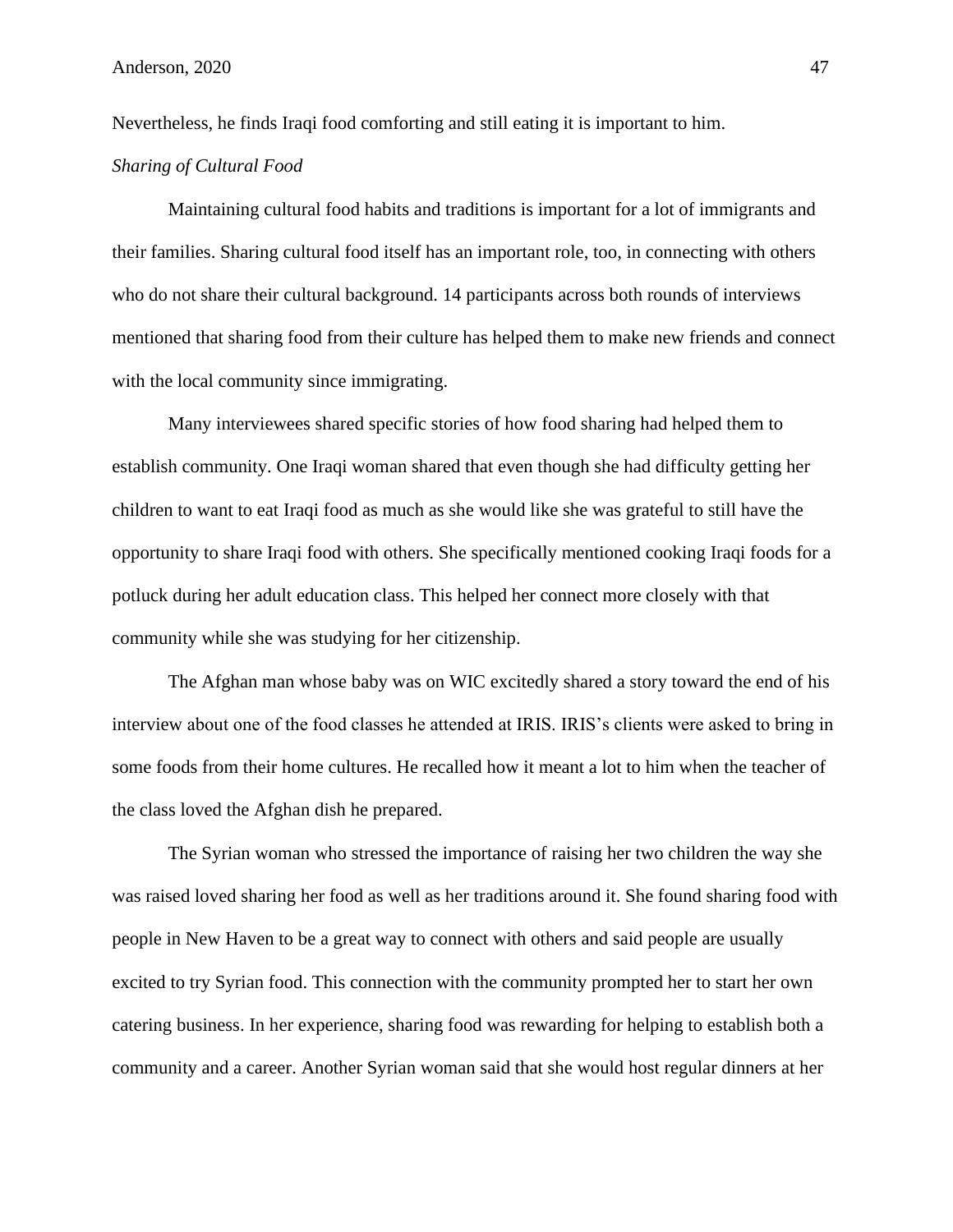house with both students from Yale University as well as people from IRIS. She mentioned that this had helped her build connections with the broader New Haven community and that she had fun hosting people and feeding them Syrian food.

A few other interviewees mentioned sharing food with some of the closest friends they had made since immigrating to the United States. An Iraqi man observed that some people in the area appreciated trying Arab cuisine while others did not like it as much. One of his closest friends happened to be an American with whom he loves to eat lamb biryani. The man from Dominica also shared that he loves sharing "island food" with people he has met here, adding that he had shared Dominican food with some of his closest friends since immigrating. The younger Iraqi woman who connected with her mother by cooking Iraqi food together recalled a program from when she was in school which she thought she remembered being called "traditional night." The program allowed students to try traditional foods from a variety of cultures. She added that she made friends through trying Syrian and Egyptian foods.

Still, several participants expressed that they do not share cultural food as much as they would like to. One Sudanese woman makes her own yogurt and wished she shared her food more often. As of her interview, she was planning to bring Sudanese pancakes and a bean soup to people at IRIS to express her gratitude. An Iraqi woman also expressed a wish to share her food with others more often. Two of the participants who wished they shared cultural food more often were among those who expressed concerns about their access to culturally acceptable food. The Puerto Rican woman who mentioned the lack of fresh foods here compared to where she was in Puerto Rico near a lot of small farms wished that she shared more cultural food. This was despite mentioning she had sometimes shared rice and beans, pastelles, and flan with people in the area. She added that she was motivated by her Christian faith to share more. The other participant who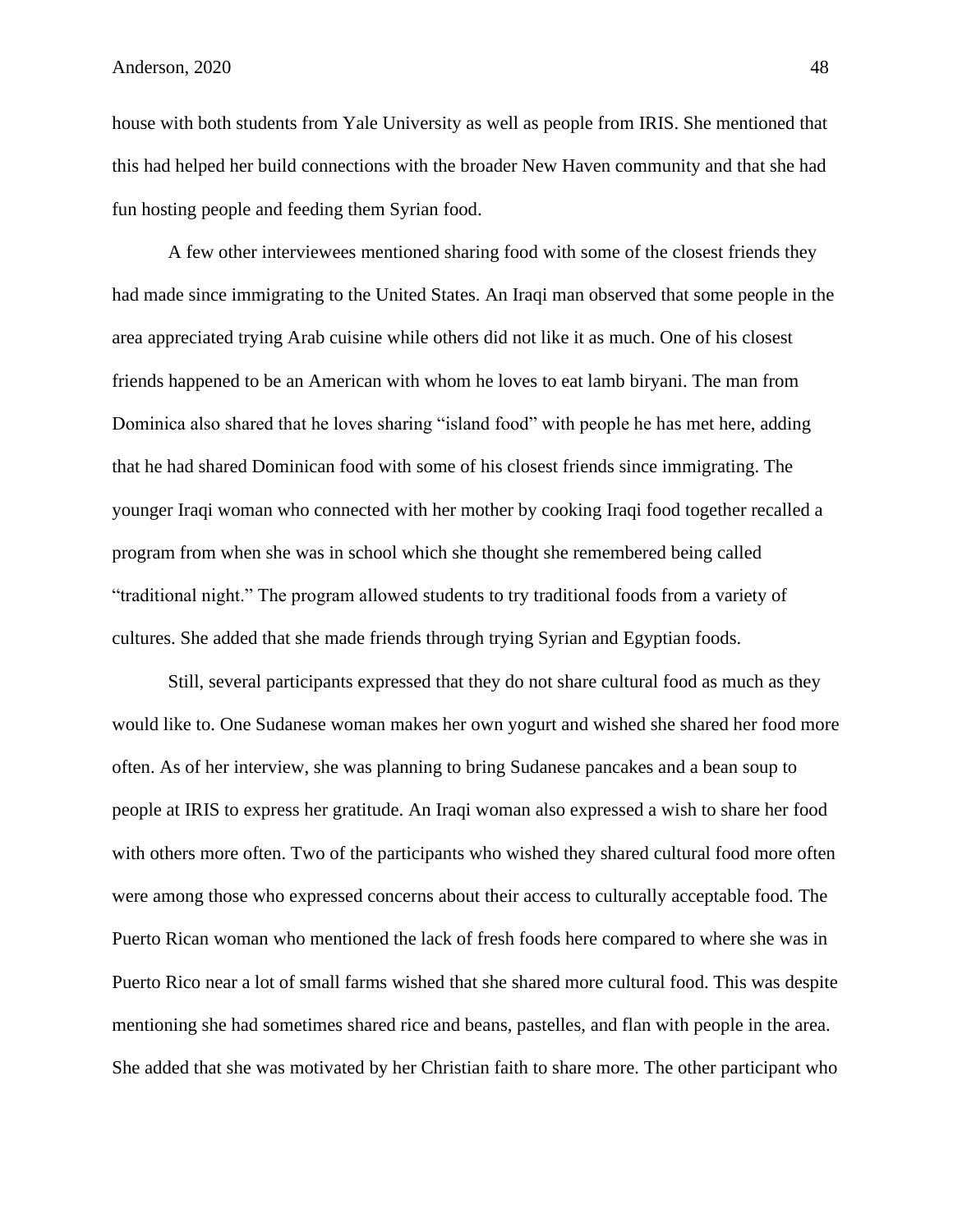wished she shared more cultural food with people was the Sudanese woman who had found Sudanese food to be inaccessible and had found eating halal to be an adjustment after immigrating. She also said that when she can share food is good for connecting with people.

For some, the ability to share food was correlated with insufficient CFS. For others, sharing food was a way to maintain connections that helped them monitor and improve their physical health. One Puerto Rican woman had a friend with whom she would share cultural recipes on Facebook. They would then keep their own food logs, compare diets, and challenge each other to eat more healthily. The elderly Iraqi man who worked for the World Food Programme back in Iraq would eat and go for walks with a group of friends he had met by sharing food. A Sudanese woman shared a habit of going for walks regularly with family and friends after sharing meals with them.

#### **Conclusion**

Socially, food is used to reinforce and retain culture and identity for groups as well as individuals. Food can also be very useful to connect across communities and build new relationships. This was not universal across participants in this study but for many it was found to be a meaningful medium for establishing belonging in an entirely new culture. Retaining cultural food knowledge and forming connections through food are means of maximizing community self-reliance in this population which also contributes toward people's general sense of belonging.

The retention of cultural knowledge and consumption of food is important for many immigrant groups, especially families. This can look like parents deliberately teaching their children to prepare, or at least be exposed to, foods from their cultural background and families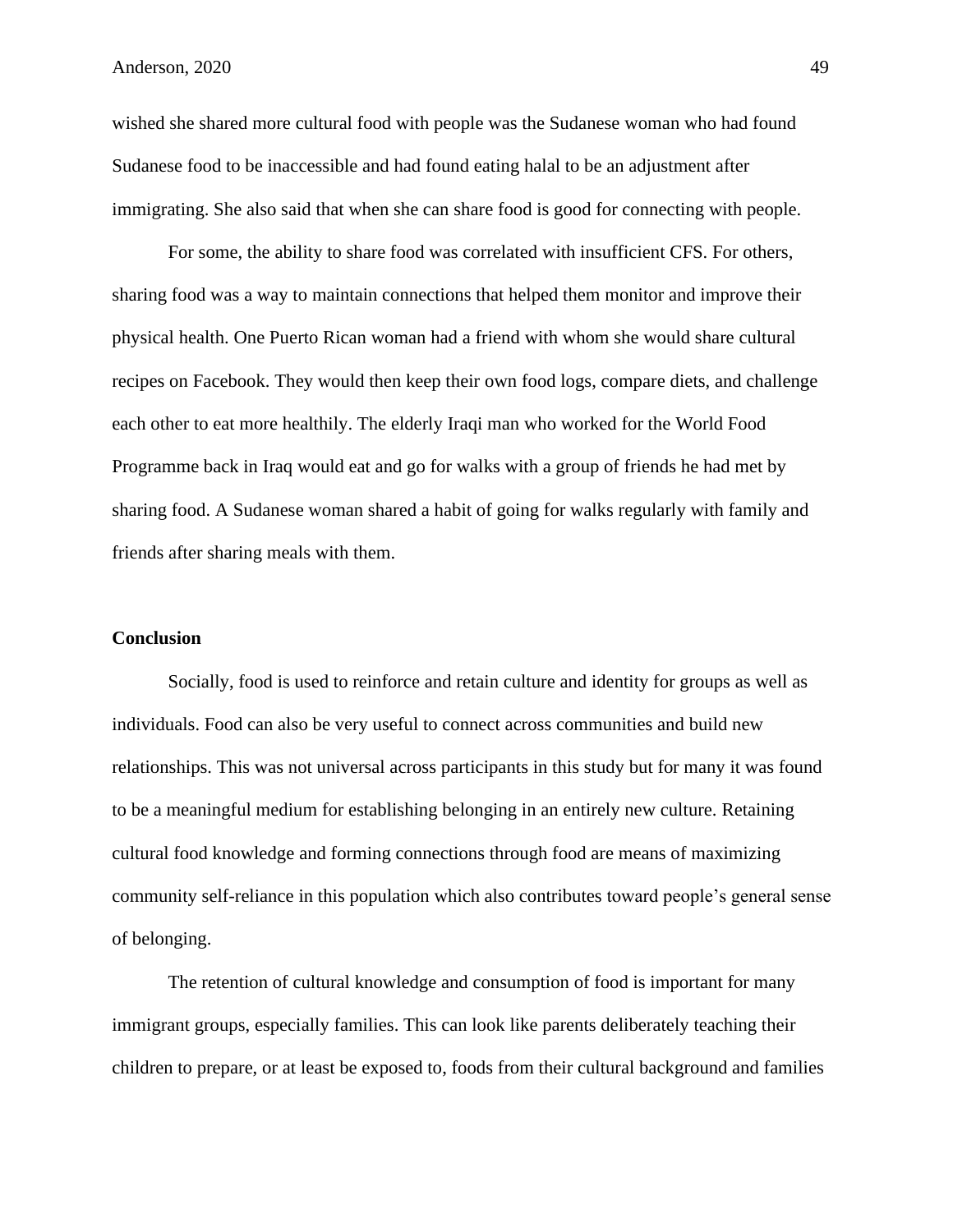practicing the customs that surround those foods. For some, this retention is a meaningful means of passing on the expression of cultural identity. For others, it is also adaptive to the Americanization of their and their children's diets. Regardless, participants' individual and family experiences with this vary significantly, with several experiencing difficulties like children's food preferences or a lack of the proper culturally appropriate fresh foods.

Food was also found to be important for establishing community connections for a majority of immigrants who participated in this study. Participants shared stories of making valuable connections with people through sharing food from their cultural background with everyone from their classes and people at IRIS to the broader New Haven community to individuals who became some of their closest friends. For a few participants, having connections through food gave them relationships with people who helped them to adopt a healthier lifestyle by working on their diet or walking together. Others reiterated the importance of connecting through food but did not do it as much as they wished they did, either due to lack of accessible cultural food or for reasons unaddressed in these interviews.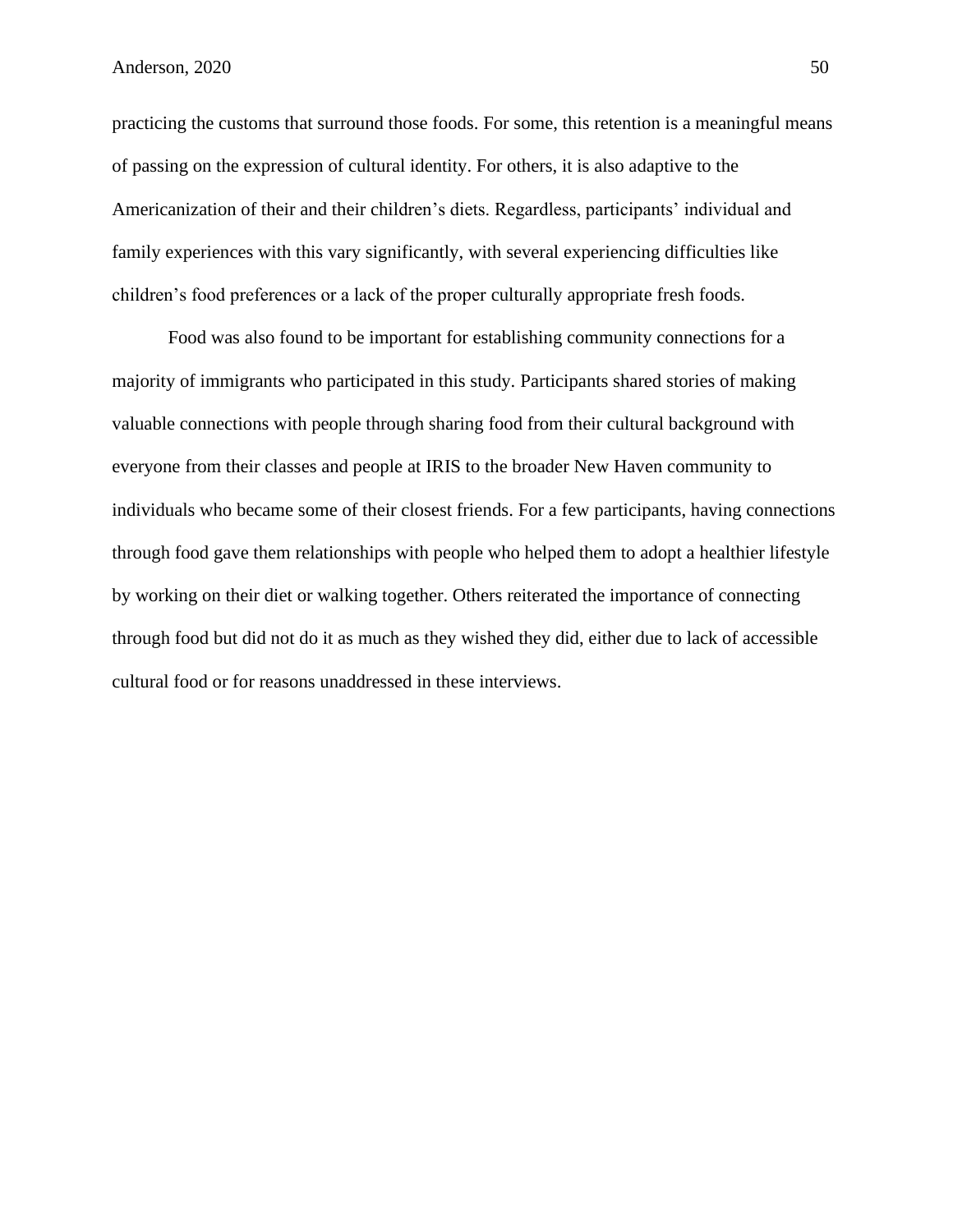## *Chapter 5: Discussion*

## **Conclusions**

Throughout this thesis many different aspects of food's intimate connection to people's lives are discussed in the context of immigration. These aspects range from food insecurity and access to healthy and culturally acceptable foods to people's unique relationship with foods from their own cultural background to how those foods help to establish community, both within families by extending cultural customs and with the broader community where people have resettled. Depending on the degree of this research's generalizability, there are several conclusions that can be drawn about immigrants' experiences with food:

- 1. Food insecurity among immigrants is associated with difficulty adapting to and navigating the food environment of a new country and the poor availability of fresh, less processed foods. Both of these are connected to one's ability to prepare cultural foods, something associated with a healthier diet. Food assistance program eligibility and the ability to grow one's own food are protective factors against food insecurity.
- 2. People conceptualize food from their own cultural background in a unique way from other foods. Customs around these foods are important for reconstituting identity and passing on this identification with certain foods.
- 3. Cultural food has two very important social roles for immigrant communities that were identified in this study. One of these roles is retaining knowledge about the food itself, its preparation, and customs around it within immigrant families, a process associated with the retention of cultural identity. The other role is the sharing of ethnic food to connect with communities outside of one's own and establish a broader sense of belonging in a new country.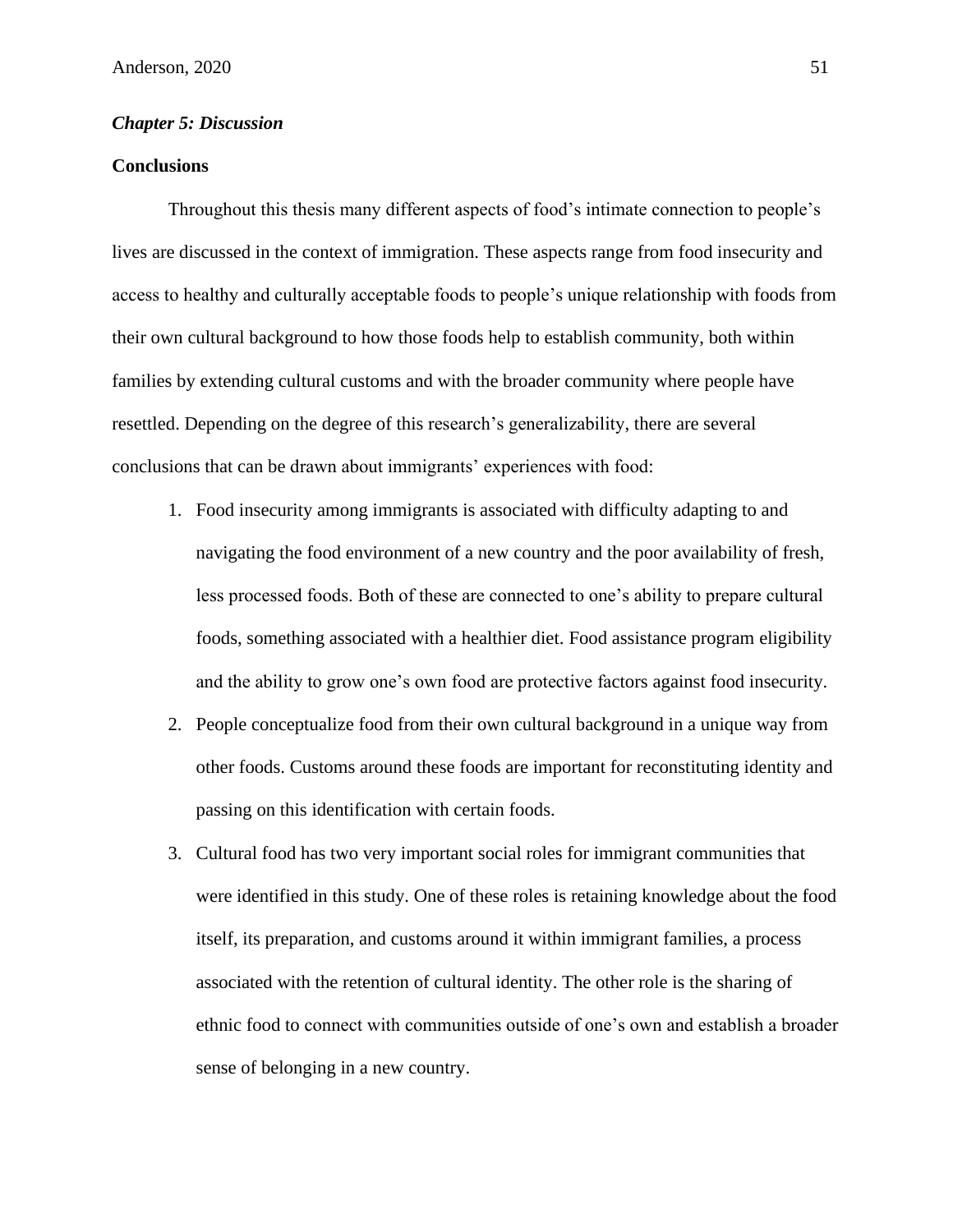4. Community food security is a complex, multifaceted issue. Individuals' and groups' experiences with CFS are diverse and require holistic and adaptable solutions which value the importance of cultural food for people's social well-being, especially for immigrants experiencing acculturation.

Together, these findings provide useful insights into what more culturally informed nutrition and CFS interventions might look like in at-risk immigrant communities. These recommendations, as well as a brief discussion of some broader implications of these findings, follow the discussion of study limitations.

#### *Study Limitations*

Biases in participation may limit the relevance of findings to immigrant populations not represented by this study. Participation was significantly biased toward those from in or near the Middle East (80.8% of participants) but was also slightly biased toward women (57.7% of participants). This could be because the acquisition and preparation of food is a social role typically gendered to women. Therefore, women were probably more likely to be the ones getting food from IRIS's food pantry. Additionally, since interviews were conducted at the food pantry, there is a likely bias in participant selection toward low-income immigrants.

As Murad (2018) found, social experiences of immigrants within their own ethnic communities can vary significantly across ethnicity. In not controlling for participant demographics, this study limited its ability to make claims about a particular subpopulation of immigrants. For instance, the analysis of people's conceptualization of food using MDS and JHC may have been able to produce clearer, more significant results had all participants been of the same or similar ethnic background. Even greater attention to discrepancies between immigrant populations' experiences than this research could provide is likely to improve effectiveness of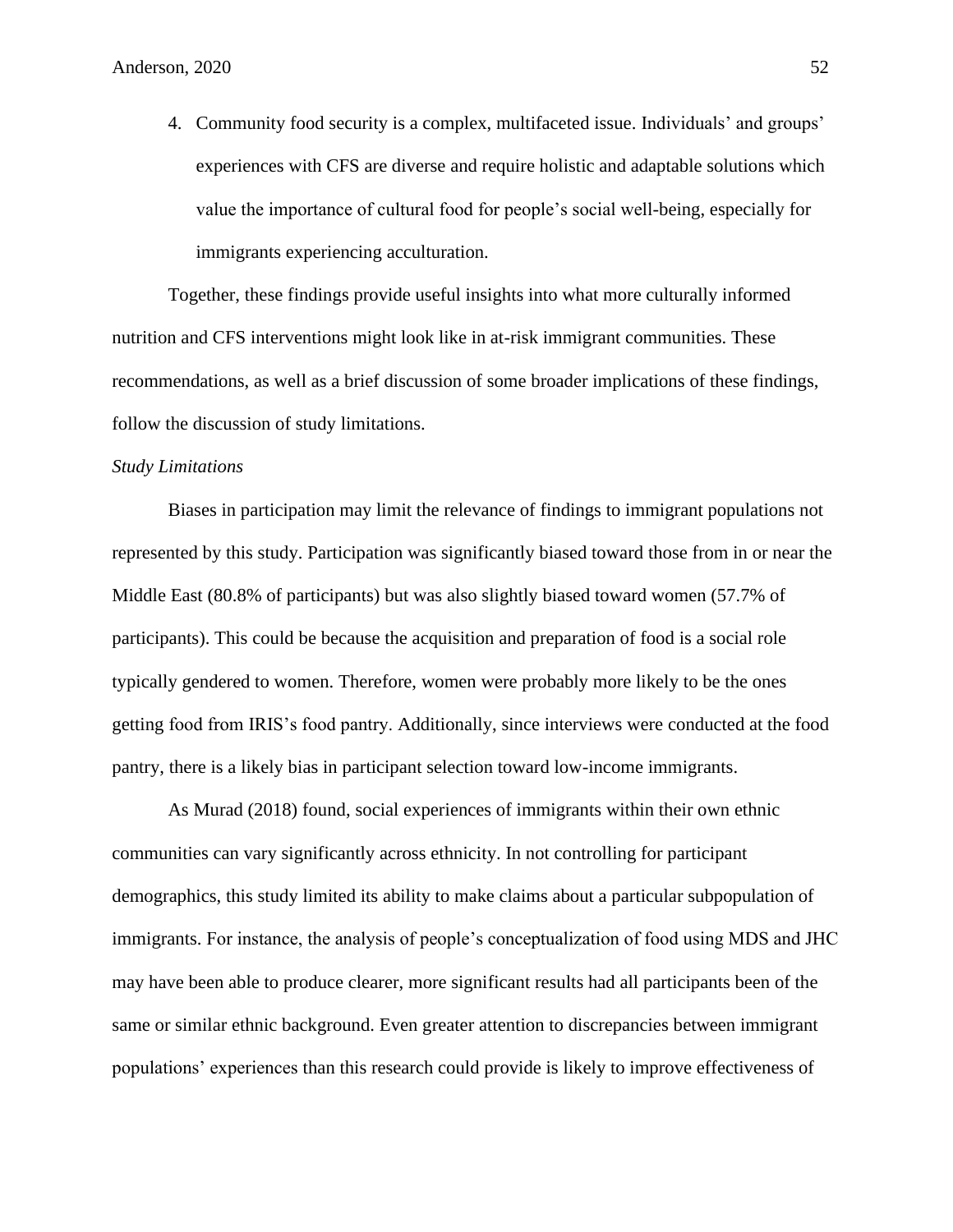more focused community interventions.

As with all research, the role and positionality of the researcher should be addressed as a confounding variable influencing both how the study was conducted and its findings. As a white male with little understanding of Arabic, Pashto, or Spanish, the first languages of participants who were not native English speakers, and who had no established relationship with any of the participants prior to beginning interviews and volunteering with IRIS that summer, data were likely biased by my relative position as an outsider. For instance, some participants may have been less comfortable disclosing information about their experiences with hunger or food insecurity if those were perceived to be sensitive subjects. An even more subtle case included one Iraqi woman who initially referred to feteer as naan because she had found naan was a more familiar, comparable description (depending on how the foods are prepared) to those not familiar with Arabic foods. This was an assumption she had made because of her own perception of me and my unfamiliarity with the food.

Furthermore, interview data were not as comprehensive as they could have been. As this study was conducted with participants who were at IRIS for its weekly food pantry, interview length was limited by the structure and length of the food pantry's operation. Additionally, there was a greater language barrier with some participants than others. These factors resulted in less elaboration and some interviews being shorter than they could have been.

#### **Praxis & Implications**

## *Applications of This Research*

Services such as food pantries and nutrition classes satisfy some of the gaps in CFS experienced by a lot of immigrants. These include access to fresh foods and helping mitigate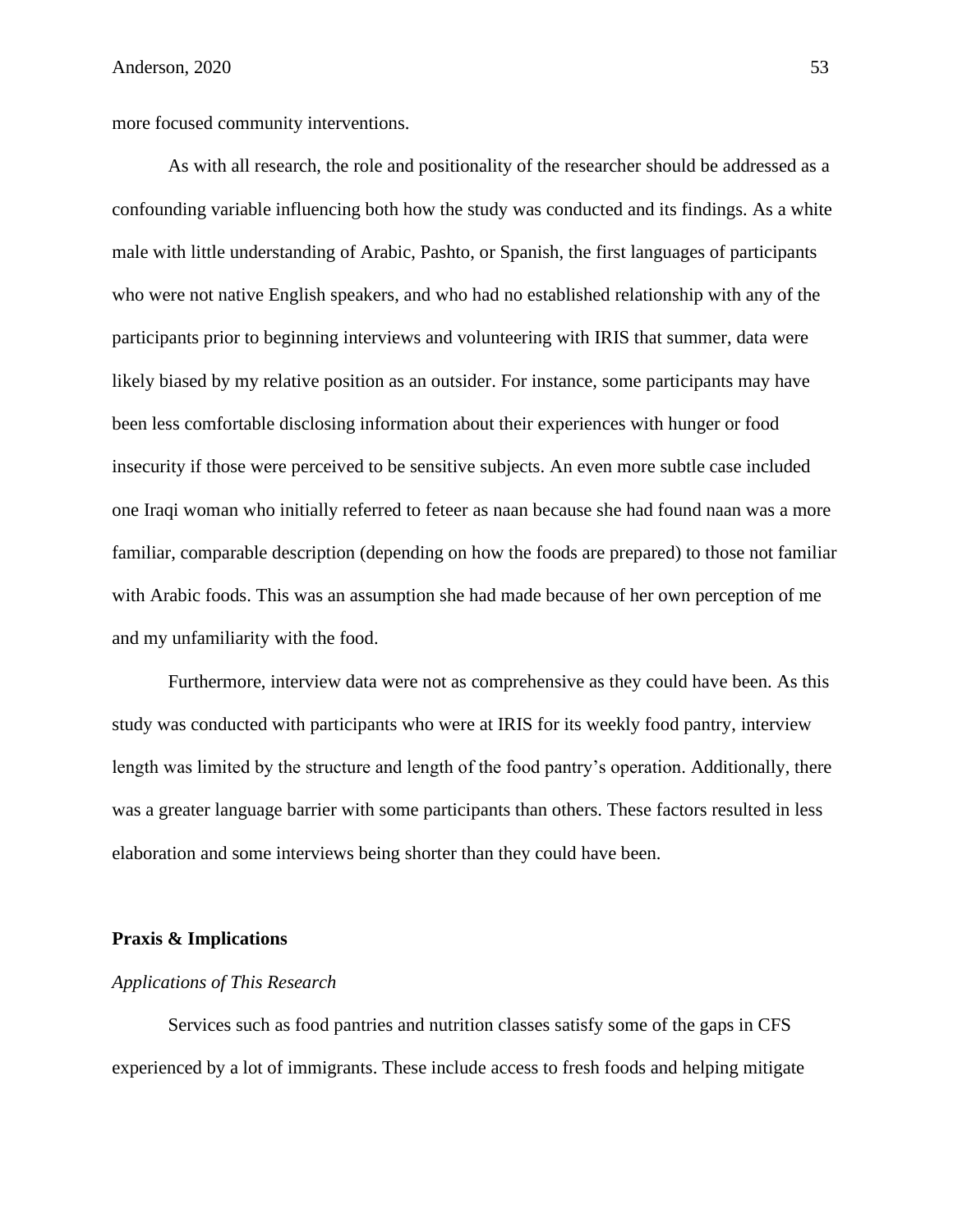some cultural barriers like learning how to shop. They are not effective solutions to these issues though. Numerous participants still expressed these concerns.

Ensuring access to fresh, less processed foods was a salient concern for participants in this study. This is primarily a cost barrier for most. From one participant's own experience access to land, private or shared, to practice gardening one's own food is an effective way to mitigate that form of food insecurity which is not reliant on eligibility for food assistance. Community gardening or similar initiatives which allow people control over their own food source can help address this. Others associated the availability of fresh foods with their access to culturally appropriate foods. Education for service providers on the foodscapes and cuisines of immigrants' cultures could help bridge this gap further by making sure that what food is able to be provided helps also to improve access to culturally acceptable food. As for assisting immigrants' adaptation to a new food culture, many enjoyed food and nutrition-related classes they had attended, but others felt they needed more. Some found classes to be at inaccessible times while one woman felt that the class could have been more personalized to her experience.

Overall, the current western model for food assistance and nutrition does not incorporate the values and perspectives of other cultures as well as it could. Within at-risk communities, long-term improvements to CFS must include reducing structural barriers to food access while encouraging the development of community self-reliance in other ways. For immigrants within this population, their cultural connection to food is a notable factor in how they categorize food, likely influenced by this food's connection to their identity and sense of belonging. For them, support of community self-reliance may include valuing the retention of cultural food knowledge within families and supporting the sharing of food within and between communities. Services which aim to help immigrants attain CFS should support immigrants' access to culturally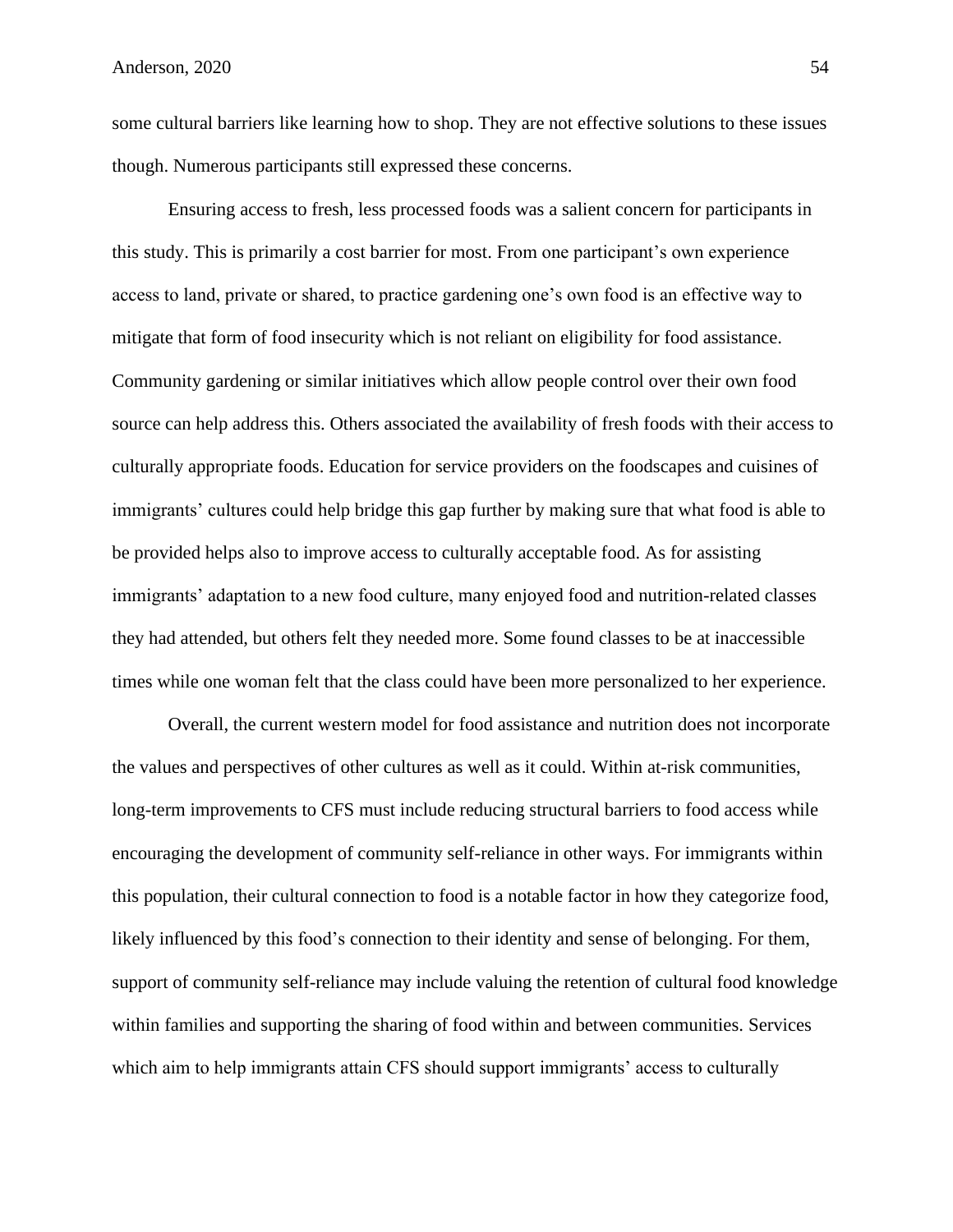acceptable foods which maintain these very important social roles. One means of modifying current food and nutrition education strategies to be more culturally informed among immigrant populations is to implement more developed peer education programs for clients to be able to share and reproduce their own cultural food knowledge in a supportive setting.

Nutrition researchers Judy Perkin and Stephanie McCann describe the faults of the current food assistance model in regard to respecting groups' freedom to access foods that are culturally suitable to them saying that food program education must "begin with a recognition of ethnic food habits and beliefs." They add that, "people should be helped to choose an adequate diet within the context of foods and practices that are familiar to them." Ultimately, it is important for members of cultural groups to have representation in the decision-making processes of food assistance programs designed to help them to avoid monolithic recommendations from those who do not share their food customs and traditions (Perkin & McCann, 1984, p. 254)

#### *Broader Implications of This Research*

The last aspect of CFS that was not discussed previously in this thesis was that food should be provided through a sustainable food system (Hamm & Bellows, 2003). While it was outside of the ability for this study to address, it is an increasingly relevant issue for migrant populations. Current trends in immigrant food insecurity and health disparities in their communities are expected to only be further exacerbated by accelerating climate change and increasing economic instability and social inequalities. Each of these factors will drive rising rates of global migration and put our globally interdependent food system at risk (Maynard, et al., 2019). Additionally, in the midst of the COVID-19 pandemic, there is a lot of uncertainty about how immigrant communities' food access and use of food will be affected.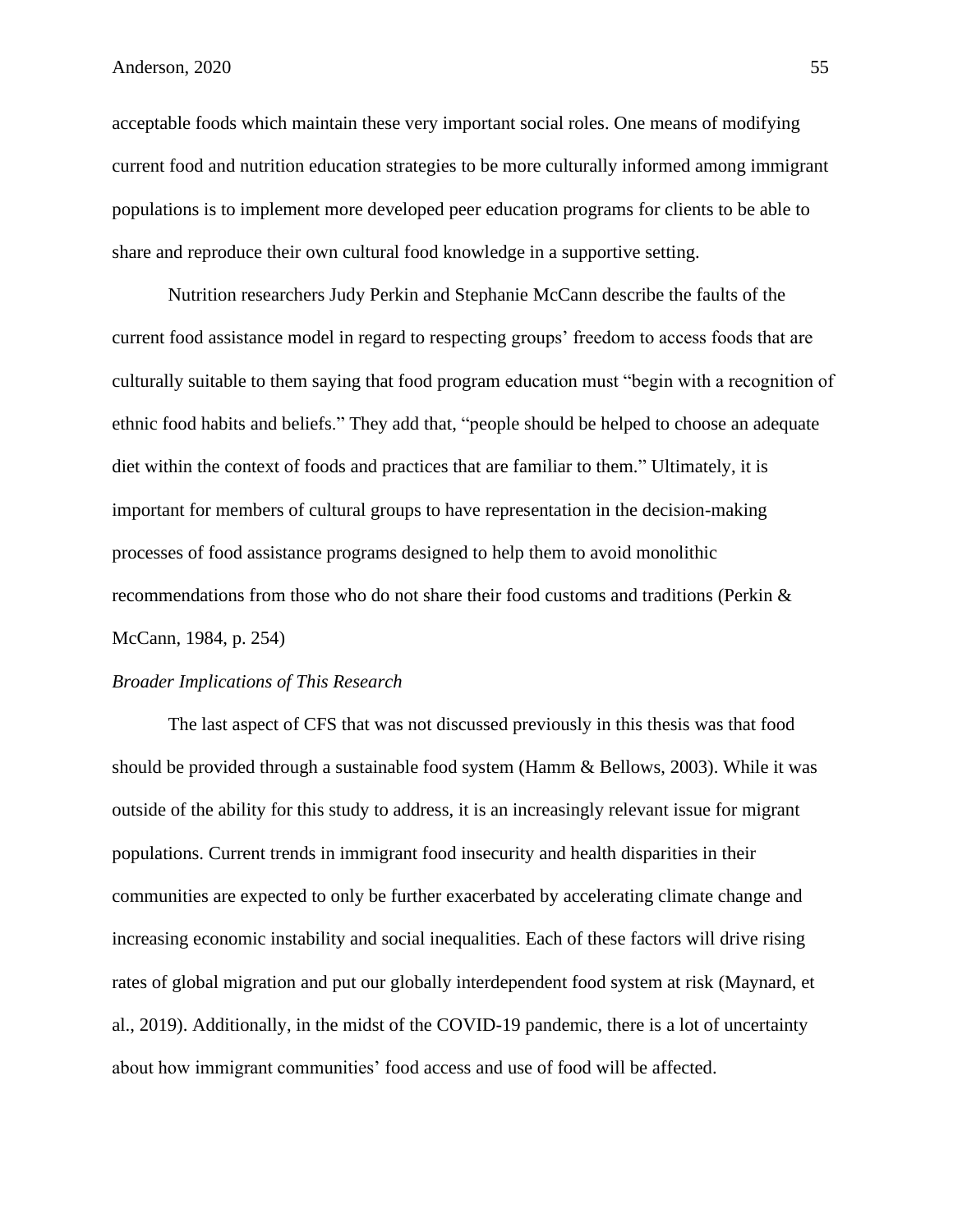These facts exemplify why CFS is dependent on a food system that is sustainable. With global environmental, economic, and social issues that will continue to impact the global food system and all who depend on it, it is important to develop local alternatives to food production that are environmentally, economically, and socially sustainable. In light of findings from this research, failure to adapt could have dramatic consequences not just for immigrant populations' health but also their identities and ability to effectively establish community and belonging because of poorer access to culturally acceptable foods.

#### **Future Research**

Though this research has yielded some useful conclusions and provided some practical insights from its findings, it has also raised a number of questions raised by its limitations which can be addressed in future research.

As CFS is a complex issue experienced differently by different groups of people, further local research with specific immigrant populations is necessary for informing more effective solutions to immigrant communities' experiences with food insecurity and its subsequent health risks. This research explored immigrants' experiences of CFS at the local scale. Systemic solutions are required to restructure a more just food system that does not put such populations at risk. Therefore, larger-scale research on how to accommodate the social role of cultural food in multicultural, at-risk immigrant communities would help better inform less focused policy transformations. Both of these can help to further culturally informed and effective large- and small-scale interventions. This further research should also engage facets of food insecurity and health disparities that were not discussed in depth in this project (e.g. how people's exercise habits have changed through immigrating to the United States).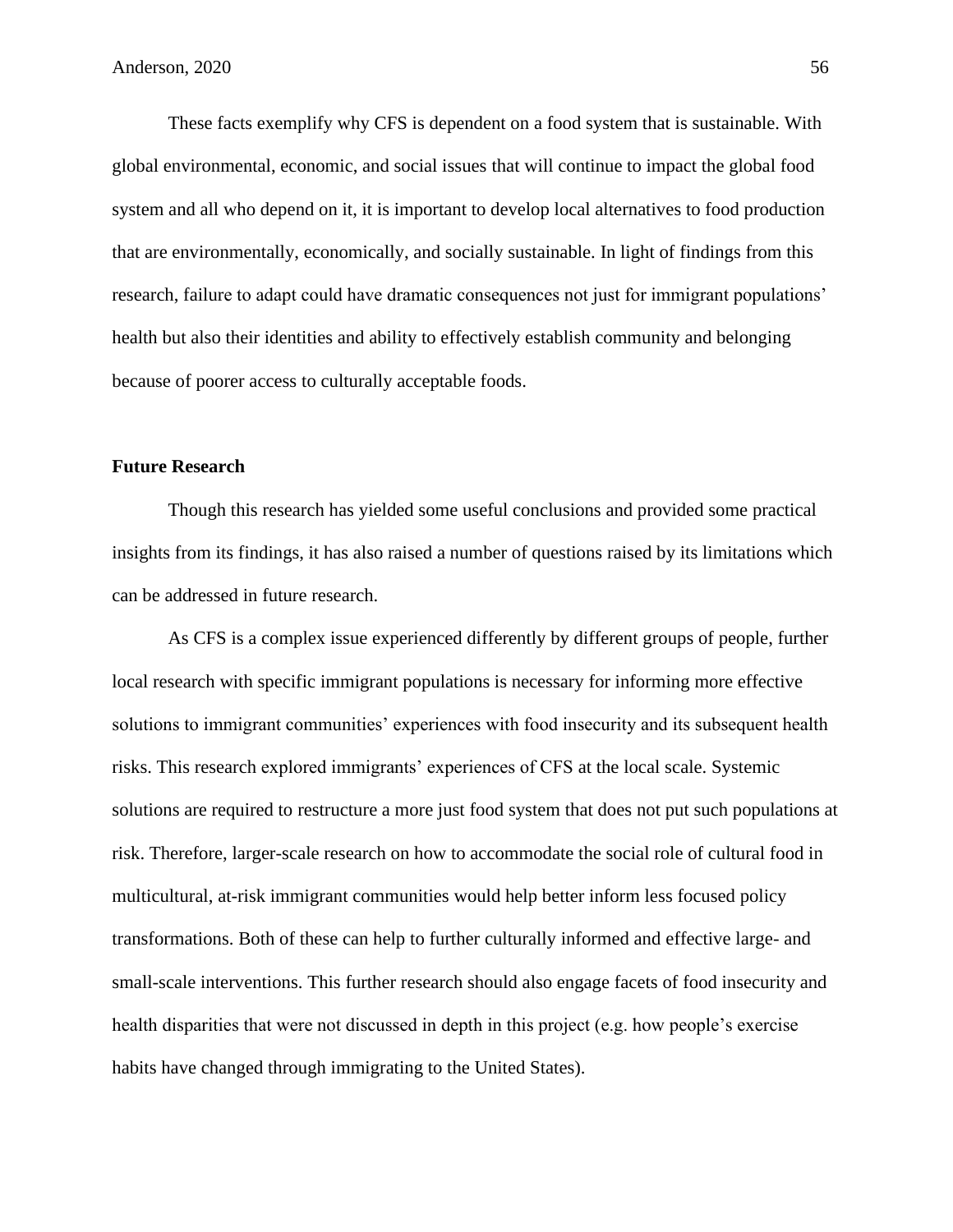As this research was conducted over a relatively short time period during the summer of 2019, it lacked the emic understanding of a community and its culture that comes from long-term fieldwork, such as is documented in Dr. Carney's ethnography of poor Mexican and Central American women's experiences with food insecurity in California (2015). Additional thorough ethnographic studies on immigrant populations and their experiences with cultural food can help deepen understanding of the cultural paradigm of immigration, community food security, health, and belonging which informs and will continue to inform food interventions and aid in immigrant communities.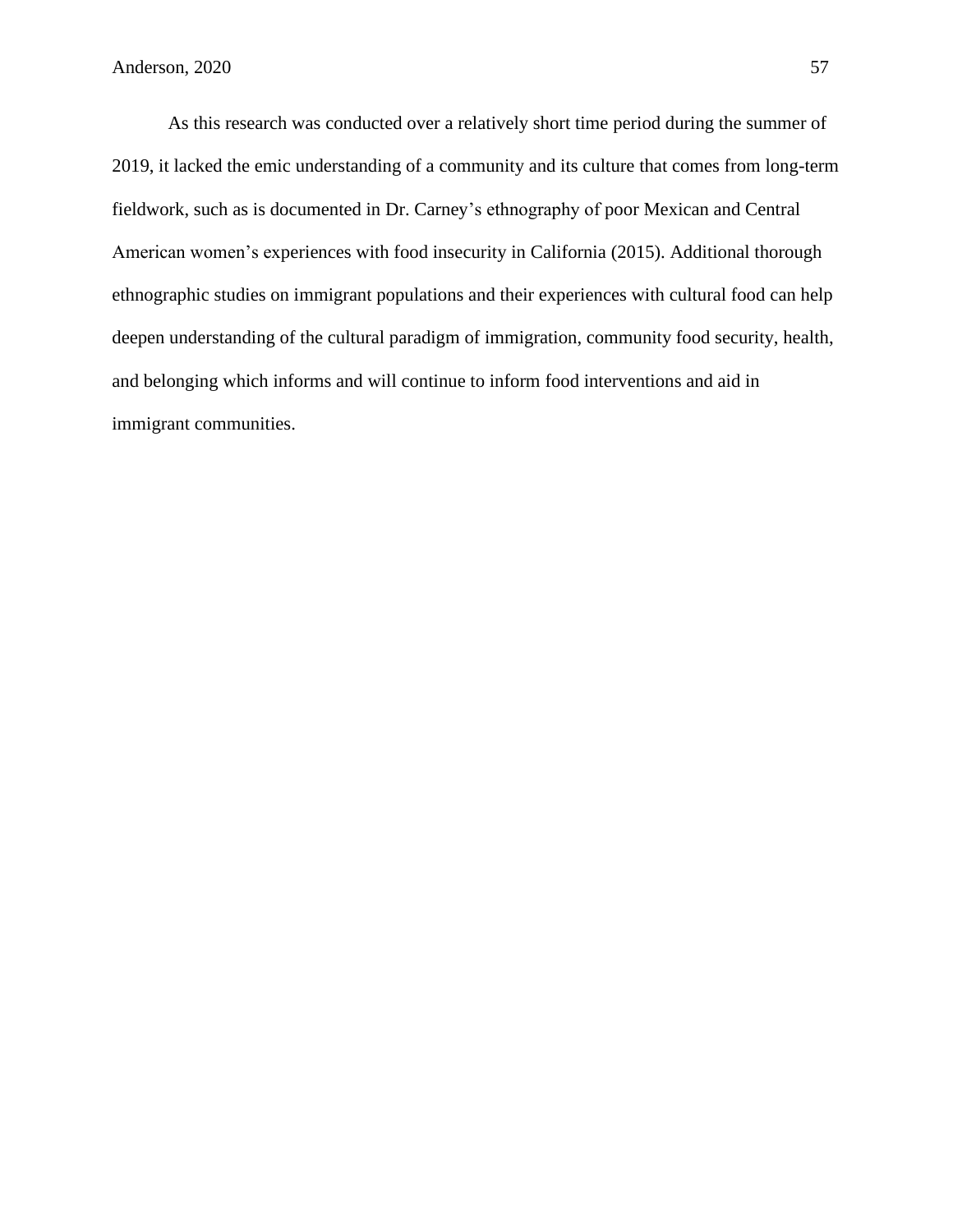## *Bibliography*

*About IRIS*. (2020). Retrieved from Integrated Refugee & Immigrant Services: http://irisct.org/about/

- Almerico, G. M. (2014). Food and identity: food studies, cultural, and personal identity. *Journal of International Business and Cultural Studies, 8(1)*, 1-7.
- Appadurai, A. (1996). *Modernity at large: Cultural dimensions of globalizations.* Minneapolis: University of Minnesota Press.
- Bailey, A. (2017). The migrant suitcase: Food, belonging and commensality among Indian migrants in the Netherlands. *Appetite, 110*, 51-60.
- Bardenstein, C. (2002). Transmissions interrupted: Reconfiguring food, memory, and gender in the cookbook-memoirs of Middle Eastern exiles. *Signs: Journal of Women in Culture and Society, 28(1)*, 353-387.
- Bennet, L., Franks, P. W., Zöller, B., & Groop, L. (2018). Family history of diabetes and its relationship with insulin secretion and insulin sensitivity in Iraqi immigrants and native Swedes: A population-based cohort study. *Acta Diabetologica, 55(3)*, 233-242.
- Bennet, L., Groop, L., Lindblad, U., Agardh, C. D., & Franks, P. W. (2014). Ethnicity is an independent risk indicator when estimating diabetes risk with FINDRISC scores: A cross sectional study comparing immigrants from the Middle East and native Swedes. *Primary Care Diabetes, 8(3)*, 231-238.
- Bernard, H. R. (2017). *Research methods in anthropology: Qualitative and quantitative approaches.* Plymouth, UK: Rowman & Littlefield.
- Bhugra, D. (2004). Migration, distress and cultural identity. *British Medical Bulletin, 69(1)*, 129-141.
- Blanchard, S. J., & Banerji, I. (2016). Evidence-based recommendations for designing free-sorting experiments. *Behavior Research Methods, 48(4)*, 1318-1336.
- Bleakley, H., & Chin, A. (2010). Age at arrival, English proficiency, and social assimilation among US immigrants. *American Economic Journal: Applied Economics, 2(1)*, 165-192.
- Boehm, R., Martin, J., Foster, J., & Lopez, R. A. (2019). *Report on food insecurity and obesity incidence across Connecticut.* Storrs: Zwick Center for Food and Resource Policy.
- Bovell-Ammon, A., Ettinger de Cuba, S., Coleman, S., Ahmad, N., Black, M. M., Frank, D. A., . . . Cutts, D. B. (2019). Trends in food insecurity and SNAP participation among immigrant families of U.S. born young children. *Children, 6(4)*, 55.
- Brembeck, H., Johansson, B., Bergström, K., Engelbrektsson, P., Hillén, S., Jonsson, L., . . . Helena, S. (2013). Exploring children's foodscapes. *Children's Geographies, 11(1)*, 74-88.
- Burge, C., & Dharod, J. M. (2018). What are the nutrition education needs of refugees: Assessment of food choices, shopping and spending practices of South-Asian refugees in the USA. *Journal of International Migration and Integration, 19(3)*, 555-564.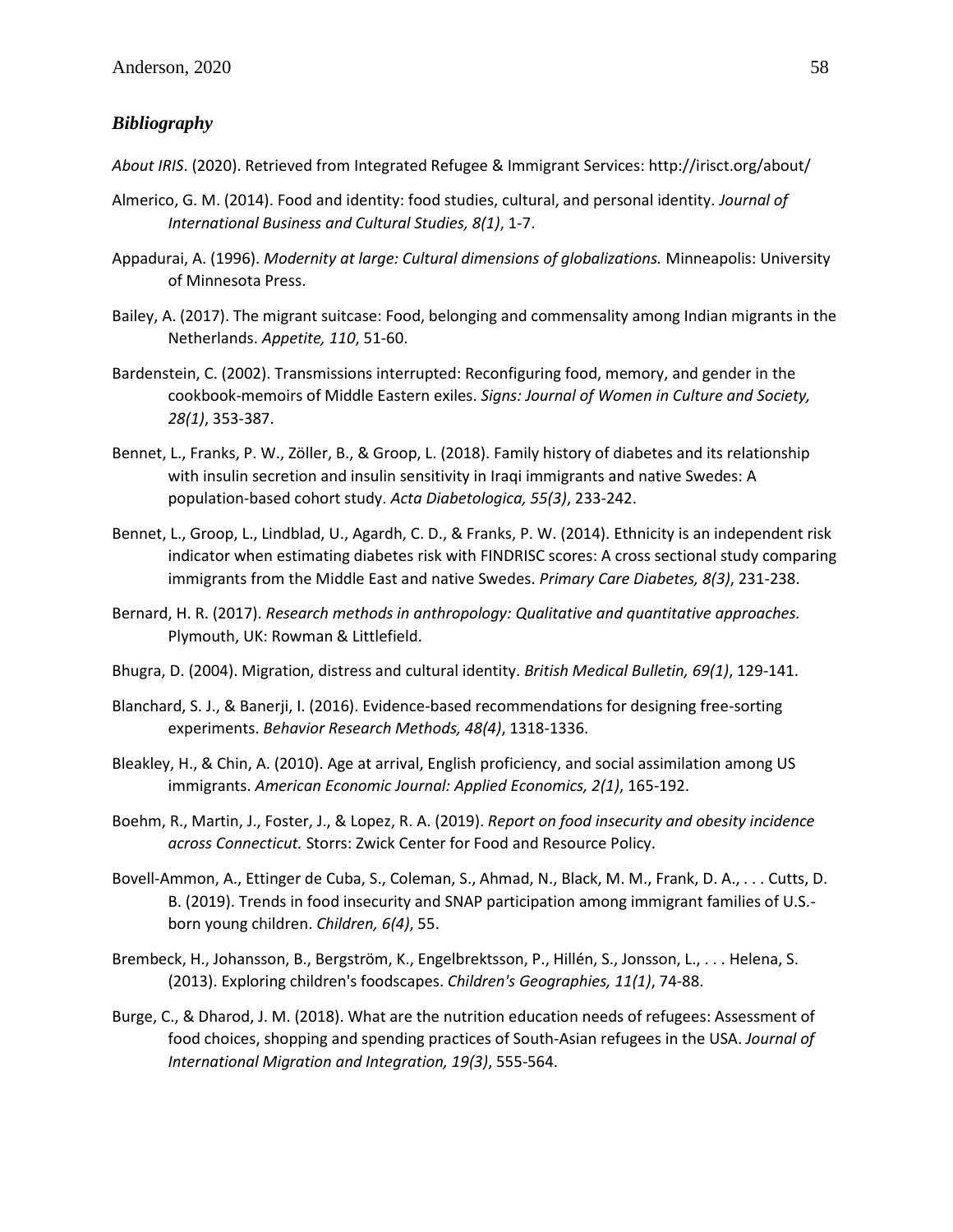- Carney, M. A. (2015). *The unending hunger: Tracing women and food insecurity across borders.* Oakland, CA: University of California Press.
- Caspi, C. E., Tucker-Seeley, R. D., Adamkiewicz, G., Roberto, C. A., Stoddard, A. M., & Sorensen, G. C. (2017). Food hardship and obesity in a sample of low-income immigrants. *Journal of Immigrant and Minority Health, 19(1)*, 130-137.
- Chaves, L. D., Nascimento, A. L., & Albuquerque, U. P. (2019). What matters in free listing? A probabilistic interpretation of the salience index. *Acta Botanica Brasilica, 33(2)*, 360-369.
- Chilton, M., Black, M. M., Berkowitz, C., Casey, P. H., Cook, J., Cutts, D., . . . Frank, D. A. (2009). Food insecurity and risk of poor health among US-born children of immigrants. *American Journal of Public Health*, 556-562.
- Counihan, C. M., & Kaplan, S. L. (2013). *Food and gender: Identity and power.* Routledge.
- CT Department of Public Health. (2020). *The Connecticut WIC Program*. Retrieved from CT.gov: https://portal.ct.gov/DPH/WIC/WIC
- Daley, S. (2014, July 30). *Filling stomachs to open minds on immigration*. Retrieved from The New York Times: https://www.nytimes.com/2014/07/31/world/europe/in-sweden-dinners-melt-culturalbarriers.html
- D'Angelo, K., Libal, K., Seymour, N., & Hamel, R. (2017). After the "Great Recession": Excluding "ablebodied" adults from food entitlements in the United States. *Journal of Policy Practice*, 452-471.
- Eslami, E., Filion, K., & Strayer, M. (2011). *Characteristics of Supplemental Nutrition Assistance Program households: Fiscal year 2010.* Mathematica Policy Research Reports.
- Ferrero, S. (2002). Comida sin par. Consumption of Mexican food in Los Angeles: Foodscapes in a transnational consumer society. *Food nations: Selling taste in consumer societies*, 194-219.
- Fischler, C. (1988). Food, self and identity. *Information (International Social Science Council), 27(2)*, 275- 292.
- Flores, H. L., & Amiri, A. (2019). CE: Addressing food insecurity in vulnerable populations. *The American Journal of Nursing, 119(1)*, 38-45.
- Hadley, C., Patil, C. L., & Nahayo, D. (2010). Difficulty in the food environment and the experience of food insecurity among refugees resettled in the United States. *Ecology of Food and Nutrition, 49(5)*, 390-407.
- Hamm, M. W. (2009). Principles for framing a healthy food system. *Journal of Hunger & Environmental Nutrition, 4(3-4)*, 241-250.
- Hamm, M. W., & Bellows, A. C. (2003). Community food security and nutrition educators. *Journal of Nutrition Education and Behavior, 35(1)*, 37-43. Retrieved from Community Food Security Coalition: http://foodsecurity.org/views\_cfs\_faq/
- Hammelman, C. (2018). Investigating connectivity in the urban food landscapes of migrant women facing food insecurity in Washington, DC. *Health & Place*, 89-97.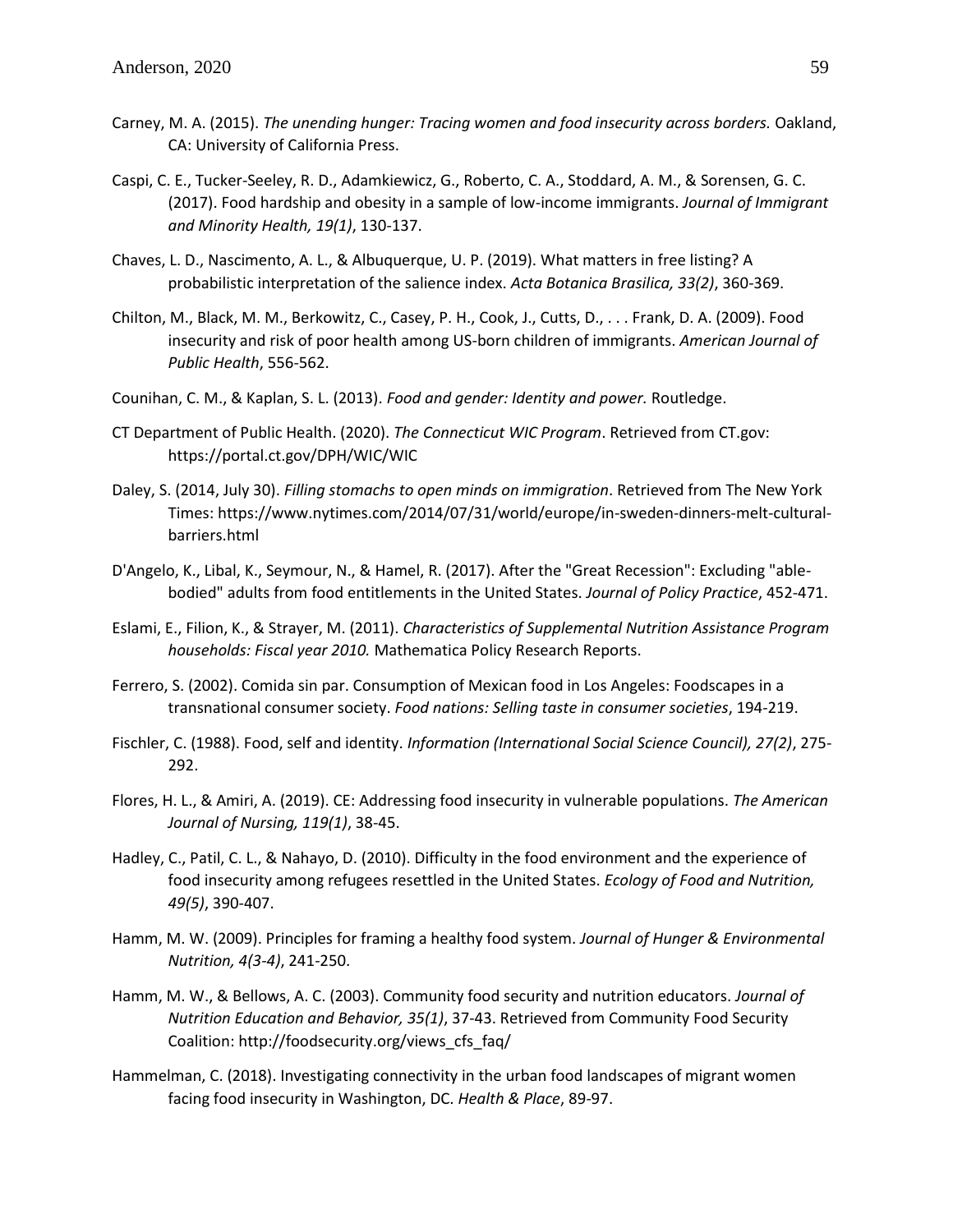- Hatzenbuehler, M. L., Phelan, J. C., & Link, B. G. (2013). Stigma as a fundamental cause of population health inequalities. *American Journal of Public Health, 103(5)*, 813-821.
- IRIS. (2019, September). *Community co-sponsorship program manual.* Retrieved from Integrated Refugee and Immigrant Services: https://www.irisct.org/wp-content/uploads/2019/10/COMM-CO-SPONSORSHIP-MANUAL-REVAMP-MASTER-COPY-2019.pdf
- IRIS. (2020, Spring/Summer). *IRIS Volunteer Opportunities.* Retrieved from Integrated Refugee and Immigrant Services: https://www.irisct.org/wp-content/uploads/2020/03/Volunteer-Opps-for-Website-2020-continuous-edit.pdf
- Kaiser, L. (2017). Redefining food security in a community context: An exploration of community food security indicators and social worker roles in community food strategies. *Journal of Community Practice, 25(2)*, 213-234.
- Kalčik, S. (1984). Ethnic foodways in America: Symbol and the performance of identity. In L. K. Brown, & K. Mussell, *Ethnic and regional foodways in the United States* (pp. 37-65). Knoxville, TN: The University of Tennessee Press.
- Libal, K. R., & Harding, S. (2015). Mobilizing for the right to health and health care. In *Human rightsbased community practice in the United States* (pp. 19-37). Springer, Cham.
- Macauda, M. M., Erickson, P. I., Singer, M. C., & Santelices, C. C. (2011). A cultural model of infidelity among African American and Puerto Rican young adults. *Anthropology & Medicine, 18(3)*, 351- 364.
- Mannur, A. (2009). *Culinary fictions: Food in South Asian diasporic culture.* Temple University Press.
- Maynard, M., Dean, J., Rodriguez, P. I., Sriranganathan, G., Qutub, M., & Kirkpatrick, S. I. (2019). The experience of food insecurity among immigrants: A scoping review. *Journal of International Migration and Integration, 20(2)*, 375-417.
- McGuire, S. (2015). *FAO, IFAD, and WFP. The state of food insecurity in the world 2015: Meeting the 2015 international hunger targets: Taking stock of uneven progress.* Rome: FAO, 2015.
- Moffat, T., Mohammed, C., & Newbold, K. B. (2017). Cultural dimensions of food insecurity among immigrants and refugees. *Human Organization, 76(1)*, 15.
- Murad, S. (2018). Iraqi and Syrian refugees in Connecticut: Perceptions of integration. *WesScholar Masters Theses*, 174.
- Pelto, G. H. (2017). Focused ethnographic studies for food and nutrition planning and program development. *Food Health: Nutrition, Technology, and Public Health 3*, 54-70.
- Pelto, G. H., Armar-Klemesu, M., Siekmann, J., & Schofield, D. (2013). The focused ethnographic study 'assessing the behavioral and local market environment for improving the diets of infants and young children 6 to 23 months old' and its use in three countries. *Maternal & Child Nutrition, 9*, 35-46.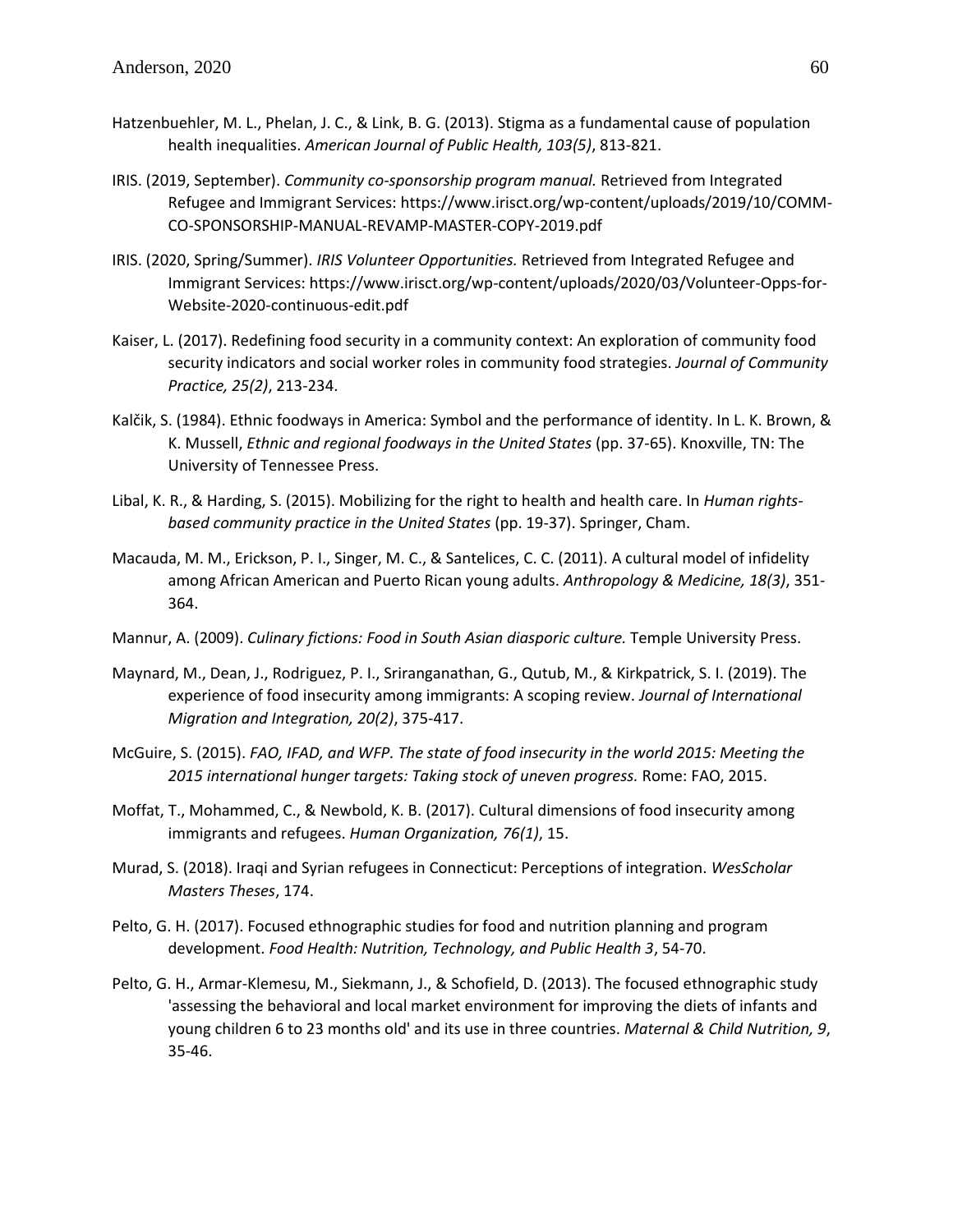- Perkin, J., & McCann, S. F. (1984). Food for ethnic Americans: Is the government trying to turn the melting pot into a one-dish dinner? In L. K. Brown, & K. Mussell, *Ethnic and regional foodways in the United States* (pp. 238-259). Knoxville, TN: University of Tennessee Press.
- Popovic-Lipovac, A., & Strasser, B. (2015). A review on changes in food habits among immigrant women and implications for health. *Journal of Immigrant and Minority Health, 17(2)*, 582-590.
- Potochnick, S., & Arteaga, I. (2018). A decade of analysis: Household food insecurity among low-income immigrant children. *Journal of Family Issues, 39(2)*, 527-551.
- Rabinowitz, A. N., & Martin, J. (2012). *Report on community food security in Connecticut.* Storrs: Zwick Center for Food and Resource Policy.
- Sanou, D., O'Reilly, E., Ngnie-Teta, I., Batal, M., Mondain, N., Andrew, C., . . . Bourgeault, I. L. (2014). Acculturation and nutritional health of immigrants in Canada: a scoping review. *Journal of Immigrant and Minority Health*, 24-34.
- Schulz, K. (2010, May 31). *Eat your words: Anthony Bourdain on being wrong*. Retrieved from Slate: http://www.slate.com/blogs/thewrongstuff/2010/05/31/eat\_your\_words\_anthony\_bourdain\_o n\_being\_wrong.html
- Singer, M. C., Erickson, P. I., Badiane, L., Diaz, R., Ortiz, D., Abraham, T., & Nicolaysen, A. M. (2006). Syndemics, sex and the city: Understanding sexually transmitted diseases in social and cultural context. *Social Science & Medicine 63(8)*, 2010-2021.
- Stannard, E. (2017, August 5). *New Haven IRIS program helps refugee moms, kids learn together*. Retrieved from New Haven Register: https://www.nhregister.com/news/article/New-Haven-IRIS-program-helps-refugee-moms-kids-11736571.php
- Steffen, P. R., Smith, T. B., Larson, M., & Butler, L. (2006). Acculturation to Western society as a risk factor for high blood pressure: A meta-analytic review. *Psychosomatic Medicine, 68(3)*, 386-397.
- Stelfox, K. B., & Newbold, K. B. (2019). Securing culturally appropriate food for refugee women in Canada: Opportunities for research. In *A research agenda for migration and health.* Edward Elgar Publishing.
- Sterling, A. L. (2019, May 30). *Resettling refugees one 'culturally appropriate' hot meal at a time*. Retrieved from Huffington Post: https://www.huffpost.com/entry/trump-administrationrefugeeresettlement\_n\_5ceecb15e4b05a622337eb5a?guccounter=1&guce\_referrer=aHR0cHM6Ly93d3

cuZ29vZ2xlLmNvbS8&guce\_referrer\_sig=AQAAAL\_CeNZBEJLUuO2c1jOJZtu8AeCGv50s7T1esu2M -w8Zm2CmSIZh55U2BqHDGL0eCzf5Uwhh1l

- Stratton, A., Hynes, M., & Nepaul, A. (2007). *Issue brief–defining health disparities.* Connecticut Health Disparities Project, Connecticut Department of Public Health, Summer.
- Sturrock, K., & Rocha, J. (2000). A multidimensional scaling stress evaluation table. *Field Methods, 12(1)*, 49-60.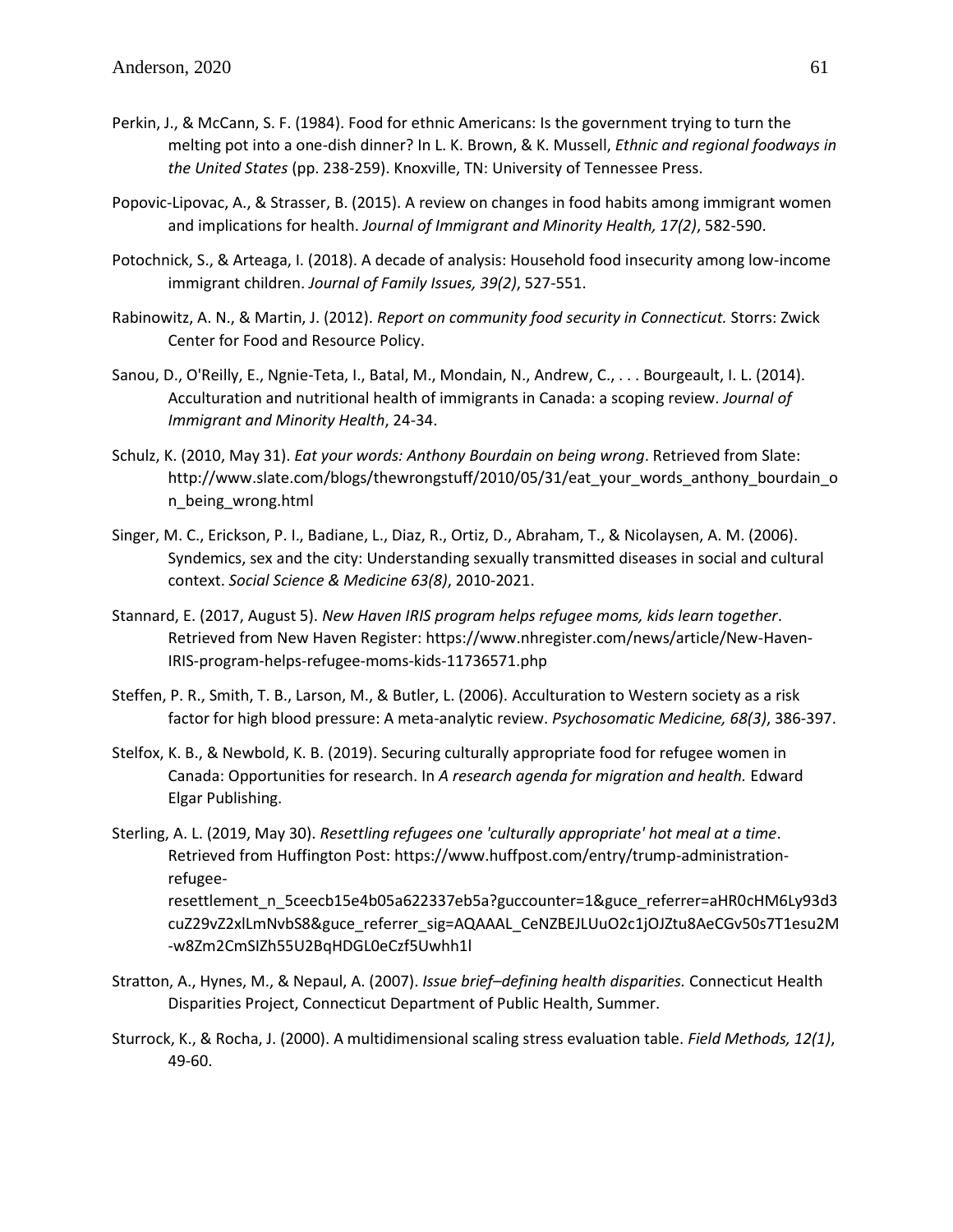- U.N Office of the High Commissioner for Human Rights. (2008). *Fact sheet no. 31: The right to health.* Geneva, Switzerland: United Nations.
- U.N. Committee on Economic, Social and Cultural Rights. (1999). *CESCR General Comment No. 12: The Right to Adequate Food (Art. 11).* U.N. Ofice of the High Commissioner for Human Rights.
- U.N. Food and Agriculture Organization. (1996). Declaration on World Food Security. *World Food Summit.* Rome.
- United States Census. (2014). *Gini Index*. Retrieved from U.S. Census Bureau: https://www.census.gov/topics/income-poverty/income-inequality/about/metrics/giniindex.html
- USDA Food and Nutrition Service. (2013, Aug 4). *SNAP policy on non-citizen eligibility*. Retrieved from USDA: https://www.fns.usda.gov/snap/eligibility/citizen/non-citizen-policy
- Wagner, J., Berthold, S. M., Buckley, T., Kong, S., Kuoch, T., & Scully, M. (2015). Diabetes among refugee populations: What newly arriving refugees can learn from resettled Cambodians. *Current Diabetes Reports, 15(8)*, 56.
- Van Hook, J., & Balistreri, K. S. (2006). Ineligible parents, eligible children: Food stamps receipt, allotments, and food insecurity among children of immigrants. *Social Science Research, 35(1)*, 228-251.
- Weinfield, N. S., Mills, G., Borger, C., Gearing, M., Macaluso, T., Montaquila, J., & Zedlewski, S. (2014). *Hunger in America 2014: National report prepared for Feeding America.* Chicago, Illinois: Feeding America.
- Willen, S. S., Knipper, M., Abadía-Barrero, C. E., & Davidovitch, N. (2017). Syndemic vulnerability and the right to health. *The Lancet, 389(10072)*, 964-977.
- Williams, B. (1984). Why migrant women feed their husbands tamales: Foodways as a basis for a revisionist view of Tejano family life. In L. K. Brown, & K. Mussell, *Ethnic and regional foodways in the United States* (pp. 113-126). Knoxville: The University of Tennessee Press.
- Zheng, X., & Jorge, C. (2018). *Health indicators and risk behaviors in Connecticut: 2016. Results of Connecticut Behavioral Risk Factor Surveillance Survey (BRFSS).* Hartford, Connecticut: Connecticut Department of Public Health.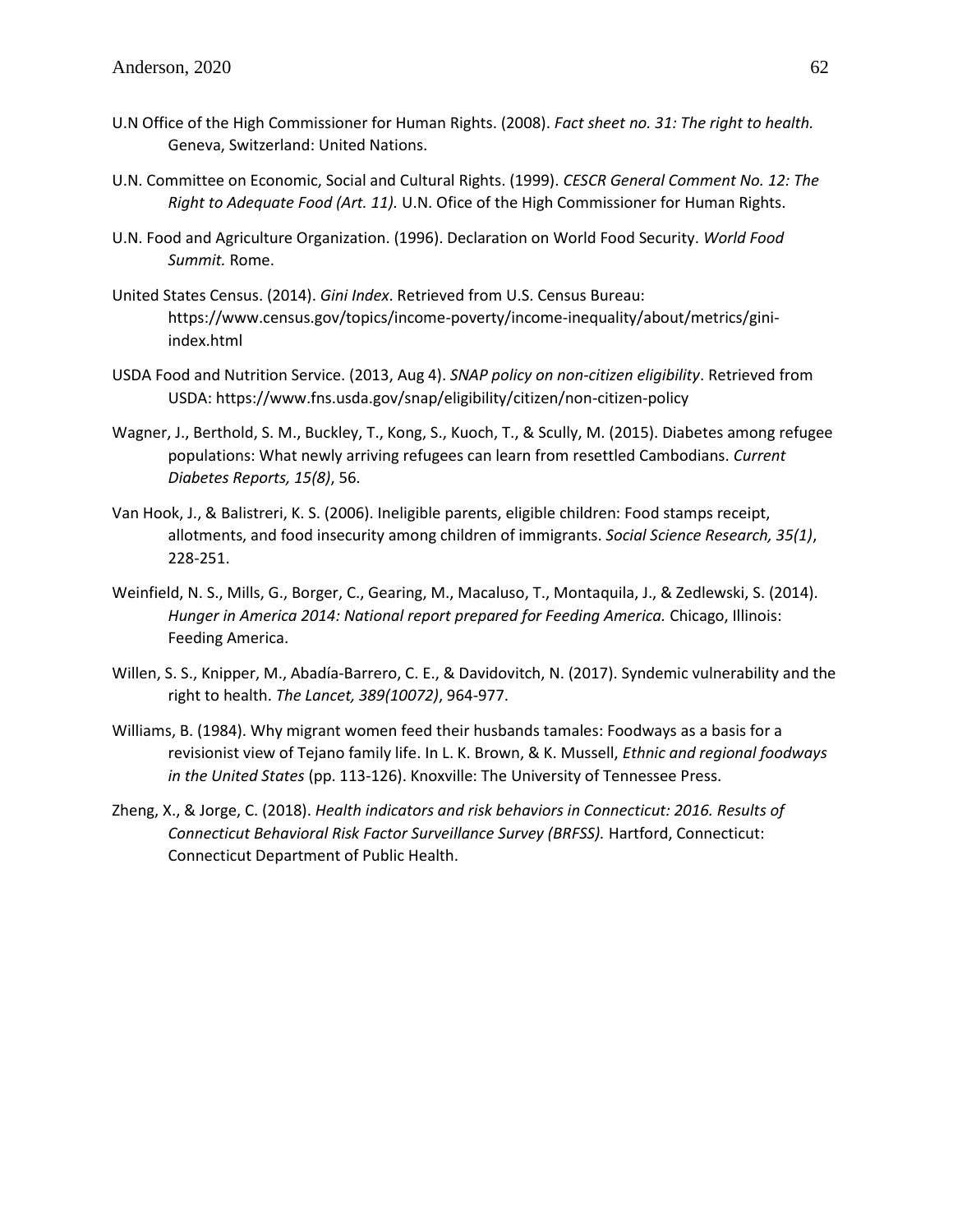## *Appendices*

## **Appendix 1. Free List Data (N=18)**

Sorted by Frequency then by Salience

| <b>Listed Items</b>   | Frequency $(\#)$        | Frequency $(\% )$ | <b>Average Rank</b> | <b>Salience</b> |
|-----------------------|-------------------------|-------------------|---------------------|-----------------|
| <b>Rice</b>           | 15                      | 83.3              | 2.60                | 0.696           |
| <b>Chicken</b>        | 13                      | 72.2              | 4.08                | 0.482           |
| <b>Vegetable</b>      | 8                       | 44.4              | 5.13                | 0.269           |
| Fruit                 | 8                       | 44.4              | 5.75                | 0.245           |
| <b>Salad</b>          | 6                       | 33.3              | 4.67                | 0.230           |
| <b>Kebab</b>          | 6                       | 33.3              | 3.50                | 0.208           |
| Fish                  | 5                       | 27.8              | 4.20                | 0.189           |
| <b>Soup</b>           | 5                       | 27.8              | 5.00                | 0.175           |
| <b>Milk</b>           | 5                       | 27.8              | 7.00                | 0.120           |
| <b>Bread</b>          | 5                       | 27.8              | 8.40                | 0.082           |
| <b>Meat</b>           | $\overline{\mathbf{4}}$ | 22.2              | 3.25                | 0.173           |
| <b>Apple</b>          | $\overline{\mathbf{4}}$ | 22.2              | 8.50                | 0.102           |
| Eggs                  | $\overline{\mathbf{4}}$ | 22.2              | 10.25               | 0.068           |
| <b>Banana</b>         | $\overline{\mathbf{3}}$ | 16.7              | 4.67                | 0.128           |
| <b>Tabbouleh</b>      | $\mathbf{3}$            | 16.7              | 5.33                | 0.106           |
| Dolma*                | $\overline{\mathbf{3}}$ | 16.7              | 5.33                | 0.087           |
| Potato                | $\mathbf{3}$            | 16.7              | 6.33                | 0.075           |
| <b>Beef</b>           | $\mathbf{3}$            | 16.7              | 6.33                | 0.062           |
| Palaw                 | $\mathbf{3}$            | 16.7              | 9.33                | 0.043           |
| Kubbeh*               | $\boldsymbol{2}$        | 11.1              | 1.00                | 0.111           |
| Lamb                  | $\boldsymbol{2}$        | 11.1              | 3.50                | 0.091           |
| <b>Falafel</b>        | $\boldsymbol{2}$        | 11.1              | 4.00                | 0.084           |
| <b>Fattoush</b>       | $\overline{2}$          | 11.1              | 4.00                | 0.080           |
| <b>Naan</b>           | $\boldsymbol{2}$        | 11.1              | 3.00                | 0.067           |
| <b>Tea</b>            | $\boldsymbol{2}$        | 11.1              | 5.00                | 0.066           |
| Okra                  | $\boldsymbol{2}$        | 11.1              | 7.50                | 0.062           |
| <b>Shawarma</b>       | $\boldsymbol{2}$        | 11.1              | 6.00                | 0.061           |
| <b>Mango</b>          | $\boldsymbol{2}$        | 11.1              | 8.50                | 0.059           |
| <b>Tomato</b>         | $\overline{2}$          | 11.1              | 8.50                | 0.059           |
| Mujaddara             | $\overline{2}$          | 11.1              | 5.50                | 0.056           |
| <b>Grapes</b>         | $\boldsymbol{2}$        | 11.1              | 8.50                | 0.055           |
| Yalanji*              | $\boldsymbol{2}$        | 11.1              | 5.50                | 0.053           |
| Yogurt                | $\boldsymbol{2}$        | 11.1              | 7.50                | 0.048           |
| <b>Biryani</b>        | $\boldsymbol{2}$        | 11.1              | 8.00                | 0.026           |
| <b>Burger</b>         | $\boldsymbol{2}$        | 11.1              | 10.00               | 0.020           |
| <b>Pizza</b>          | $\boldsymbol{2}$        | 11.1              | 11.00               | 0.010           |
| <b>Rice and Beans</b> | $\mathbf{1}$            | 5.6               | 2.00                | 0.052           |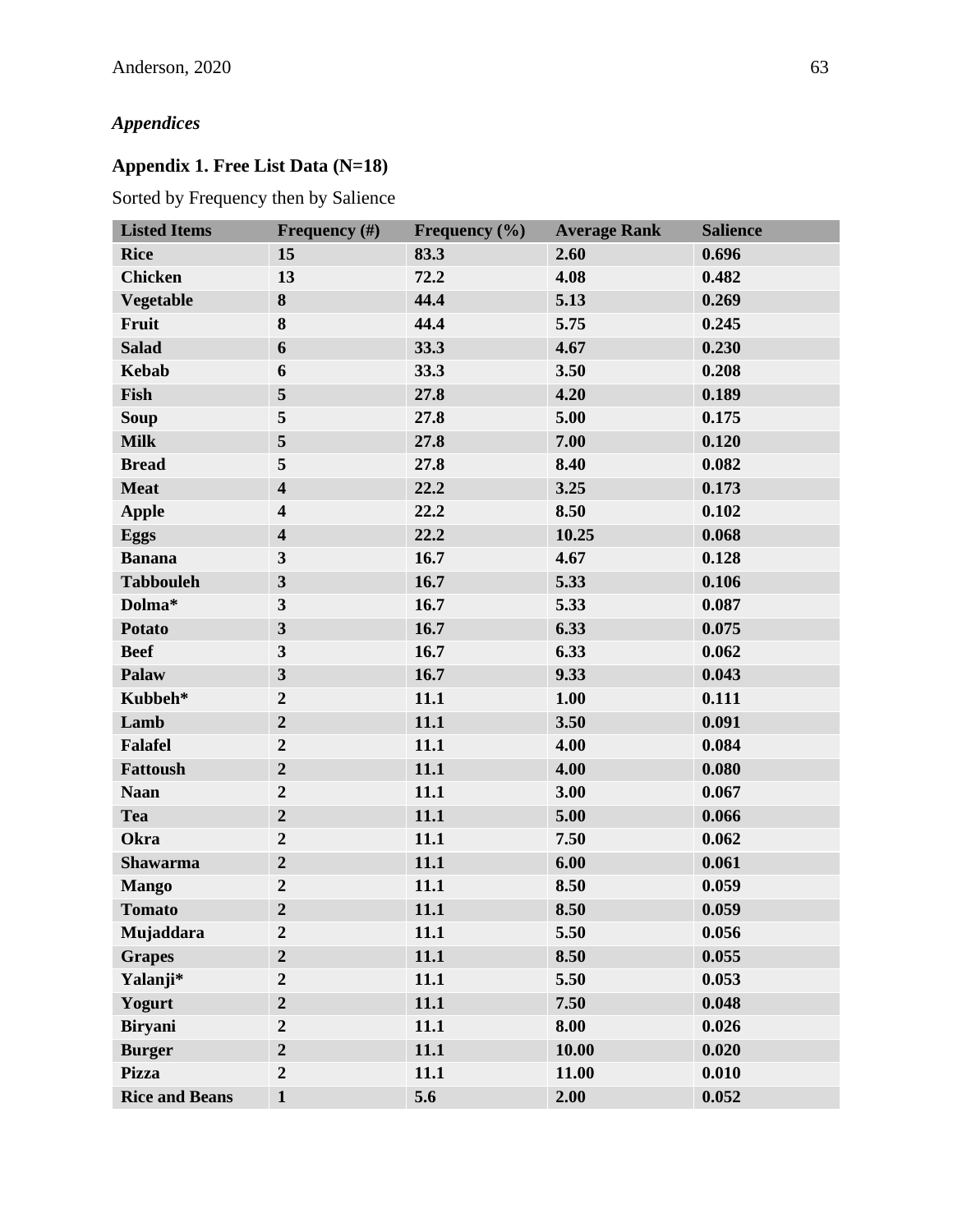| <b>Avocado</b>      | $\mathbf{1}$ | 5.6 | 2.00  | 0.051 |
|---------------------|--------------|-----|-------|-------|
| <b>Baklava</b>      | $\mathbf{1}$ | 5.6 | 3.00  | 0.043 |
| <b>Tepsi</b>        | $\mathbf{1}$ | 5.6 | 5.00  | 0.042 |
| Lettuce             | $\mathbf{1}$ | 5.6 | 4.00  | 0.039 |
| Lahmacun            | $\mathbf{1}$ | 5.6 | 4.00  | 0.039 |
| <b>Cheese</b>       | $\mathbf{1}$ | 5.6 | 5.00  | 0.038 |
| Pear                | $\mathbf{1}$ | 5.6 | 6.00  | 0.038 |
| <b>Peppers</b>      | $\mathbf{1}$ | 5.6 | 7.00  | 0.035 |
| <b>Coffee</b>       | $\mathbf{1}$ | 5.6 | 5.00  | 0.033 |
| Kibbeh*             | $\mathbf{1}$ | 5.6 | 8.00  | 0.031 |
| <b>Cauliflower</b>  | $\mathbf{1}$ | 5.6 | 6.00  | 0.028 |
| <b>Fasoulia</b>     | $\mathbf{1}$ | 5.6 | 6.00  | 0.028 |
| <b>Spinach</b>      | $\mathbf{1}$ | 5.6 | 7.00  | 0.028 |
| <b>Green Beans</b>  | $\mathbf{1}$ | 5.6 | 10.00 | 0.024 |
| <b>Aushak</b>       | $\mathbf{1}$ | 5.6 | 10.00 | 0.024 |
| <b>Beans</b>        | $\mathbf{1}$ | 5.6 | 11.00 | 0.021 |
| <b>Black Cherry</b> | $\mathbf{1}$ | 5.6 | 7.00  | 0.019 |
| <b>Oatmeal</b>      | $\mathbf{1}$ | 5.6 | 7.00  | 0.019 |
| <b>Tahini</b>       | $\mathbf{1}$ | 5.6 | 10.00 | 0.017 |
| <b>Kabseh</b>       | $\mathbf{1}$ | 5.6 | 12.00 | 0.017 |
| Onion               | $\mathbf{1}$ | 5.6 | 12.00 | 0.017 |
| <b>Strawberry</b>   | $\mathbf{1}$ | 5.6 | 13.00 | 0.014 |
| Goat                | $\mathbf{1}$ | 5.6 | 13.00 | 0.014 |
| Lemon               | $\mathbf{1}$ | 5.6 | 13.00 | 0.014 |
| <b>Mint</b>         | $\mathbf{1}$ | 5.6 | 11.00 | 0.013 |
| <b>Barbecue</b>     | $\mathbf{1}$ | 5.6 | 11.00 | 0.013 |
| Pita                | $\mathbf{1}$ | 5.6 | 8.00  | 0.012 |
| <b>Brown Rice</b>   | $\mathbf{1}$ | 5.6 | 9.00  | 0.011 |
| Orange              | $\mathbf{1}$ | 5.6 | 9.00  | 0.011 |
| <b>Blueberry</b>    | $\mathbf{1}$ | 5.6 | 14.00 | 0.010 |
| <b>Flour</b>        | $\mathbf{1}$ | 5.6 | 12.00 | 0.009 |
| Watermelon          | $\mathbf{1}$ | 5.6 | 8.00  | 0.007 |
| <b>Ribs</b>         | $\mathbf{1}$ | 5.6 | 15.00 | 0.007 |
| <b>Feteer</b>       | $\mathbf{1}$ | 5.6 | 13.00 | 0.004 |
| <b>Turkey</b>       | $\mathbf{1}$ | 5.6 | 16.00 | 0.003 |

**\* - Dolma and Yalanji as well as Kubbeh and Kibbeh were combined for the pile sort, as they are regionally different names for the same two dishes.**